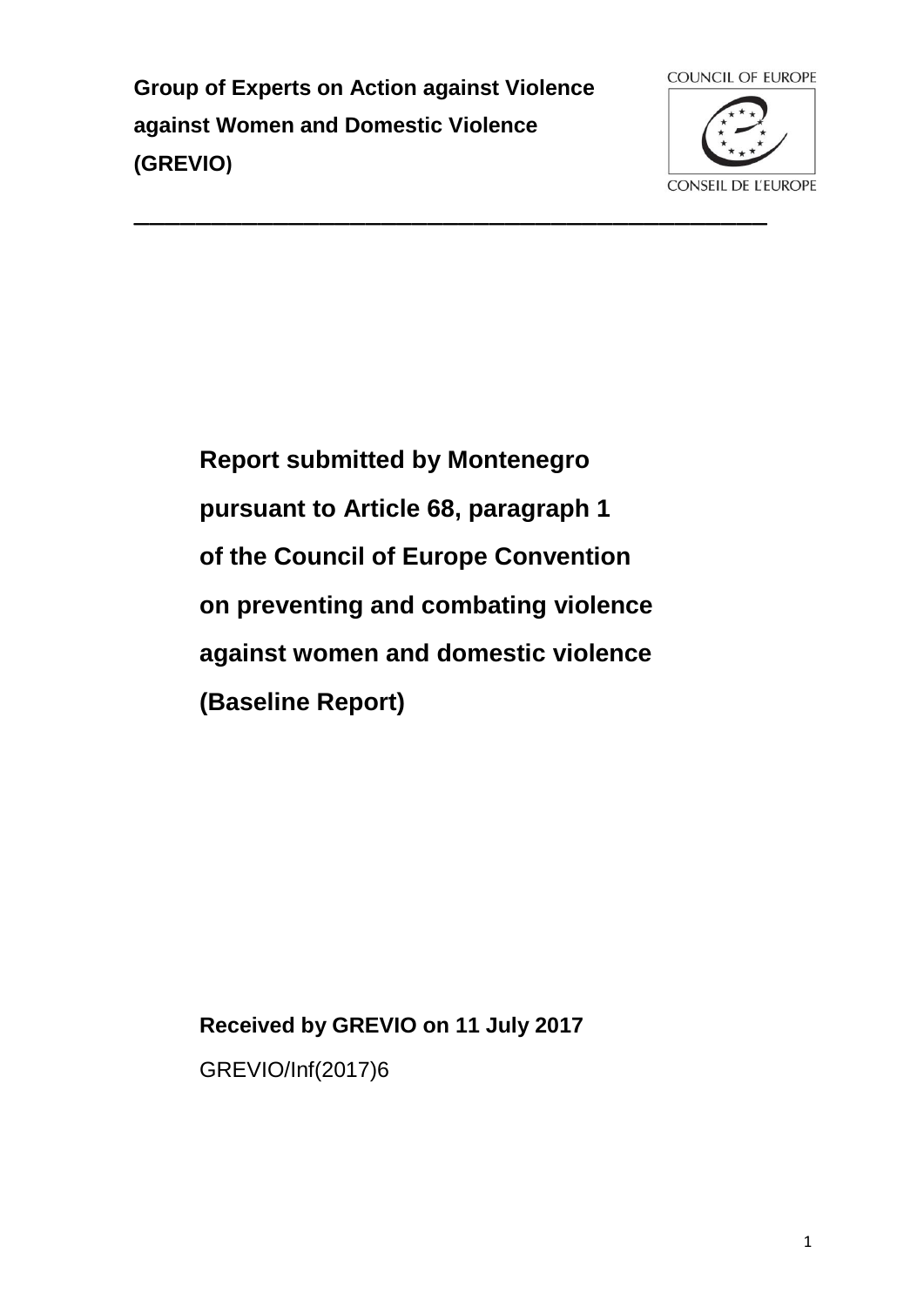

# **Table of contents**

| NOTE: Statistical data required in section Substantive Right are in part ANNEX 1 31 |  |
|-------------------------------------------------------------------------------------|--|
|                                                                                     |  |
|                                                                                     |  |
|                                                                                     |  |

The Secretariat of the Council of Europe Convention on preventing and action against violence against women and domestic violence (GREVIO and the Committee of the States Members)

Council of Europe

F-67075 Strasbourg Cedex

France

www.coe.int/conventionviolence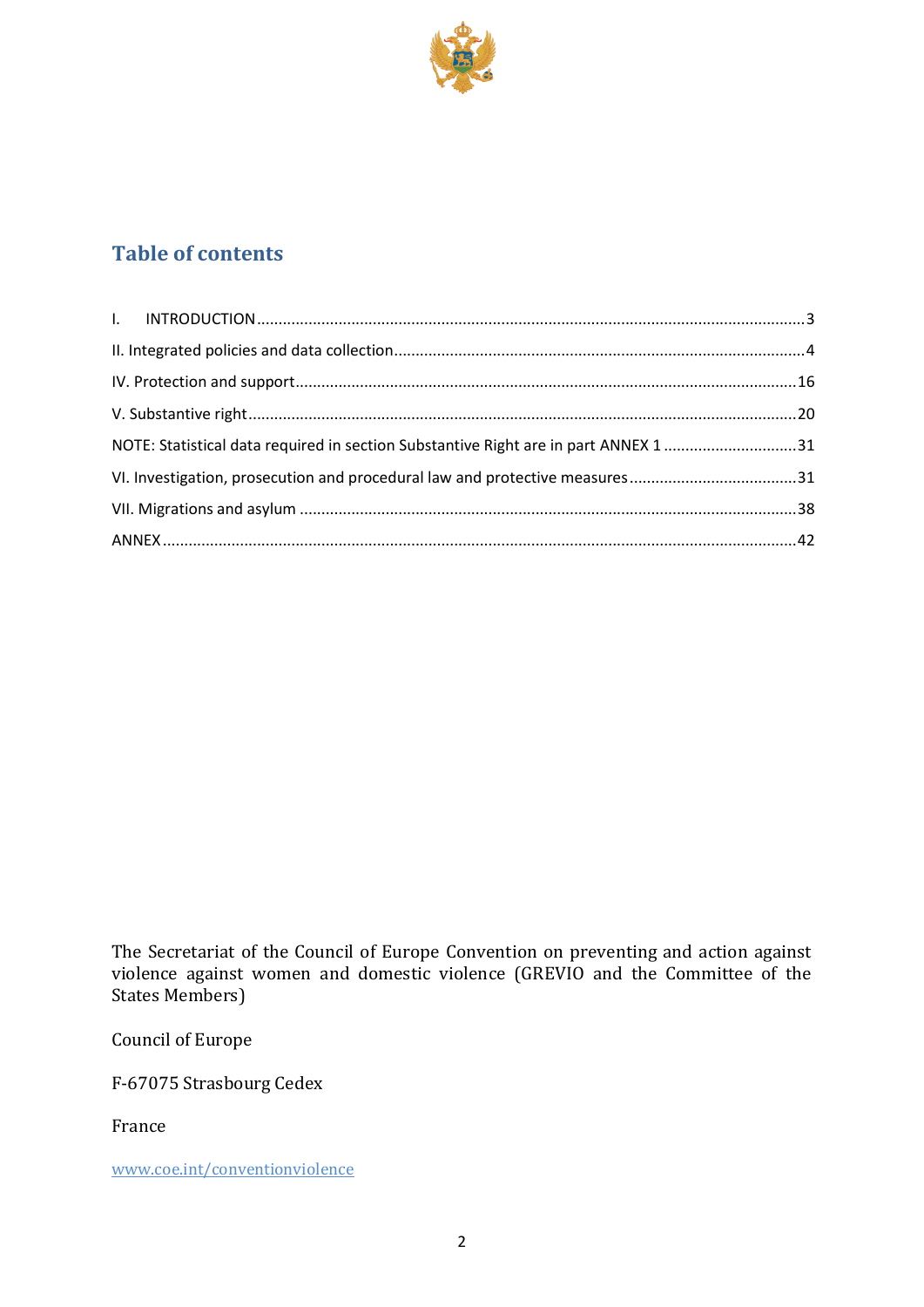

# <span id="page-2-0"></span>**I. INTRODUCTION**

Montenegro is one of the first countries that have signed and ratified the Istanbul Convention, which entered into force on 1 August 2014. It is the first legally binding international instrument in Europe in the field of violence against women and domestic violence, and most far-reaching international agreement that deals with this type of human rights violations

During the preparation of this report the authors had in mind all the principles stated in Chapter I of the Convention and Articles contained in Chapters II to VII.

• It is a fundamental human right for everyone, especially for women, to live a life free of violence in the public and private spheres.

• The principle of equality between women and men must be accomplished in the Constitution and other relevant laws and effectively achieved in practice.

• Discrimination against women must be prohibited, including the use of sanctions, when necessary and the laws and practices that discriminate women must be abolished.

• The Convention must be implemented without discrimination on any basis and the possibility, concerning occurring of the effects of multiple discrimination, should be taken into account.

• Special measures, necessary to prevent and protect women from gender-based violence, are not considered as discrimination.

• States Members must include a gender perspective in the implementation and evaluation of the impact of the Convention and implement policies to promote equality between women and men and the empowerment of women.

This report includes all forms of violence against women incriminated (or, where applicable, sentenced) pursuant to Chapter V of the Convention, where they include psychological violence, stalking, physical violence, sexual violence, including rape, forced marriage, mutilation, forced abortion, forced sterilization and sexual harassment. It also relates to domestic violence against women, which is defined as physical, sexual, psychological or economic violence that occurs in the family or household or between former or current spouses or partners, regardless of whether or not the offender shares or has shared household with the victim.

All data within the report were made for the period from 2014 to 2016.

All available statistical data within this report are specified in the Annexes of the report.

The authorized body responsible to coordinate the collection of information as the response to this questionnaire and the preparation of reports is the Coordinating Committee for coordination, implementation, monitoring and evaluation of policies and measures to prevent and combat all forms of violence covered by the Council of Europe Convention on Preventing and Combating Violence against Women and Domestic Violence.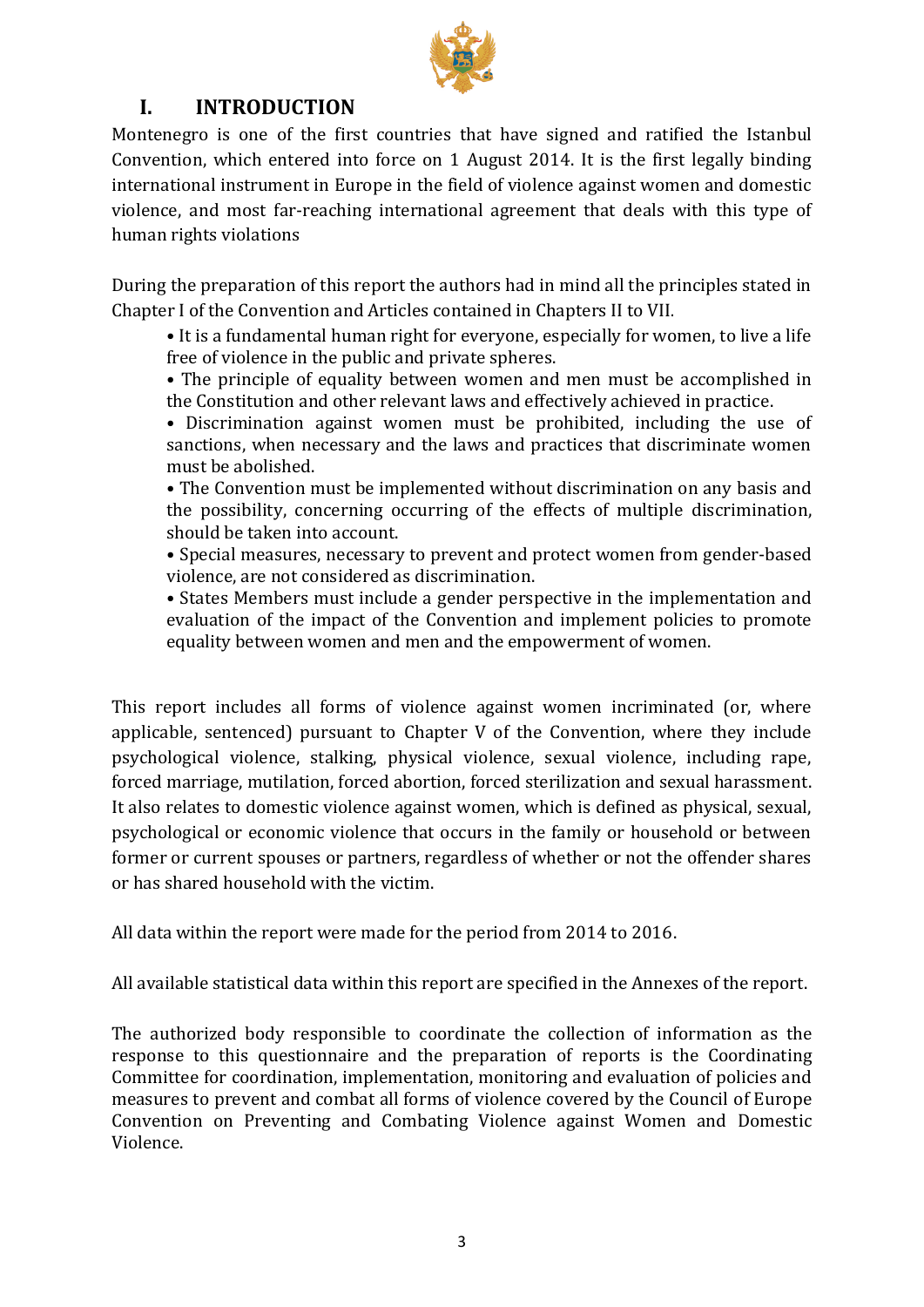

Government agencies, other bodies, institutions or organizations which have contributed to the preparation of this report are:

- The Ministry of Labour and Social Welfare;
- The Ministry of Justice;
- The Ministry of Internal Affairs;
- The Ministry for Human and Minority Rights;
- The Ministry of Health;
- The Supreme Court of Montenegro;
- Basic State Prosecutor's Office in Podgorica;
- Association of Municipalities of Montenegro;
- -The Ministry of Public Administration;
- -The Ministry of Culture;

<span id="page-3-0"></span>-The Ministry of Education;

#### **II. Integrated policies and data collection**

(Chapter II of the Convention, Articles 7-11)

In this part of the questionnaire we have stipulated the crucial data of overall and coordinated policies on violence against women, financial resources intended for the implementation of these policies, and support to the work of non-governmental organizations and other civil society actors.

The most significant instrument for the implementation of the Istanbul Convention and the most important strategy that includes protection from violence against women and domestic violence is the strategy of protection against domestic violence.

The Ministry of Labour and Social Welfare is accountable to monitor the implementation of the Strategy for protection against domestic violence (the second one, which includes the period of validity of 2016 to 2020), as well as to monitor the implementation of the Istanbul Convention. This Strategy defines the goals, by which the following needs to be achieved - first goal relates to the harmonization of national legislation with Council of Europe Convention on preventing and combating violence against women and domestic violence (Istanbul Convention). Under the second goal, they want to achieve strengthened professional capacity and a multidisciplinary approach in the implementation of regulations within the area of protection from domestic violence. The implementation of ten comprehensive measures is foreseen in order to establish better coordination between the institutions, including the collection and exchange of data. On the other hand, measures are used to achieve standardizing procedures for work of professionals, through continuous training and supervision of their work in order to provide them fast, efficient and convenient help to the circumstances and personal features of the victim. The third goal is to increase public awareness regarding violence against women and domestic violence, which would, at the end of the strategic period, reflect in the increased level of information and knowledge to the public concerning the causes, extent and consequences of violence against women and domestic violence, as well as actual mechanisms of protection from violence. Through seven measures, within the scope of the fourth goal, an enhanced system of institutional protection against domestic violence seeks to be established. The measures imply the invigoration of existing services of general and specialized support in order to comply with the standards stipulated by the Council of Europe Convention on preventing and combating violence against women and domestic violence, as well as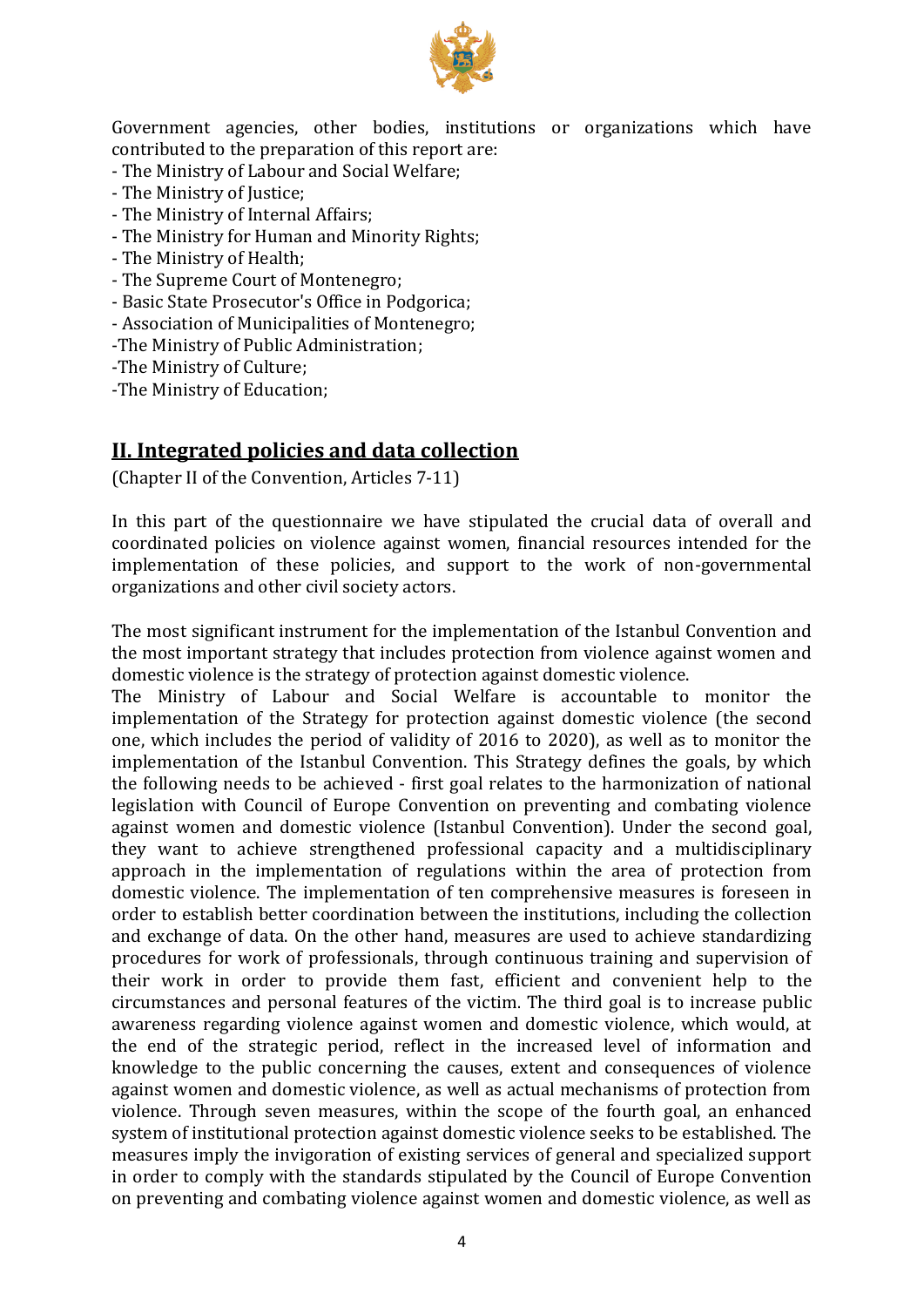

the UN Convention on the Rights of the Child and the Convention on the Elimination of All Forms of Discrimination against Women. The next goal is to achieve improved access to justice and legal protection from domestic violence, which will be reflected through the implementation of effective measures of protection and support to victims and witnesses in proceedings before investigative and judicial authorities.

In addition to the strategy, the Ministry for Human and Minority Rights, pursuant to the Law on Protection from Domestic Violence, collects data on cases of violence from the competent institutions and publishes them in the annual report on the implementation of the Action Plan for achieving gender equality. This Department monitors the implementation of the National Strategic document for gender equality in the part concerning gender-based violence. The issue of combating and protection of domestic violence and violence against women is particularly emphasized in the Action Plan for Chapter 23: Judiciary and Fundamental Rights, which has provided a set of measures and activities for the operation of the institutions in this field. The new plan of activities for Gender Equality 2017-2021 was adopted in March 2017 and the most important measures, relating to combating violence against women and domestic violence, will be funded from the regular budget resources and through international donations

By respecting the obligation under the Convention, Montenegro has formed the main body for coordination and implementation of policies and measures for preventing and combating all forms of violence covered by the Convention, and it is called Coordinating Board for coordination, implementation, monitoring and evaluation of policies and measures to prevent and combat all forms of violence covered by the council of Europe Convention on preventing and combating violence against women and domestic violence. It coordinates, implements, monitors and evaluates policies and measures to prevent and combat all forms of violence covered by Istanbul Convention, and it gathers data in accordance with Article 11 of the Convention, performs analysis and publishes the results and submits annual reports to the Government of Montenegro regarding completed activities, accompanied by the assessment of the conditions and the proposal of further measures.

The members of this Board are:

KEMAL PURIŠIĆ, Minister of Labour and Social Welfare, President

- GORAN KUŠEVIJA, General Manager of Social Welfare and Child Protection, Ministry of Labour and Social Welfare,
- NIKOLA ŠARANOVIĆ, General Manager for International Legal Cooperation and European Integration, Ministry of Justice,
- Doc. Dr DANILO ĆUPIĆ, General Manager of Inspection, the Ministry of Internal Affairs,
- BILJANA PEJOVIĆ, Head of the Directorate for Gender Equality, Ministry for Human and Minority Rights,

SENKA KLIKOVAC, Senior Adviser, Ministry of Health,

- BOJANA BANDOVIĆ, Counselor, Supreme Court of Montenegro,
- JELENA PROTIĆ, State Prosecutor, Basic State Prosecutor's Office in Podgorica,
- SONJA NIKČEVIĆ, President of Nikšić Municipal Assembly, Association of Municipalities of Montenegro,
- JOVANA RADIFKOVIĆ, Senior Adviser, Ministry of Labour and Social Welfare, Secretary.

Members of this Board have no special compensation regarding participation in this Board.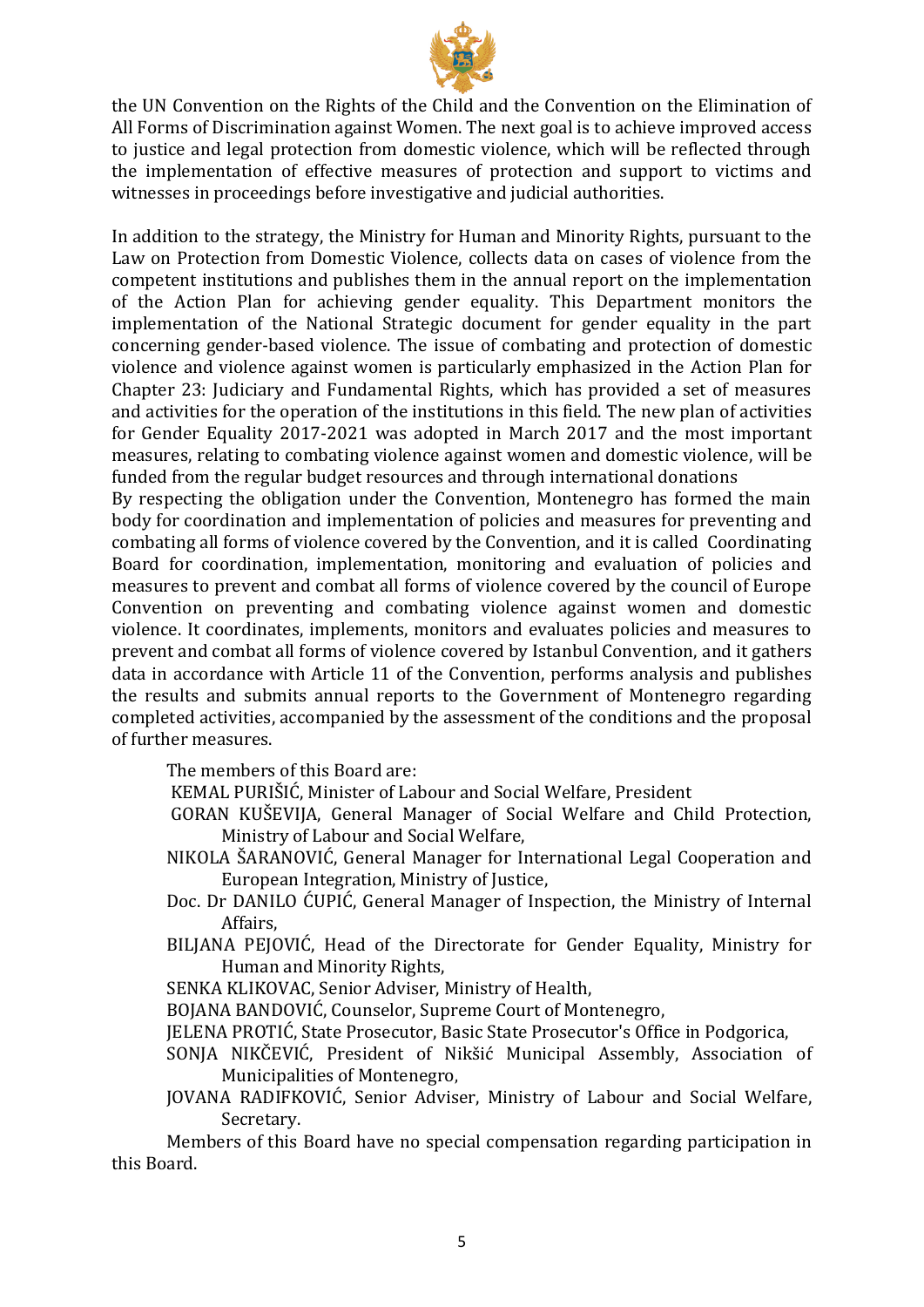

Records of identified cases of violence, victims, perpetrators of violence, imposed protective measures, as well as other measures to protect and help, are kept by the authorities and institutions (Police, authority for violations, the State Prosecution, the Centre for Social Work or other social and child protection, health facility), pursuant to the law on protection from domestic violence, and send them to the ministry accountable for the protection of human and minority rights.

The records shall be duly submitted to the competent Ministry and thus allows monitoring of the statistics in this field, and implementation of the Law in practice.

One of the most significant bodies, which help the victim after the perpetration of acts of violence, is the Ministry of Internal Affairs - Police Administration. This authority also collects information and submits them to the competent Ministry. These data are as follows:

The number of registered criminal offences in **2014,** regarding domestic violence and family community, was 205 (183), in comparison to the previous year, increased by 12%. Prosecutors processed 204 (179) criminal charges, which were reported to 210 (184) persons, of which 88% of men. Among the prosecuted persons there were 74 or 35% of persons who had been previously processed as perpetrators of these criminal offences.

The number of victims of domestic violence is 231 (208) persons, of whom 158 (155) women and 16 (9) of juveniles. On January 19, 2014 the offence of domestic violence was committed in Rožaje at the expense of D.I. by D.E. and D.S., resulting in death.

The Police Officials in 2014 submitted to the competent authority for misdemeanours 1249 (1052) misdemeanour charges for violations concerning 1347 misdemeanours under Article 36 of the Law on Protection from Domestic Violence. The defined number of offences was committed by 1336 (1137) perpetrators, 1103 (1052) male and 233 female. The number of victims of committed offences was 1372 (1155), 472 (370) male and 900 (785) female...

The Police officers, in accordance with Article 28 of the Law on Protection from Domestic Violence, in 22 cases ordered the eviction from the apartment or other living accommodation, and in accordance with Article 37 they submitted 39 charges for neglect.

In **2015**, there were registered 180 criminal offences concerning domestic violence, and 167 criminal charges were submitted. The criminal offences were committed by 185 persons, 169 male and 16 female. Regarding the total number of perpetrators, four of them were juveniles, while 19 persons returned to a criminal offences scene. There were 203 victims of committed criminal offences of domestic violence, 62 male and 141 female. Concerning the total number of victims, there were 14 juveniles.

Due to committed 1326 misdemeanours pursuant to Article 36 of the Law on protection from domestic violence, the Police Department submitted 1238 misdemeanour charges in 2015. Misdemeanours were committed by 1,306 perpetrators, 1,069 male and 237 female. There were 137 persons who returned to a criminal offences scene. There were 1386 victims of committed misdemeanours, 544 male and 842 female. Concerning the total number of victims, there were 27 juveniles.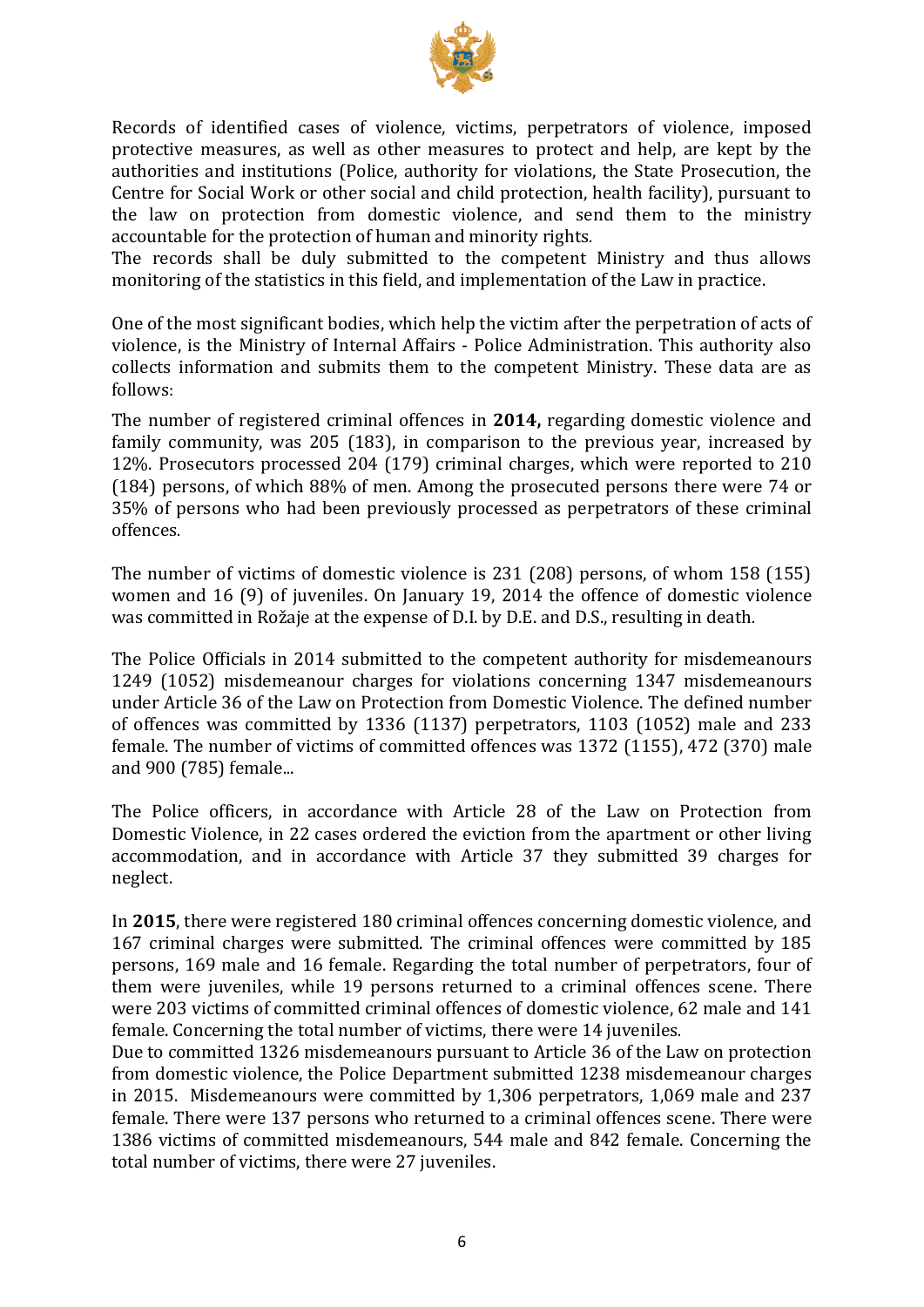

In 2015, pursuant to Article 28 of the Law on Protection from Domestic Violence, the Police officers in 24 cases issued the perpetrator of violence an order of eviction from the apartment or prohibition to return to the apartment or other living accommodation.

In accordance with Article 37 of the Law on Protection from Domestic Violence, 68 charges for neglect were submitted.

During 2015, 11 multidisciplinary teams held 76 meetings in which the Police officers actively participated, too.

The table of the number of protective measures and a series of measures, which execution, according to Article 33, Paragraph 2 of the Law on Protection from Domestic Violence, is in the field of competence of Police:

| Type of protective<br>measure | <b>Eviction from</b><br>the<br>apartment,<br><b>Article 21</b> | Restraining,<br><b>Article 22</b> | <b>Prohibition of</b><br>harassment and<br>stalking, Article 23 |
|-------------------------------|----------------------------------------------------------------|-----------------------------------|-----------------------------------------------------------------|
| TOTAL                         | 32                                                             | 46                                | 88                                                              |

During **2016,** 198 criminal offences were committed, and 197 criminal charges were submitted. The stated number of criminal offences was committed by 203 persons, 186 male (five of them were juveniles) and 17 female. During this period, 25 persons returned to a criminal offences scene concerning domestic violence, and one of them was juvenile.

293 persons were victims of criminal offences concerning domestic violence, 93 male and 200 female. Regarding the total number of victims, 14 of them were juveniles (seven male and seven female).

In 2016, the Police Administration submitted 1335 misdemeanour charges for 1458 committed misdemeanours pursuant to the Law on Protection from Domestic Violence. The stated number of misdemeanours was committed by 1479 perpetrators, 1,218 male and 261 female. There were 175 returnees to a criminal offences scene pursuant to the Law on Protection from Domestic Violence.

1560 persons were victims of committed misdemeanours, 600 male and 960 female. Regarding the total number of victims of committed misdemeanours, 149 were juveniles (78 males and 71 females).

Also, the officers of the Police Administration, in accordance with Article 37 of the Law on Protection from Domestic Violence, submitted 52 charges for neglect.

The table of the number of protective measures and a series of measures, which execution, according to Article 33, Paragraph 2 of the Law on Protection from Domestic Violence, is in the field of competence of Police:

| Type of<br>protective<br>measure | <b>Eviction</b><br>from the<br>apartment,<br><b>Article 21</b> | Restraining,<br><b>Article 22</b> | <b>Prohibition of</b><br>harassment and<br>stalking, Article<br>23 |
|----------------------------------|----------------------------------------------------------------|-----------------------------------|--------------------------------------------------------------------|
| <b>TOTAL</b>                     | 19                                                             | 26                                | 54                                                                 |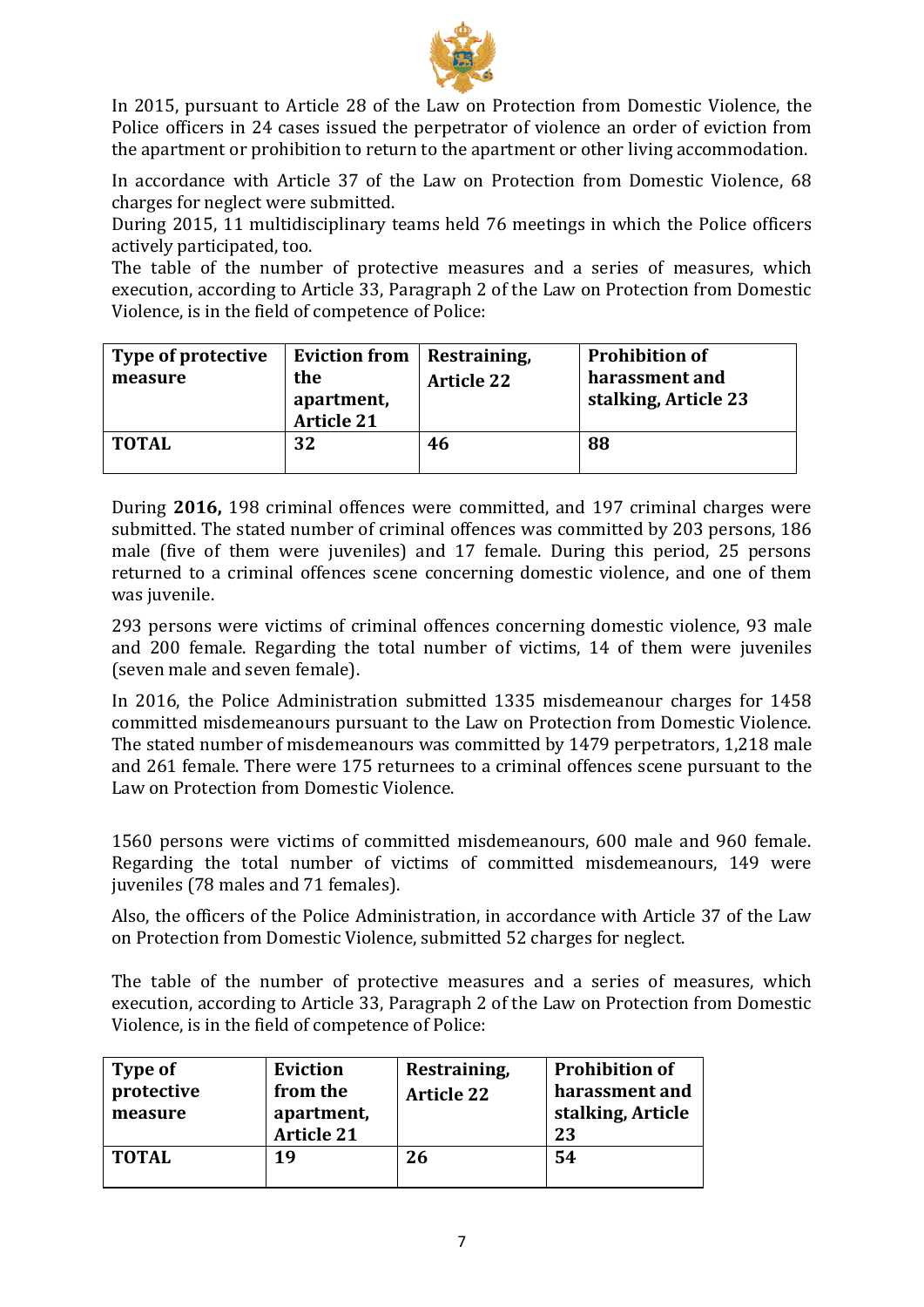

Regarding a unique database, the Police keep separate records on criminal offences concerning domestic violence and misdemeanours in the same field.

The criminal offences of domestic violence are updated the electronic database, with all the attributes of this criminal offences. As for the misdemeanour of domestic violence, electronic database for entry of this misdemeanour is not suitable for the details and characteristics of it. Preparation of this database is ongoing. In this regard, information on misdemeanours of domestic violence is not recorded electronically.

Ministry for Human and Minority Rights collects these data on the two-year level through the publication "Women and Men", in cooperation with the Statistical Office of Montenegro - MONSTAT.

Publications for 2012, 2014 and 2016 can be downloaded from the link: [http://www.minmanj.gov.me/ResourceManager/FileDownload.aspx?rId=117934&rTy](http://www.minmanj.gov.me/ResourceManager/FileDownload.aspx?rId=117934&rType=2)  $ne=2$ 

[http://www.minmanj.gov.me/ResourceManager/FileDownload.aspx?rId=190015&rTy](http://www.minmanj.gov.me/ResourceManager/FileDownload.aspx?rId=190015&rType=2)  $pe=2$ 

[http://www.minmanj.gov.me/ResourceManager/FileDownload.aspx?rId=258192&rTy](http://www.minmanj.gov.me/ResourceManager/FileDownload.aspx?rId=258192&rType=2) [pe=2](http://www.minmanj.gov.me/ResourceManager/FileDownload.aspx?rId=258192&rType=2)

These data are published through reports on negotiation chapters 19 and 23, reports on the implementation of APAGE, a report on the implementation of the Strategy for protection against domestic violence, reports on the implementation of the Strategy for combating human trafficking, reports on the implementation of international conventions - CEDAW, GRETA.

The Ministry for Human and Minority Rights, at least once every two years, conducts surveys in the field of all forms of violence covered by the Istanbul Convention in order to observe the essential causes and effects, the incidence and rate of convictions, as well as the effectiveness of measures taken in implementation of the Convention. Surveys were conducted through previous Gender Programme - IPA 2010, as well as through the project "Support to anti-discrimination and gender equality policies" - IPA 2014 Previous IPA 2010 and IPA 2014, which is currently being implemented, are implemented by the Ministry of Human and Minority Rights in cooperation with the UNDP Office in Montenegro, with financial support from the EU Delegation.

In addition to official statistics, within the scope of the IPA Programme for Gender Equality 2010, in partnership implemented by the Ministry of Human and Minority Rights and UNDP, in 2012 was conducted the study on domestic violence in Montenegro. The purpose of the implementation of the study was to point out the perception, intensity and forms of domestic violence and violence against women in Montenegro to get familiar with the current situation and to take the appropriate measures to combat and prevent these occurrences. Also, the survey served as a significant source of information in the implementation of activities in the field of achieving sustainable and efficient system of protection for victims of domestic violence and measures to combat domestic violence. The study on violence against women and domestic violence in Montenegro is implemented by applying several different methods (desk methods, qualitative and quantitative methods of survey, case studies) in order to gain further insight into the problem and get an objective data. Some of study results are as follows: "Every third person in Montenegro would not be ready to report domestic violence. Every fourth person in Montenegro believes that the victim is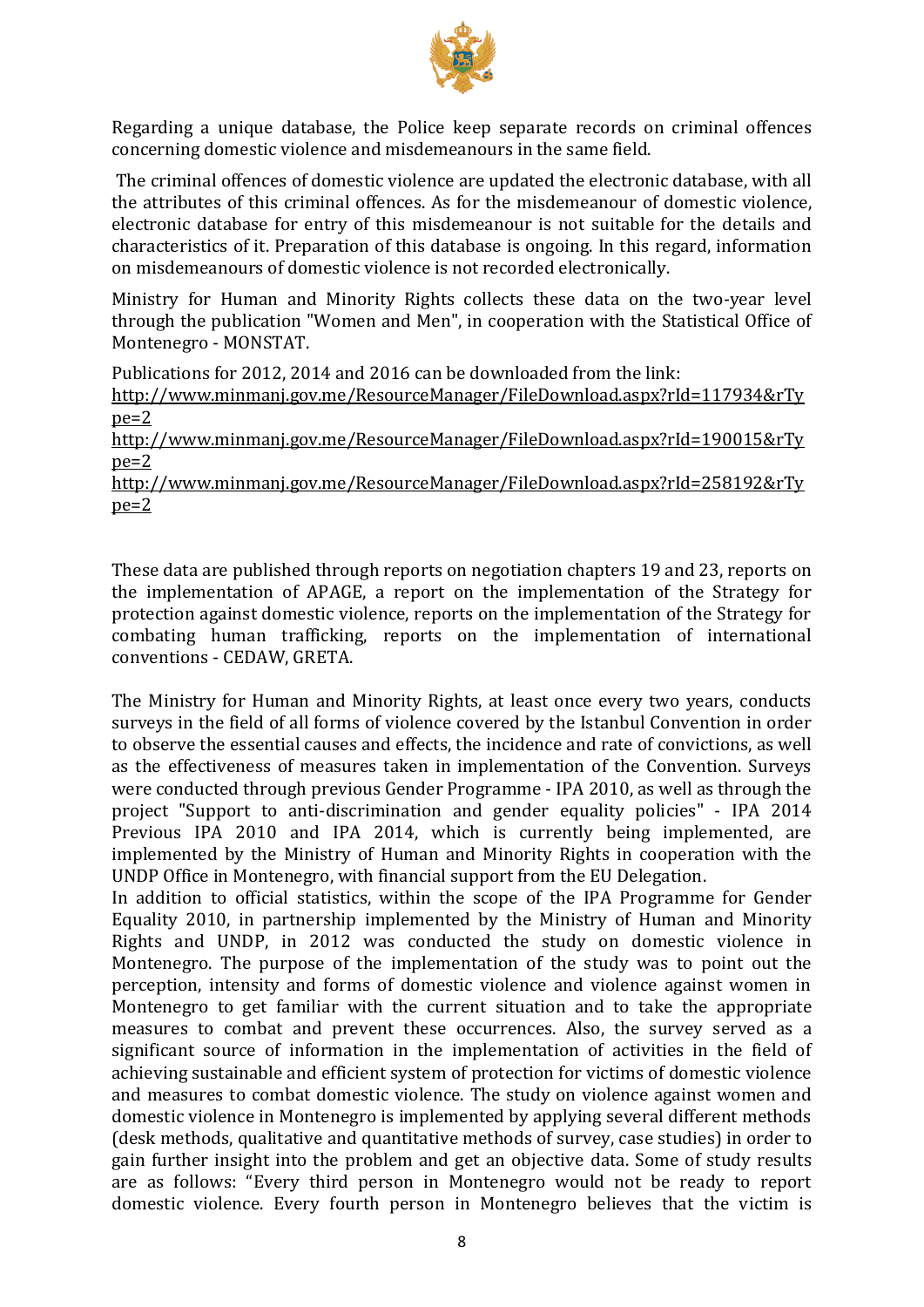

responsible for the violence because it "provokes" it by its actions". Victims of domestic violence are usually women and children, while the men were identified as abusers. "The survey, which was conducted on a sample of 1,103 respondents in 17 Montenegrin municipalities, shows that Montenegrins are sufficiently familiar with the responsibilities of institutions dealing with the protection of victims of violence. Also, every third person in Montenegro would not be ready to report domestic violence because of low confidence in the quality of institutions, fear, and patriarchal conception of family relations, as well as doubts about the fact that the problem of domestic violence could be stopped and overcome. The study served as a good ground for planning future policies in this area, particularly in defining measures in the field of combating violence against women in the context of the Action Plan for achieving gender equality, which was adopted in January 2013.

Data regarding the latest survey on perception, prevalence, cost, and institutional response to the violence, which was conducted within the scope of the mentioned programme in 2016 indicate that 42% of women, i.e. almost every second woman in Montenegro, have experienced some form of violence (psychological, physical, economic or sexual) by a husband or partner in the course of life. The same study indicates that 18% of women (almost every fifth), have experienced one of the four forms of violence in the last 12 months. The violence in 38% of cases is psychologically, in 20% of cases economically, in 17% physically and sexually 7%. More detailed survey results - obtained from a representative sample showed that patriarchal attitudes and traditional models of behaviour, which are discriminatory and encouraged by stereotypes, and gender-based, are still very widespread, with a high level of tolerance for domestic violence. Namely:

• Every second citizen of Montenegro considers that each case and type of violence should not be reported and that some problems should be resolved within the family. 67% of citizens believe that if violence is reported, there might be a divorce, which is additional reason not to report the violence.

• Regarding those who personally know the victim of violence, only 68% of them have offered help, but most of them have talked with the perpetrator or the victim trying to reconcile them. Half of those who are familiar with the case of violence did not want to interfere, considering that it was a matter of personal nature.

Lack of trust in institutions is evident from the fact that 62% of those who believe that most cases are not reported consider that the reason for this is fear of bully and his revenge. In other words, victims do not feel sufficiently protected when they decide to report the violence.

Even more worrying is that the experts involved in the case of violence make decisions based on their own beliefs and values - decisions that are either motivated by a desire to keep families together or a tendency to protect the privacy of victims. These data are consistent with research data in the judiciary from 2015, which show that every second judge believes that violence is a private matter.

By respecting Article 11, Paragraph 2 of the Convention that States shall endeavour to conduct a survey among the population at regular intervals to assess the prevalence and trends of all forms of violence covered by the Convention, as part of the 16 Days of Activism against Violence in Nikšić, the survey was performed as follows:

1. The survey included **all forms of violence**, in a way that the respondent (male or female) expressed an attitude regarding forms of violence (verbal, psychological, physical, sexual, and economic), identity of the perpetrator, criminal offences scene and the reason that led perpetrator to commit the violence.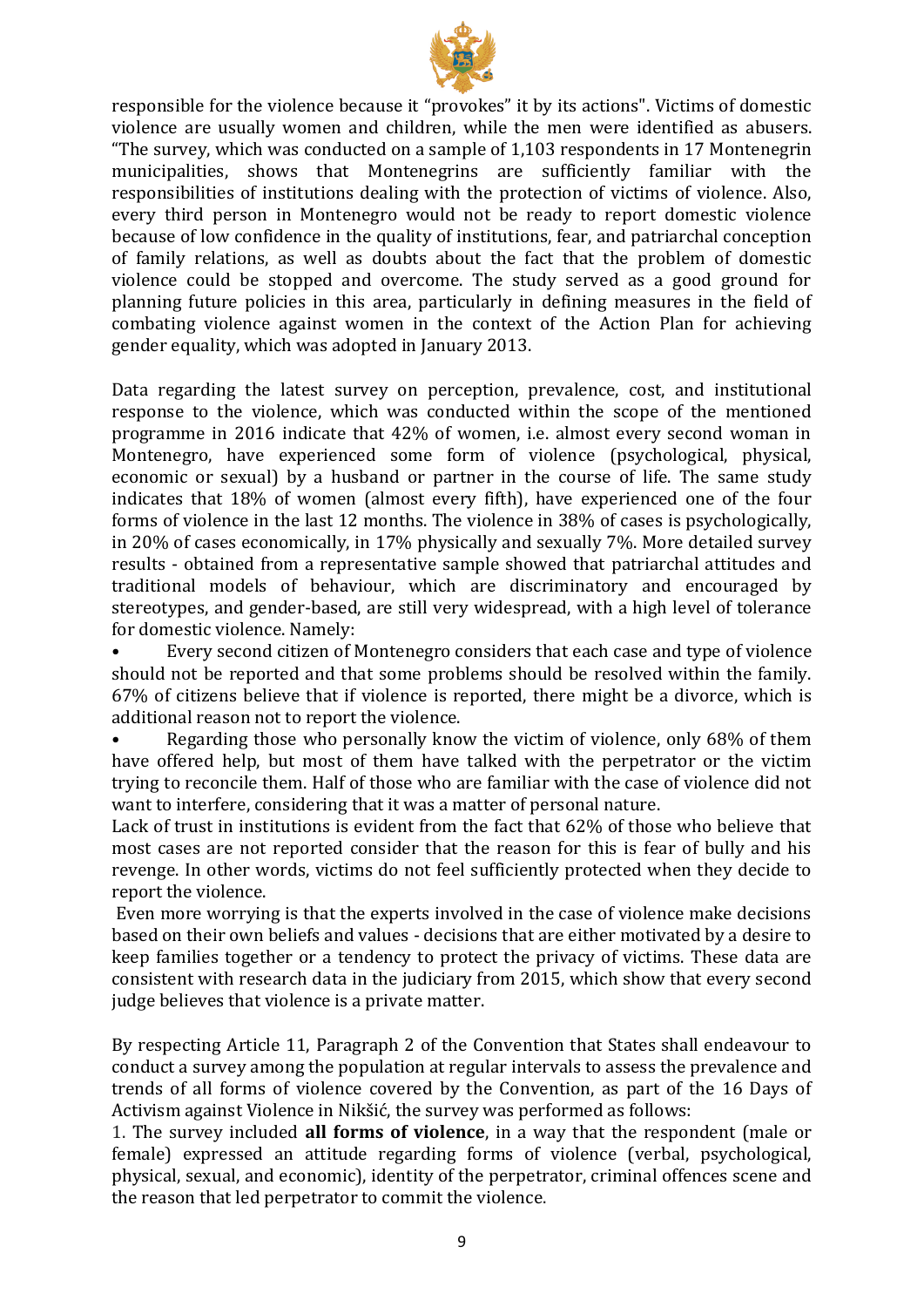

2. The survey was conducted in the municipality of Nikšić, the number of respondents

(male or female) was 300. **The geographical scope of the survey was local**.

3. The **basic results** of the survey:

The opinions of the respondents (male or female) on the concept of gender equality:

- Most of respondents (male or female) believe that gender equality is achieving the same financial power of both genders;
- Most of respondents (male or female) have not felt vulnerability in terms of gender;
- Considering those who have felt vulnerability in terms of gender, most of them have felt the vulnerability in the family and during the use of health services;
- Most of respondents (male or female), who are married and who are not married, believe that gender equality is achieving the same financial power of both genders and achieving equal representation of both genders in management positions;

The opinions of the respondents (male or female) on violence against women:

- Most of respondents (male or female) believe that violence against women is not a common occurrence in our society;
- Respondents (male or female) who believe that violence against women is common in our society believe that it is most often due to the need of a man to categorize a woman as subordinate and the traditional supremacy of men in our society;
- Most of respondents (male or female) consider that blackmail and coercion in sexual relationships are acts of violence;
- Most of respondents (male or female), regarding the obtaining of information on violence against women, are not interested in this issue;

Respondents who were witnesses and / or victims of violence:

- Most of respondents (male or female) have not been witnesses and/or victims of violence;
- 15 respondents (male) were witnesses of violence against women, 19 respondents (female) were witnesses of violence against women, and 14 respondents (female) were victims of violence;
- Most of respondents (male or female) point out that they were witnesses of violence in the family of relatives / friends;
- Most of respondents (female), who were victims of violence, points out that it occurred in the family;
- Most of respondents (male or female) witnessed physical and verbal violence against women, where the bully was a partner (spouse, lover ...), due to a cause - discord in the family;
- The largest number of respondents (female)– victims of violence, were victims of psychological violence where the bully was a partner (spouse, lover...), due to causes - discord in the family and the influence of psycho-active substances;
- Most of respondents (male or female) witnesses of violence against women and / or the victim, have not talked to anyone about it;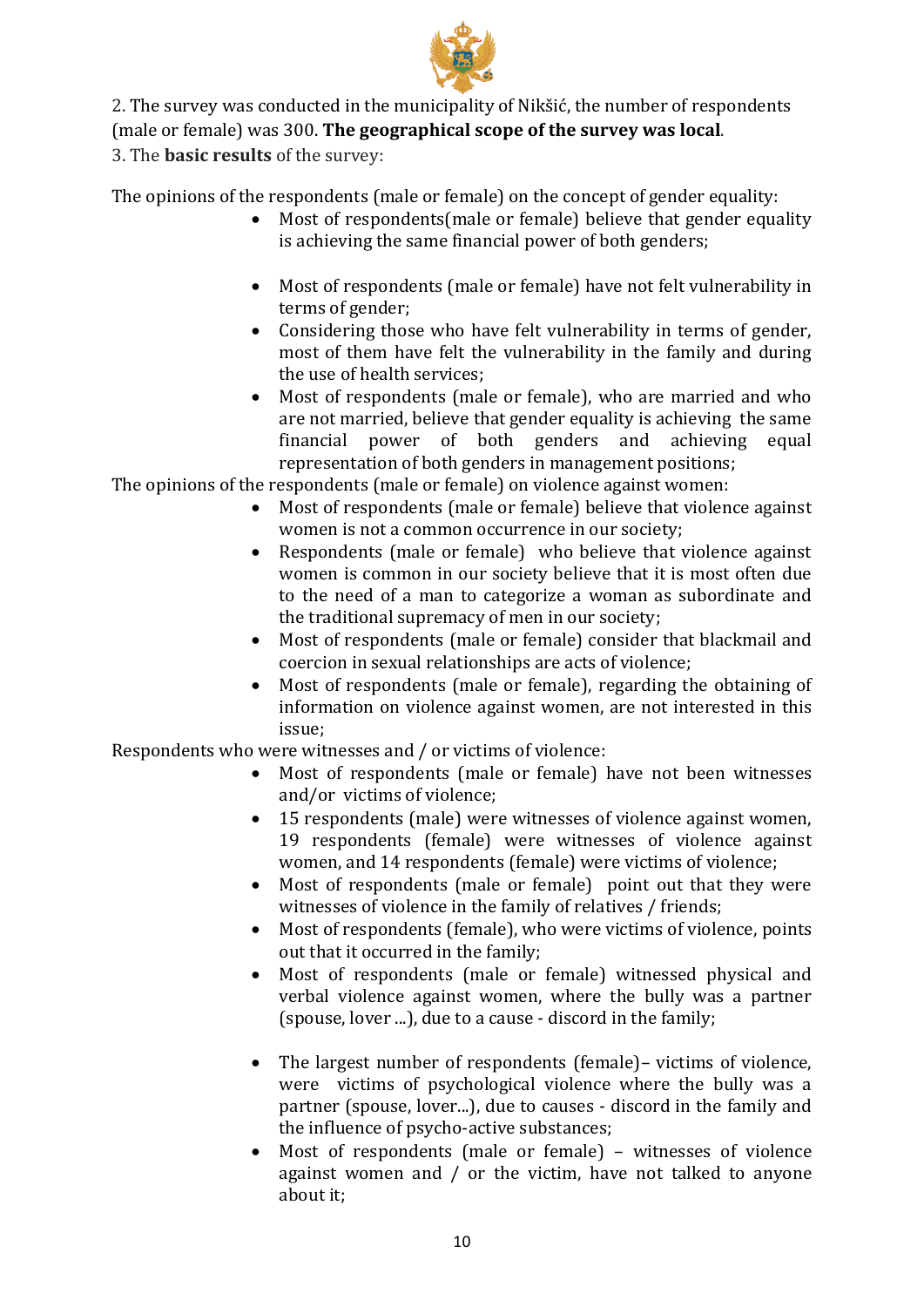

Knowledge of the mechanisms of the victims of violence:

 Most of respondents (male or female) are not familiar with the mechanisms that are legally defined for reporting violence and for the protection of victims of violence, as well as forms of punishments stipulated for the perpetrator of criminal offences, and to a lesser extent, they are not familiar with the existence of the Protector of Human Rights (more of them are not familiar, but there are some familiar only with the legal mechanisms of protection);

Characteristics of respondents (male or female) - witnesses and / or victims of violence against women:

- Most of respondents (male) witnesses of violence against women are from suburban area;
- Most of respondents (female) witnesses of violence against women are from urban areas, while there is an equal number of respondents (female) - victims of violence from suburban and urban areas;
- Most of respondents (male) witnesses of violence against women are married, 38-47 years old;
- Most of respondents (female) witnesses of violence against women are married, as well as respondents (female) – witnesses of violence, 18-47 years old.

4. The whole campaign was covered by media, the results were presented at the press conference and after that all issues concerning the campaign and the survey were published in several daily newspapers. Also, a report on all activities, together with tables and graphs and survey results, was published and distributed to relevant parties.

### **III. Prevention**

(Chapter III of the Convention, Articles 12-17)

A special chapter of the Istanbul Convention relates to the prevention which includes the obligation of Montenegro to take all necessary measures to prevent all forms of violence covered by the Convention. In this context, the Member States are required to provide, respectively, enhance appropriate trainings for the relevant professionals dealing with victims or perpetrators of all acts of violence covered by the Convention, concerning: prevention and detection of such violence, equality between women and men, the needs and rights of victims, as well as prevention of secondary victimization. Furthermore, States shall ensure that such training include the training of coordinated cooperation of various bodies for the purpose of a comprehensive and appropriate introduction regarding the cases of violence covered by the Convention (Article 15 of the Convention).

The Ministry for Human and Minority Rights annually conducts campaign "16 days of activism against violence against women and domestic violence." The campaign is being conducted in cooperation with the UNDP, the OSCE Mission, NGOs, and within it are held round tables, released video clips on the subject of the prohibition and prevention of violence, hosted in news programmes, held public lessons throughout Montenegro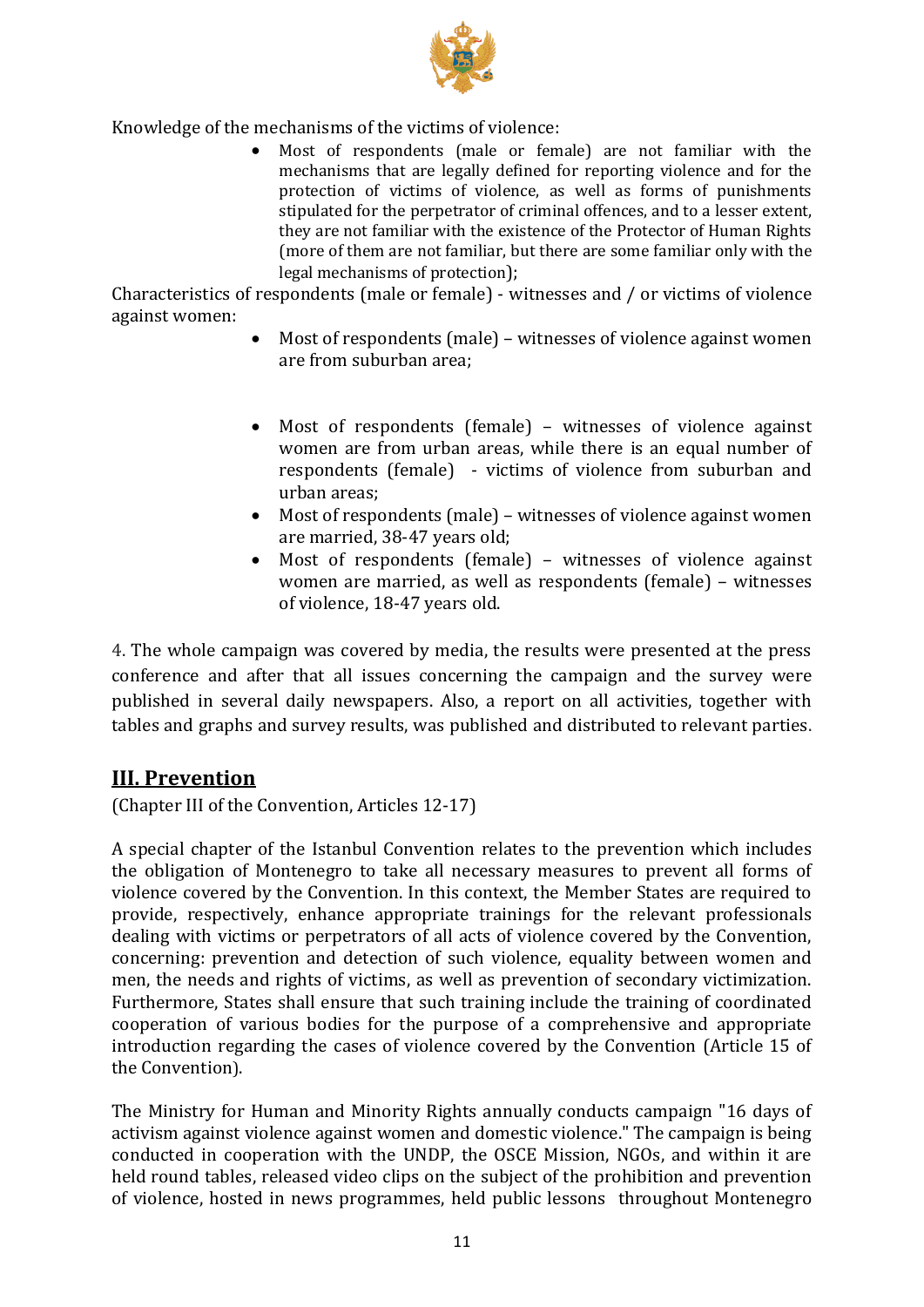

for high school students on the theme ,, The fight against violence against women and domestic violence". Also, there is a published brochure in Montenegrin, Albanian and Roma language with a directory of institutions to which victims may contact in case of violence, and all over Montenegro are organized events on the occasion of the mentioned campaign. Within the campaign are organized workshops for different target groups involved in the prevention and protection from violence against women and domestic violence.

The Ministry for Human and Minority Rights, the Office for Combating Human Trafficking and the NGO "Montenegrin Women's Lobby" signed a Memorandum on mutual cooperation in the field of prevention and providing assistance and protection to potential victims and victims of trafficking in Montenegro, May 2016.

The Ministry for Human and Minority Rights continuously organizes trainings on the topic of combating violence against women and domestic violence for different target groups (judicial officials, members of multidisciplinary teams, teachers, media representatives, students, etc.)

Article 14, Paragraph 1, is the subject of the responsibility of introduction of teaching materials to the official curricula at all education levels concerning issues such as equality between women and men, non-stereotyped gender roles, mutual respect, nonviolent conflict resolution in interpersonal relationships, gender-based violence against women and the rights to personal integrity, and accordingly, the Institute of education approved the programme "Gender equality in education with special emphasis on gender-based violence, non-violent forms of behaviour and conflict resolution". The programme effectively helps to raise awareness of teachers (male or female) on the importance of respect for gender equality, the integration of gender equality into curricula, the adoption of these principles in their daily work and life, preventing all forms of gender-based violence, in family, school, society, and it offers introduction to international and Montenegrin legal framework of gender equality and antidiscrimination legislation.

In accordance with Article 15 of the Convention, a lot of trainings on the prevention and detection of violence, equality between women and men, the needs and rights of victims, as well as the prevention of secondary victimization, were organized.

The Ministry for Human and Minority Rights, concerning gender equality and raising awareness about the importance of preventing and combating violence against women, continuously conducts campaigns, surveys, public perception, and education for different target groups: employees in the education sector, the judiciary, prosecution, Police, centres for social work etc. Every year, in partnership with the NGO sector, in the framework of the campaign "16 days of activism to combat violence against women", it organizes public forums, lessons and conferences on the subject of the combat against gender-based violence.

The training programme, prepared by the Ministry for Human and Minority Rights and developed in partnership with the Centre for the training of the judiciary and the state prosecution, refers to the domestic and international documents in the field of gender equality, with a special focus on the meaning of CEDAW.

Another programme, prepared by the NGO "Centre for Women's Rights" in cooperation with the Ministry for Human and Minority Rights and UNDP Office in Montenegro, is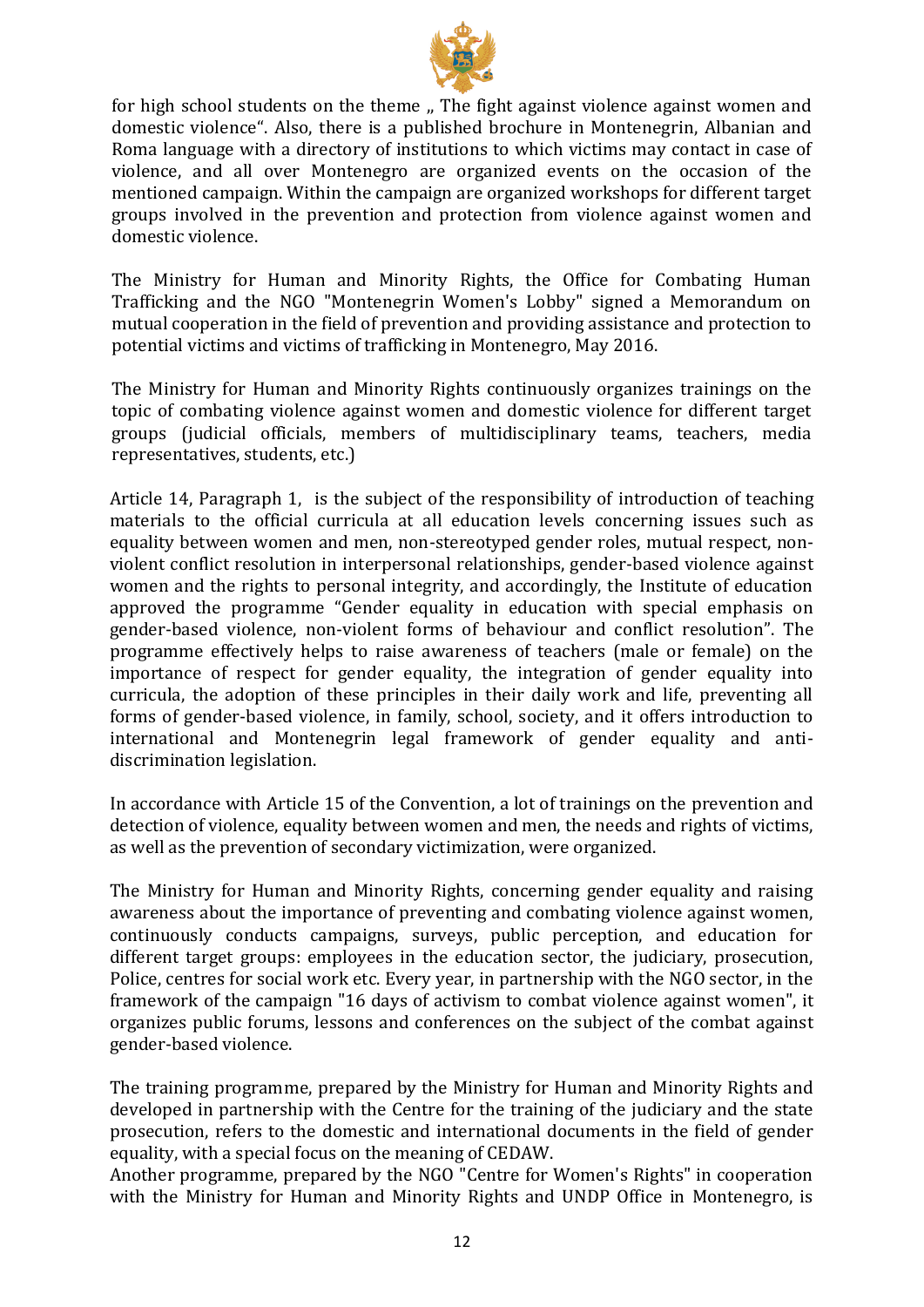

implemented in partnership with the Centre for Education in the judiciary and state prosecutor's office and the Ministry. This programme emphasizes the implementation of the Istanbul Convention. In relation to this programme, the Memorandum of the Ministry for Human and Minority Rights and the NGO "Centre for Women's Rights" was signed - Memorandum on intensifying cooperation with regard to taking further strategic measures to provide the prevention of domestic violence and violence against women, and ensuring high-quality, effective and credible mechanisms for protection of victims and efficient prosecution of perpetrators in order to reduce the tolerance of violence both by individuals, whether they are perpetrators or victims, relevant institutions and society as a whole. On a basis of Training Programme for the Judiciary and Police officers on the topic of violence, prepared by the NGO "Centre for Women's Rights in cooperation with the Ministry for Human and Minority Rights, the first two-day training on domestic violence and violence against women for judges of CMOs in Montenegro and representatives of the Police, was organized on December 28 and 29, 2016, in Podgorica. The training was organized with the support of the Supreme Court of Montenegro, UNDP and UNICEF, and with the support of the Training Centre of the judiciary and the state prosecutor's office, which approved the programme and included it in regular training of judiciary. Training for Police officers was supported by the US Embassy in Podgorica.

Regarding trainings in judicial authorities in Montenegro, such training have been carried out within the scope of the Training Centre of the judiciary and the state prosecutor's office, which as an independent organization, as a legal entity, has existed since October 17, 2015, i.e. by the entry into force of the Law on the Training Centre in the judiciary and the state prosecutor's office.

Training for judges and public prosecutors is organized and implemented as an initial and continued. The goal of the training is to acquire and develop knowledge, abilities and skills that will enable independent, autonomous, impartial, professional and efficient performance of the functions of judges and state prosecutors in accordance with the principles of independence and autonomy and ethical standards of profession. Trainings are conducted on a variety of topics from various legal and other areas depending on the needs of the judiciary in accordance with the work programme and reform activities in the judiciary.

They include a variety of legal areas, such as the implementation of laws and regulations with an emphasis on new legislation, knowledge of the most important area of international law, international standards and recommendations, including EU law and human rights issue.

The following text will be referred to training by the Centre, implemented in the period from 2014 to 2016 for the representatives of the judiciary. During 2014, the Centre for the training of the judiciary and the state prosecutor's office has organized three seminars for judges on the topic: "Children as victims and witnesses of criminal offences - international instruments developed in the framework of the UN". The seminars were organized with the technical and financial support of the UNICEF Office in Montenegro. Meetings were attended by 12 judges, two representatives of the Professional Service of the High Courts in Podgorica and Bijelo Polje, as well as (20) Twenty Magistrate. The same year, the Centre, in cooperation with the Office for Technical Assistance and exchange of information of the European Commission (TAIEX), organized a regional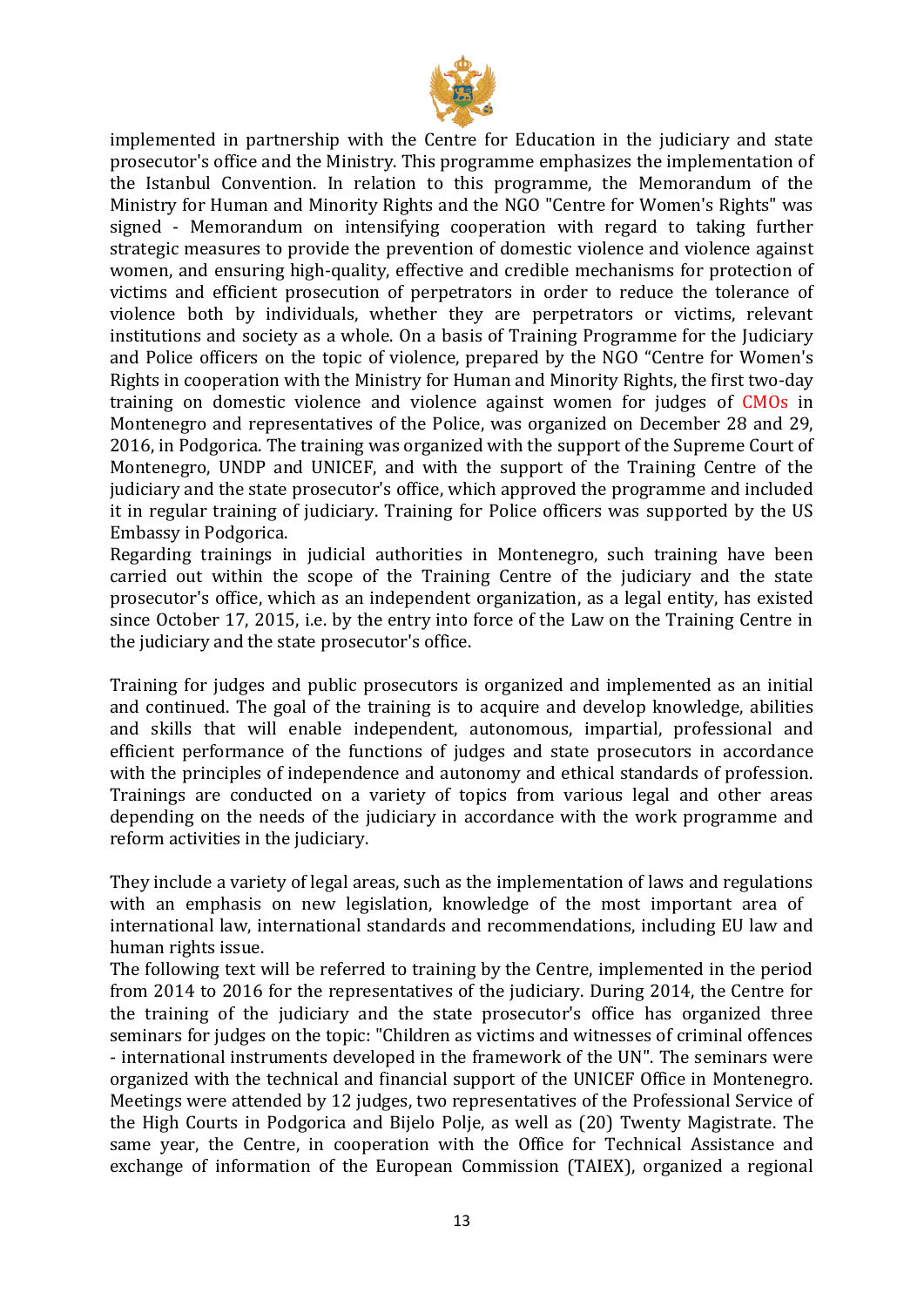

conference on the topic: "Strengthening the dialogue and exchange of experiences of judges and prosecutors for juveniles of the Western Balkans and the EU". The conference was attended by 10 judges.

In 2015, the Centre has organized three seminars in cooperation with the Office of United Nations Development Programme (UNDP) and NGO Centre for Women's Rights in the framework of the project "Access to Justice for Victims of Domestic Violence". The seminars were attended by 42 representatives of the judiciary.

In November 2015, the Department for Gender Equality of the Ministry for Human and Minority Rights, in cooperation with the Office for Technical Assistance and Information Exchange (TAIEX) and the Centre for the training of the judiciary and the state prosecutor's office, organized a workshop on the topic: '' Council of Europe Convention on preventing and combating violence against women and domestic violence - Istanbul Convention ''. The workshop aimed to provide support to the competent authorities in taking adequate measures to prevent and combat violence against women and domestic violence in accordance with the Istanbul Convention and the Convention of the Council of Europe on preventing and combating violence against women and domestic violence, which was ratified by the Government of Montenegro and which entered into force on 1 August 2014. The event was attended by nine representatives of the judiciary. On 27 March 2015, in Podgorica, the Centre in cooperation with the Ministry for Human and Minority Rights organized a conference on the topic: "Anti-discrimination legislation in Montenegro with a special emphasis on the obligations of Montenegro by the CEDAW Convention and Convention on the protection of domestic violence against women ". The goal of the event was enhancement of knowledge of Judicial, complete implementation and practical application of equal national regulations and international standards of protection in this area, primarily the Law on Protection from Domestic Violence, CEDOW Convention and the Istanbul Convention. The conference was attended by 13 representatives of the judiciary.

In November 2016, the Centre for the training of the judiciary and the public prosecutors in cooperation with the Ministry for Human and Minority Rights and the NGO Centre for Women's Rights organized a seminar for Magistrates under the Programme of training on domestic violence and violence against women in the judiciary. The seminar was financially supported by UNDP and UNICEF in Montenegro. The programme aimed to support the process of establishing a sustainable and efficient system of protection and support to victims of domestic violence and violence against women by supporting judicial institutions in the implementation of international standards and national legislation in this field. The seminar was attended by 10 representatives of the judiciary (10 Magistrates).

In accordance with Article 16 of the Istanbul Convention, with the aim of preventing recommission of the criminal offences, in the previous period within the Sector for Treatment of the Correctional Facility, several workshops were conducted on the topic "Violence and types of violence", assertive communication and control of aggressive behaviour in the Sector for Juveniles, and in Separate Sector of Correctional Facility Podgorica, and those workshops were a result of their personal initiative and acquired professional titles and achievements.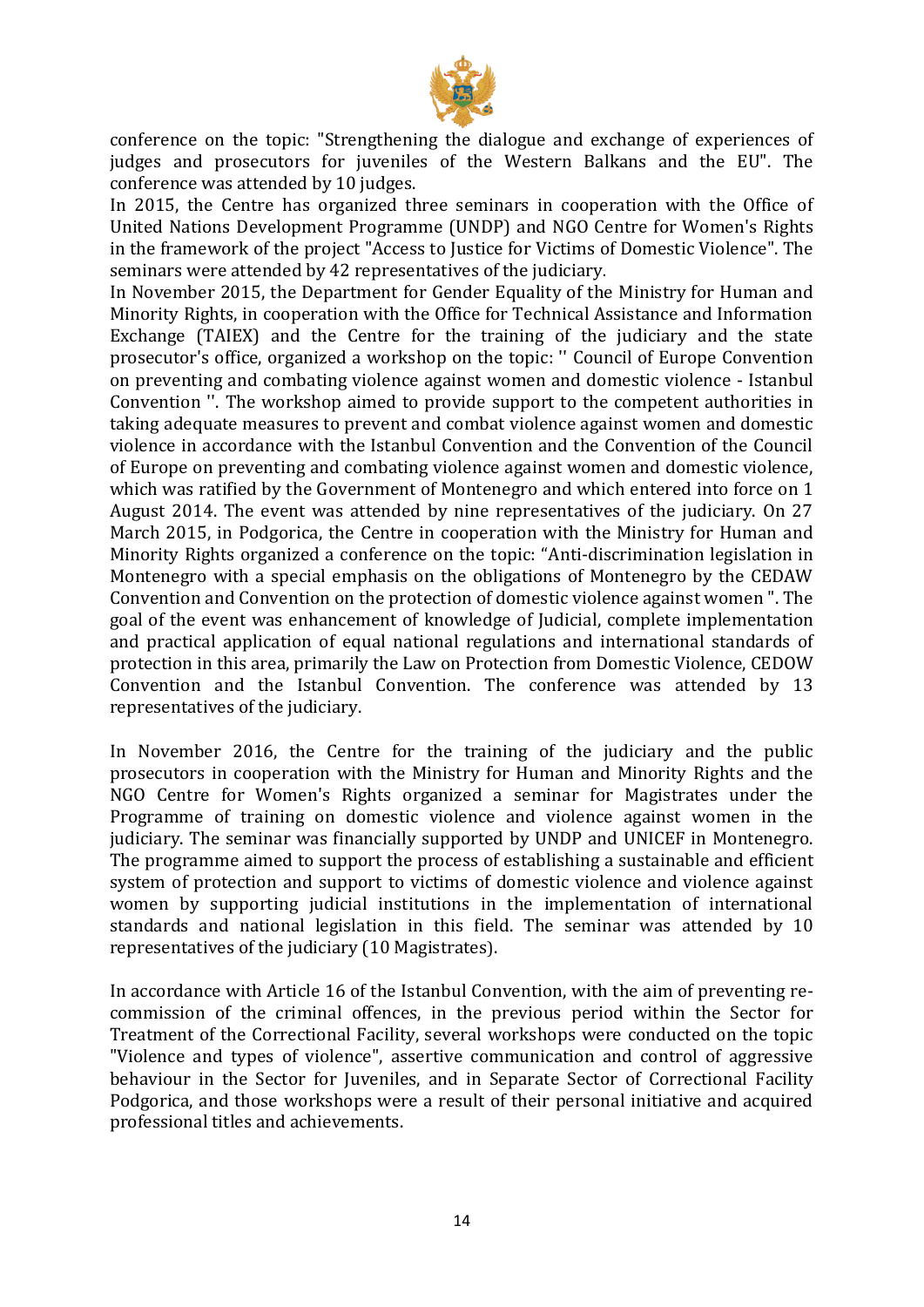

Action Plan for implementation of the strategy for execution of criminal sanctions for the period of 2017-2021 in order to raise the quality of the treatment of prisoners recognized the obligation of making special rehabilitation programme for certain categories of prisoners such as addicts, perpetrators of violent and sexual offences, people with mental disorders, etc., and the implementation of training of officials in the Department for treatment on the implementation of specific programmes.

[http://www.pravda.gov.me/ResourceManager/FileDownload.aspx?rid=273962&rType](http://www.pravda.gov.me/ResourceManager/FileDownload.aspx?rid=273962&rType=2&file=Strategija%20za%20izvr%C5%A1enje%20krivi%C4%8Dnih%20sankcija%202017-2021.docx) [=2&file=Strategija%20za%20izvr%C5%A1enje%20krivi%C4%8Dnih%20sankcija%202](http://www.pravda.gov.me/ResourceManager/FileDownload.aspx?rid=273962&rType=2&file=Strategija%20za%20izvr%C5%A1enje%20krivi%C4%8Dnih%20sankcija%202017-2021.docx) [017-2021.docx](http://www.pravda.gov.me/ResourceManager/FileDownload.aspx?rid=273962&rType=2&file=Strategija%20za%20izvr%C5%A1enje%20krivi%C4%8Dnih%20sankcija%202017-2021.docx)

Acting in accordance with Article 17 of the Istanbul Convention, which states encouragement of the sector for information and communication technologies and the media concerning the establishment of standards and regulations for the prevention of violence against women, Montenegro, within the Ministry of Public Administration established a Directorate for the Protection of computer and security incidents on the Internet (CIRT) to provide guidance for protection on the Internet to all categories of the population, not just women.

The concept of security refers to the importance of security and protection of information and data in cyberspace. Awareness of the possibilities of misuse of information and awareness on the procedures and means of protection of information is of great importance for cyber security. Education of final users and sharing of information are very important components in process safety.

The Ministry of Culture is preparing media regulations and continuously complying with standards, noting that the media laws are interpreted and applied in accordance with the principles of the European Convention for the Protection of Human Rights and Fundamental Freedoms. Also, media legislation affirms the right to freedom of expression without discrimination.

Electronic Media Law stipulates a ban of broadcasting programmes containing pornography or whose content emphasize or support violence, drug abuse or other forms of criminal behaviour, as well as programmes that abuse the credulity of viewers and listeners, which is closer regulated by the Rulebook on amendments of the Rulebook on programme standards of electronic media. Moreover, these issues are regulated by the Code of Ethics which is made by journalistic self-regulatory bodies, which include professionalism and ethics of behaviour of journalists.

In 2015 and 2016, in order to promote gender equality in various spheres of social life and affirmative action to achieve factual equality between men and women and the elimination of discrimination, numerous memoranda of cooperation with NGOs, the Police Academy, and the municipalities were signed. Certainly, a memorandum on cooperation in the field of protection from violence against women and domestic violence, which was signed between the Ministry for Human and Minority Rights and 9 non-governmental organizations which provide SOS services and accommodation for women and children victims of violence, is very important. The signing of this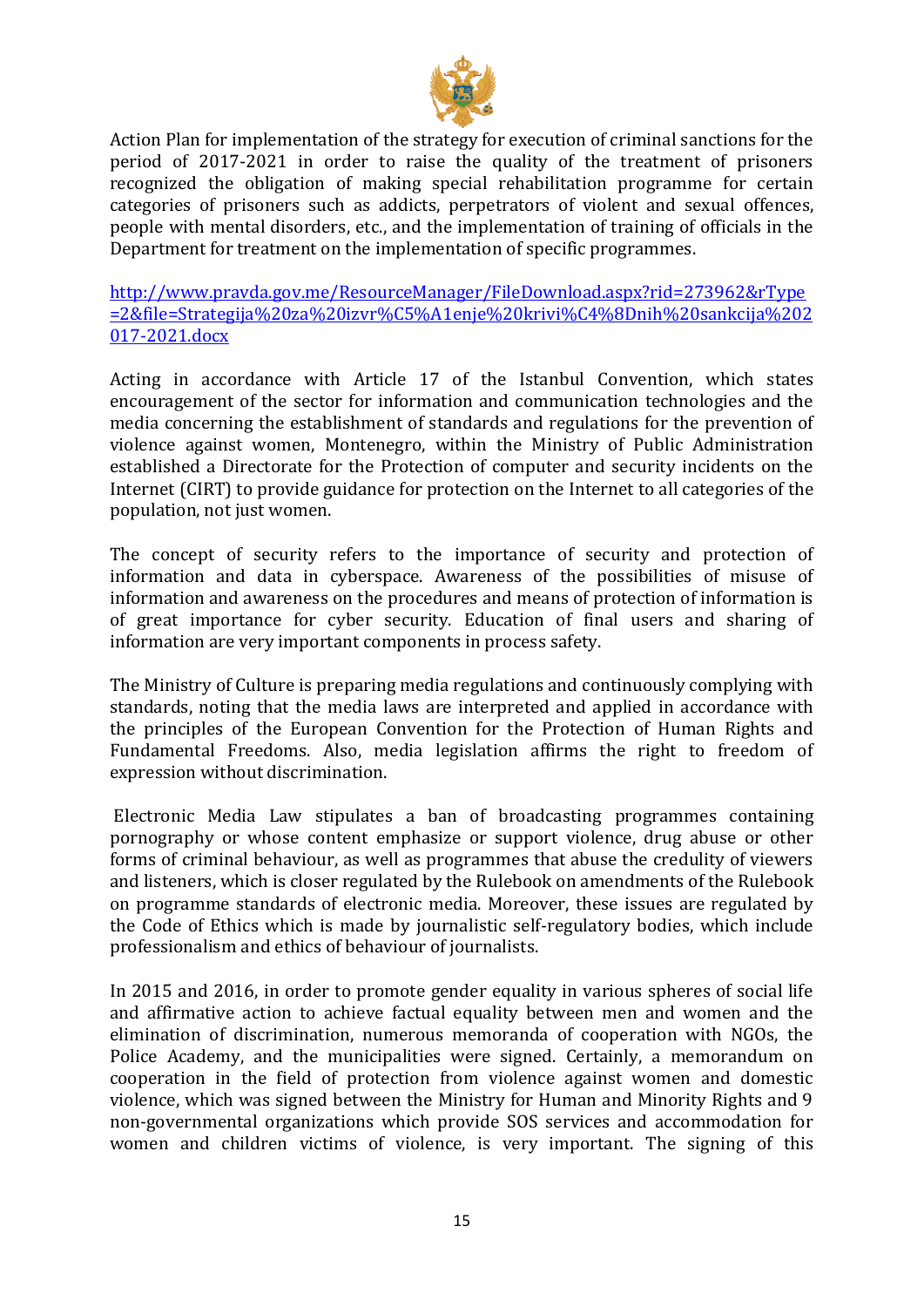

Memorandum was preceded by the establishment of national SOS lines for women and children, victims of domestic violence. 1

# <span id="page-15-0"></span>**IV. Protection and support**

(Chapter IV of the Convention, Articles 18 to 28)

Article 18 of the Istanbul Convention, requires that Member States take the necessary legislative or other measures to protect all victims from further violence, with the aim of avoiding secondary victimization. Those measures include the provision of appropriate mechanisms for effective cooperation between all relevant state authorities, including the Courts, public prosecutors, law enforcement agencies, local and regional authorities, as well as non-governmental organizations and other relevant organizations and entities, in providing protection and support to victims and witnesses of all forms of violence covered by the Convention, including the reference to general and specialized support services referred to in Article 20 and 22 of the Convention.

In the context of protecting the rights of victims, an important standard refers to the right of victims to receive adequate and timely information on available support services and legal measures in a language they understand.

With the implementation of positive experiences and best practices of developed European Police services in relation to domestic violence and family community, the Police department, within its competence, gives special attention to preventive action, the operational work in the field, continuing education of Police officers, improving the statistical and analytical monitoring and reporting.

By taking measures to combat all forms of violence, the Police Department pays special attention to victims of domestic violence, by providing them adequate assistance and support in order to protect them.

Pursuant to the legal obligation (Article 5 of the Law), Police have been establishing and developing cooperation with social welfare centres, as well as with other institutions dealing with the protection of human rights - domestic violence.

Also, the Police department have been actively cooperating with all social actors, international and non-governmental organizations involved in the prevention, protection of victims, the prevention and control of domestic violence.

In addition to the Police Administration, the essential service support are Centres for Social Work, whose role, as well as the role of all bodies and institutions dealing with the protection of victims of domestic violence, is defined in the context of national legislation by the Law on Protection from Domestic Violence, Family Law, the Law on Social and Child Protection etc., but also international laws that our country has signed (in particular the Convention on the rights of the child and the Convention of the Council of Europe, Convention on preventing and combating violence against women and domestic violence). Also the responsibilities of the Social Work Centre were comprehensive in order to protect the victims, and they are defined by the Protocol on acting, prevention and protection from domestic violence.

**.** 

 $<sup>1</sup>$  For more information about SOS line, see Chapter IV Protection and Support</sup>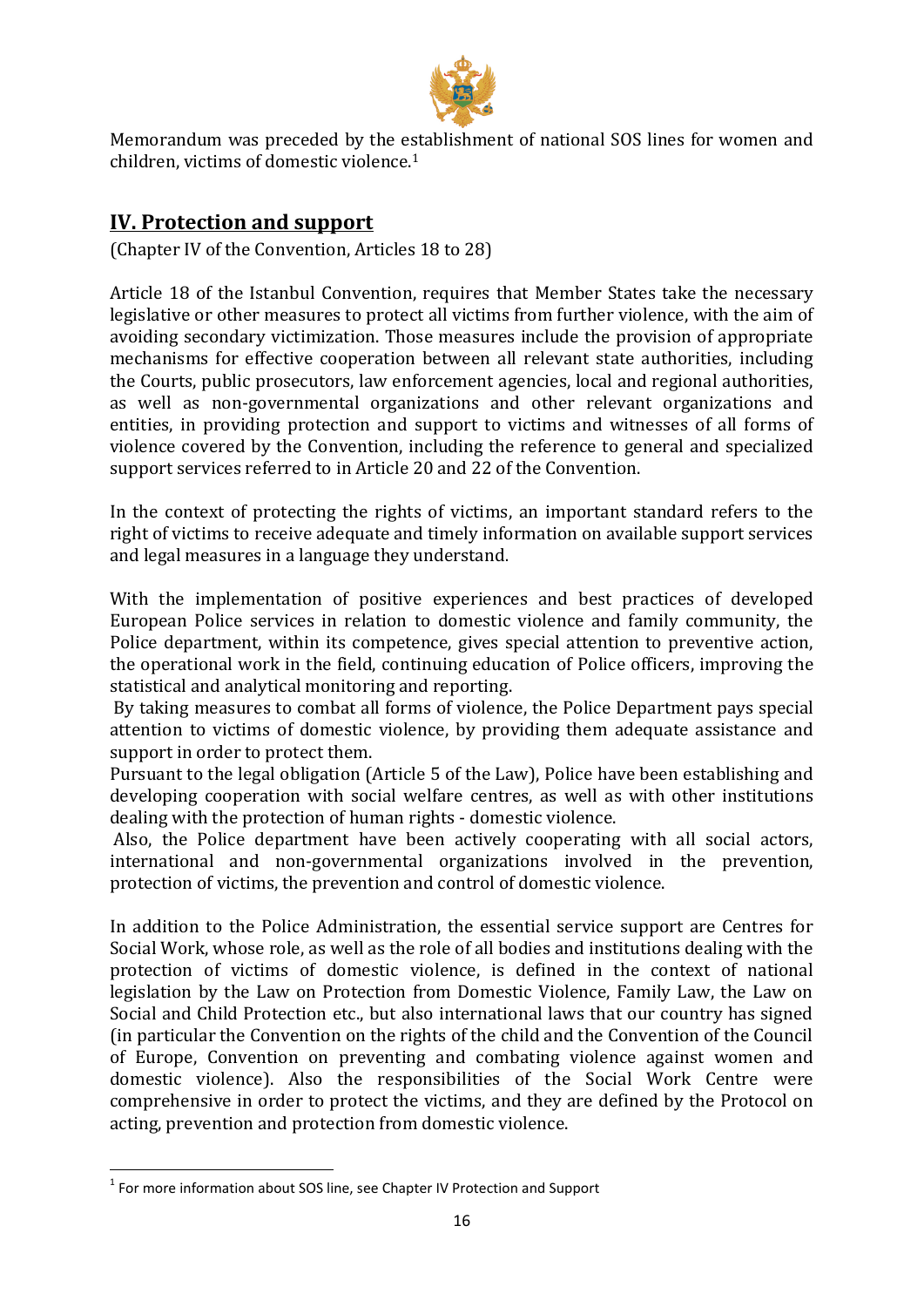

Professional associates of the Social Work Centre are obliged, if in any way find out that there are signs of domestic violence, to make official note and immediately inform the Police. When violence is reported to the Social Work Centre, the files of the cases shall be formed, and a risk assessment shall be constituted, as well as a plan of protection and support to victims of domestic violence. In cases where the violence is reported by other institutions, the victim of violence shall be immediately and without delay contacted. Working with the family includes advisory conversations by which clients are informed about their rights, providing them psychosocial support, field visits, cooperation with educational and health institutions as well as material assistance in accordance with the law. If the victim has to be separated from the family, the Centre notifies the NGO / shelter that provides services.

The Social Work Centre also cooperates with the Police, Public Prosecution Office and the judicial authorities to protect victims. If necessary, the victim of violence is followed to the Court, or upon the Police call they go to the family to support it. The Centre, at the request of the Court, submits a report and opinion on the purposefulness of the protective measures (eviction from the apartment, restraining order, etc.).

Regarding protective measures of criminal proceedings, by the amendments to the Criminal Code - 2013, two new security measures were introduced: restraining and eviction from the apartment or other living accommodation. They eliminate the risk of repeated commission of certain criminal activities by prohibiting the perpetrator to approach the victim of the criminal proceeding or to a particular place. It is explicitly stipulated that measures may be imposed against the perpetrator who, among others, commits the criminal offences of domestic violence in the family or community. By the introduction of these measures, the provisions of the Criminal Code have been harmonized with the Istanbul Convention.

Regarding the criminal offences of concluding a void marriage, a more severe form is envisaged if the other person is forced or coerced to enter into marriage. Regarding the criminal offences of extra-marital community with a juvenile, a more severe form is supplemented with a qualifying circumstance when the criminal offences were committed by use of force or threats.

In order to prevent and protect women from violence and domestic violence, health system of Montenegro performs its activities within three levels, primary (health centres), secondary (general and special hospitals) and tertiary level (Clinical Centre of Montenegro). However, the initial basis for the identification of all forms of violence is the primary level of health care, the Department of Emergency Medical Care and Emergency Centre of the Clinical Centre of Montenegro. Concerning all forms of violence against women and domestic violence in order to prevent the level of primary health care, there are provided preventive measures through appropriate centres for support and adequate counselling (Counselling for reproductive health, Counselling for psychological support, Counselling for young people including cooperation with the Counselling for reproductive health, particularly concerned to girls under the age of 18) and the Institute of Public Health of Montenegro there are support centres particularly interested in education and testing for HIV / AIDS. If a particular type of rape of a woman or girl occurs, the selected doctors recommend and advice performing the tests as a prevention of the relevant infectious diseases.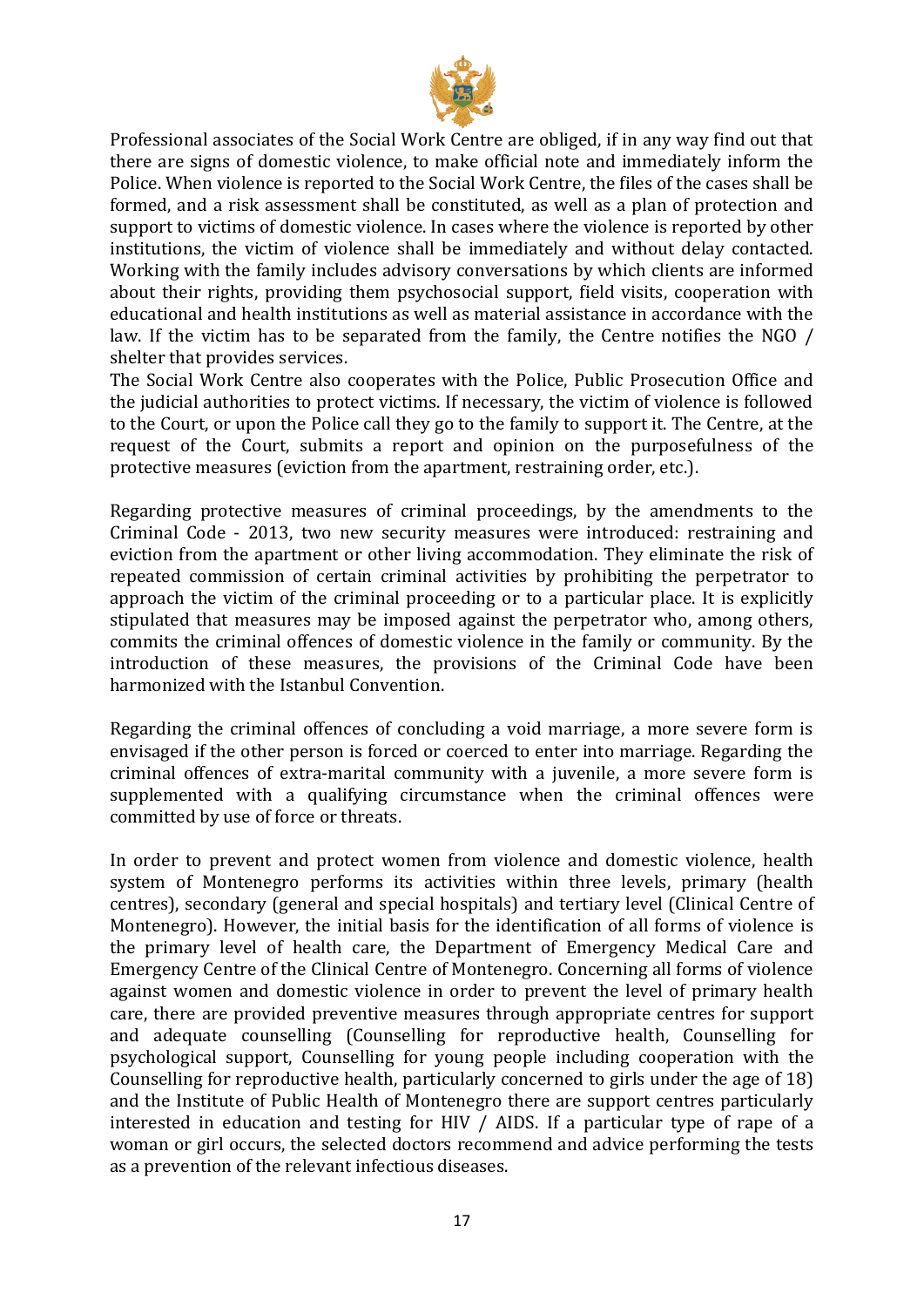

Respecting the standards of the right to information of witnesses and victims, the Supreme Court of Montenegro in 2011 issued Informer for witnesses of victims of criminal offences of domestic violence or family community and trafficking. Its aim is to provide accurate and implicit information on rights and obligations of victims who appear as witnesses / witnesses in Court proceedings in cases of domestic violence and people trafficking. Informer provides answers to questions concerning the protection of the Court proceedings and support to victims of witnesses provided by Support Services. These services exist within all misdemeanours, basic and higher Courts of Montenegro, so the Informer contains contacts of responsible persons to whom witnesses and victims may address for information and support during the proceedings in which they are the witnesses (male or female). In March 2017 an innovated and revised edition of the Informer was published, which is the result of cooperation of the Supreme Court of Montenegro and the NGO Centre for Women's Rights. It is a comprehensive text including the detailed overview of all the rights of the witnesses and victims during the procedure, measures of protection and services provided by specially authorized persons within the Support Services. This edition represents an important step forward in achieving more quality and overall protection system, in particular the rights of the victims to be timely and duly informed. Also, in accordance with the Protocol on Acting, prevention and protection from violence, Courts are obliged to explain the rights to the victims (selection of a confident person, free legal aid, and shelter). <http://sudovi.me/podaci/vrhs/dokumenta/641.pdf>

#### **Free legal aid**

Institute of legal aid in Montenegro is regulated by the Law on Legal Aid applicable from 1 January 2012. The Law regulates the comprehensive system of providing free legal aid and allows persons of lower economic status to have access to Court.

According to the Law on Free Legal Aid "Official Gazette of Montenegro", No. 020/11 of April 15, 2011, 020/15 of April 24, 2015), the victims of the criminal offences of domestic violence in the family or community and people trafficking, as well as the victims of domestic violence in accordance with the law regulating the protection of domestic violence are entitled to free legal aid, while victims are entitled to assistance without assessing of their financial status.

In order to implement the measures provided for Judiciary Reform Strategy (2014- 2018) and the accompanying action plan, which is in the context of the strategic goal "to strengthen the availability, transparency and public confidence in the judiciary", as one of the strategic guidelines, development and enhancement of the system of free legal aid has been anticipated. Consequently, in 2015 the following activities were undertaken:

- Association of Judges of Montenegro created a brochure on the right to free legal aid, which was submitted to the basic Courts and published on their website and info-flyer on the free legal aid was made with the support of UNDP and delivered to all basic Courts, centres for social work and post offices;

- Television of Montenegro on several occasions, in the morning programme, organized inserts and visits with the theme of free legal aid;

- The manner of collecting and analyzing data on the provision of free legal aid has been enhanced, in a way that the Ministry of Justice is allowed to have access to the data from the Judicial Information System (PRIS). The Judicial Information System (PRIS) in a real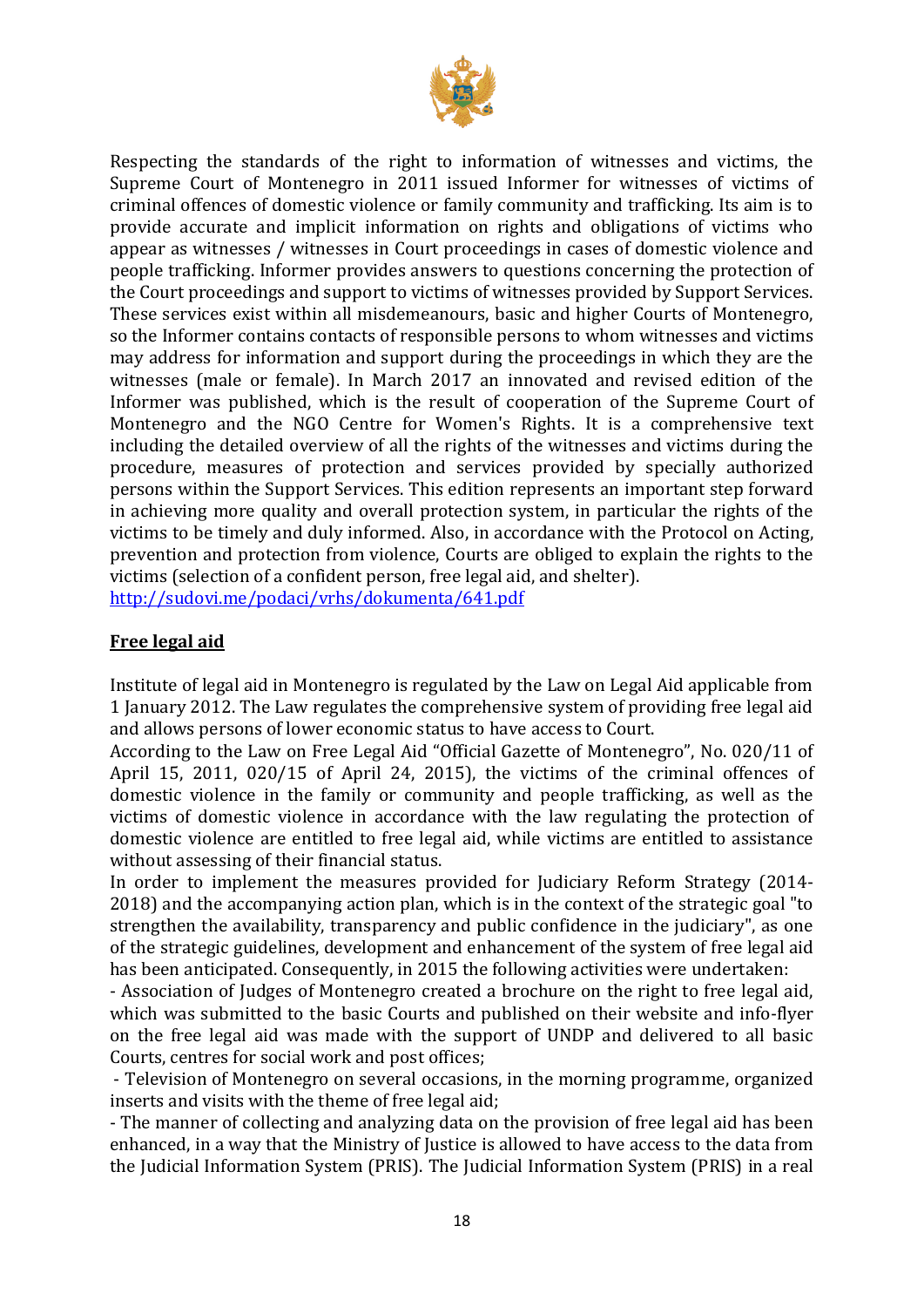

time allows you to view data overview concerning obtaining free legal aid in such a way as to each individual Court on a daily basis may get information on the number of submitted applications for free legal aid, decision-making upon requests, statistics by persons who have been granted free legal aid, statistics by users, as well as the form of the legal aid and the total amount of paid and refunded on a ground of providing legal aid.

- In order to promote free legal aid system among students of law faculties in Montenegro, on the basis of the Memorandum of Understanding signed by the Supreme Court of Montenegro and the Faculty of Law of the University of Donja Gorica, two teaching assistants were sent to the Basic Court in Podgorica due to obtaining professional practice.

Pursuant to Article 24 of the Istanbul Convention, Montenegro has established a free SOS phone line which covers the whole country, in order to provide advice to callers, confidentially or preserving their anonymity, in relation to all forms of violence covered by this Convention.

The unique, national, free SOS line for victims of domestic violence began with its work on 1 September 2015. For the purpose of organizing the work of the national line, SOS line for women and children, victims of violence, Nikšić provided the necessary infrastructure and technical preconditions during August. The necessary premise is provided for the operation of the line and it is equipped with appropriate furniture: desks and shelves for placing dossier files of beneficiaries. During September, two computers for work of telephone operators and telecommunication system with two telephone apparatus for receiving calls were provided. During October, a separate electronic database for recording and storing data obtained by received calls on national SOS line for victims of domestic violence was revised and adapted to its needs. The laptop was provided to keep track of calls and the necessary forms were redesigned: the recording of calls, note after call, form for assessment of acute risk, an evaluation of security, form for acute evaluation of needs, body maps, follow up the case, mediation form, and checklist. During the project implementation, the archive of cases was formed in hard copy and electronic version, and it keeps and updates the dossier files of beneficiaries.

The team of seven people is in charge regarding direct work on the line for assistance, and it is made up of a female coordinator, three female operators - consultants, two female volunteers and a professional female associate - psychologist.

Three female consultants are engaged on the line in the period from 09:00h - 17:00h, when the call rate is highest.

The period from 17:00h - 21:00h is covered by two female volunteers of the organization, as well as a female assistant (psychologist), who is on the line twice a week (Tuesdays and Thursdays) and provides psychological counselling.

In the period from 21:00h - 09:00h and at weekend, calls for help are diverted to a mobile line, and engaged staff (three female consultants and a female coordinator) cover this period alternately from home.

Also, Montenegro has begun the process of licensing of all providers of social and child protection, in accordance with the Law on Social and Child Protection, which is aimed at unification of the quality of services provided.

<http://sosnk.org/>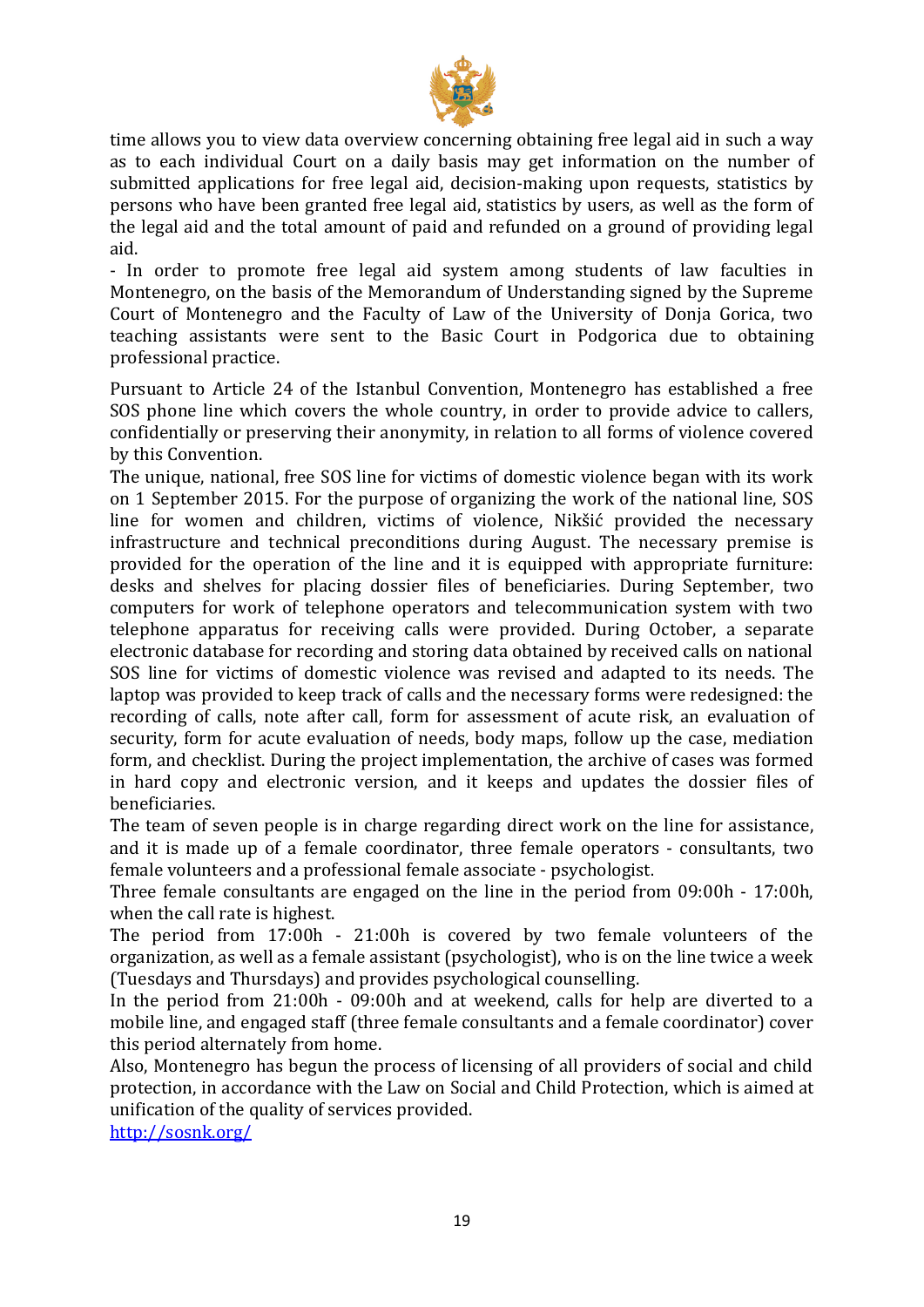

In order to provide support to victims of violence, special attention is given to **children who have witnessed** violence against women.

The Law on Protection from Domestic Violence ("Official Gazette of Montenegro", No. 46/2010) stipulates taking particular actions and protective measures, in order to provide support to victims of violence, especially with respect to the rights and needs of children (Articles 11 and 12).

The Family Law ("Official Gazette of the Republic of Montenegro", No. 001/07 of January 9, 2007, "Official Gazette of Montenegro", No. 053/16 of November 8, 2016) in the proceedings concerning family relations, the Court may, if it finds that it is required by the intensity of the conflict between the child and parents or between parents, set up a support person to a child without his consent if this child is under the age of 14, and regarding a child who is older than 14, the Court needs his/her consent. The support person is chosen from the list of the support that is determined by the state administration of Justice.

The support person is obliged to the careful and conscientious care of the personality and interests of the child, to build a relationship of trust with the child, introduce the child with his/her rights, provide information regarding the case, the course and the possible outcome of the proceedings and provide explanations concerning the possible consequences of expressing an opinion of the child. The support person shall, with the consent of the child, notify the Court about child's opinion, attend the hearing at which the child will be interrogated and directly asked for the opinion, and explain to that child the content of the decision and its consequences. The support person has a right of access to the case file, they submit to him all the submissions and he/she is entitled to attend all hearings. The rights and obligations of support persons cease by the adoption of a final Court decision. Criminal legislation of Montenegro pays special attention to specific treatment of children who find themselves in the role of witnesses during criminal proceedings. The Criminal Procedure Code stipulates that a child who is interrogated as a witness has the right to testify in a separate premise before the judge and a Court reporter and the prosecutor, the accused and attorney may watch broadcasting from another room, with the possibility to ask questions to the witness, about what the Court is obliged to inform them (Article 113, Paragraph 5 of the Code of Criminal Procedure). Furthermore, the hearing of a juvenile, particularly if it is injured by a criminal offence, shall be carried out in order not to have a detrimental effect on the mental state of the juvenile. If necessary, the juvenile may have a help of a psychologist or other professional. The Code of Criminal Procedure expressly prohibits the testimony of a juvenile, who, concerning the age and mental development, is unable to comprehend the importance of his/her privilege not to testify (Article 113, Paragraph 4 of the Code of Criminal Procedure).

## <span id="page-19-0"></span>**V. Substantive right**

(Chapter V of the Convention, Articles 29-48)

Pursuant to the Istanbul Convention, State Members shall take the necessary legislative measures to enable victims the right to compensation from perpetrators for any criminal offence under this Convention.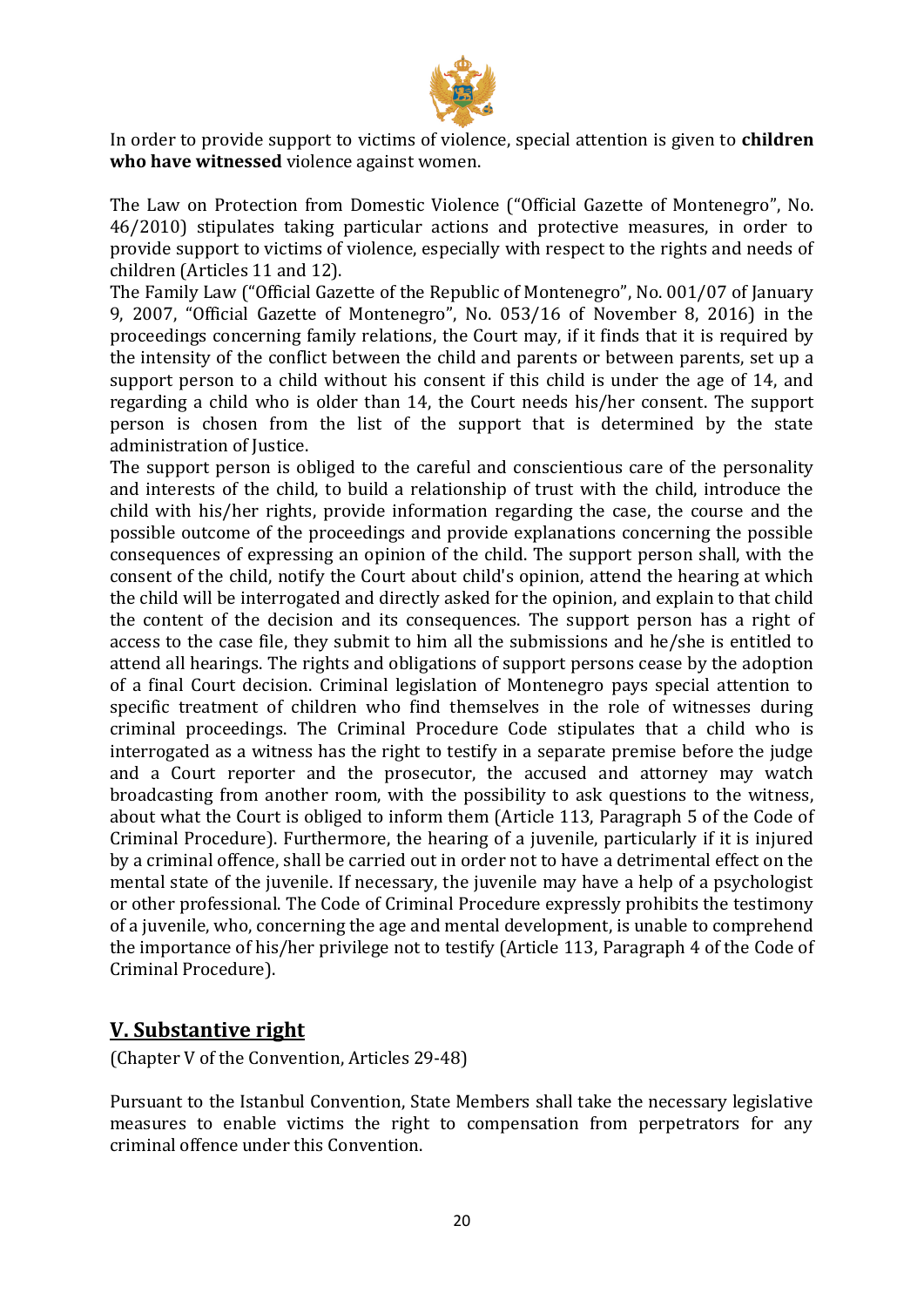

The laws that enter into force the provisions of the Convention, including actions taken to avoid legal gaps are:

Criminal Code of Montenegro; The Criminal Procedure Code, the Code of Civil Procedure; the Law on Extra-Judicial Proceedings; the Law on Provision and Enforcement; the Law on Mediation; the Law on Free Legal Aid; the Family Law of Montenegro; the Law on Social and Child Protection; the Law on Execution of Prison Sentences, Fines and Security Measures.

Regarding procedure for determining and conducting protective measures shall apply the provisions of the law governing the operation and powers of the Police, misdemeanour procedure, criminal procedure, criminal sanctions and their implementation and enforcement.

Gender Equality Committee of the Parliament of Montenegro presented in November 2014, Opinion on the impact of confirmed Convention on preventing and combating violence against women and domestic violence on the legislation in Montenegro, drafted by experts of ODIHR from Warsaw, with the support of the OSCE Mission in Montenegro. The following Montenegrin laws were analyzed during the preparation of the Opinion: Criminal Code, Criminal Procedure Code, the Law on Protection from Domestic Violence, Law on Social and Child Protection, the Law on Health Care, the Law on the Emergency Medical Services, the Law on Internal Affairs, the Law on Gender Equality, Anti-Discrimination Law, Family law, the Social Housing Law, the Law on the Right of Unemployment Insurance, the Law on Free Legal Aid, the Law on Foreigners, the Law on Asylum and Draft Law on Compensation of Victims of Criminal Offences in Montenegro. As a conclusion is stated Montenegro's commitment to solving this problem and the need to carry out some changes in the legislative and strategic framework necessary to fully implement the standards contained in the Convention.

**P**: Please indicate in Annex the compilation of excerpts or summaries of the relevant legal texts, including special laws dealing with violence against women. These texts shall be submitted in one of the official languages of the Council of Europe (English or French), as well as the original language, where possible.

**O**: Material will be subsequently submitted because we do not have a translated law.

**P:** What actions have been taken to provide relevant experts with **guidelines on how to implement the aforementioned legal framework** (for example, drafting a protocol for the Police and other Police officers, guidelines for prosecutors, and setting up special units)?

**O**: In social work centres were formed multidisciplinary teams for protection against domestic violence in accordance with the Law on Protection from Domestic Violence in 2010. These teams are composed of representatives (male or female) of the relevant institutions (Police, Judiciary and Prosecutor's Office, the Ministry of Health, Ministry of Education, NGOs, the Misdemeanour Court, the Ministry of Labour and Social Welfare). In 2011, the Protocol on the Treatment, Prevention and Protection against Domestic Violence was signed (the signatories of the Protocol were: Ministry of Justice, Supreme Court of Montenegro, Supreme State Prosecutor's Office, Ministry of Education, Ministry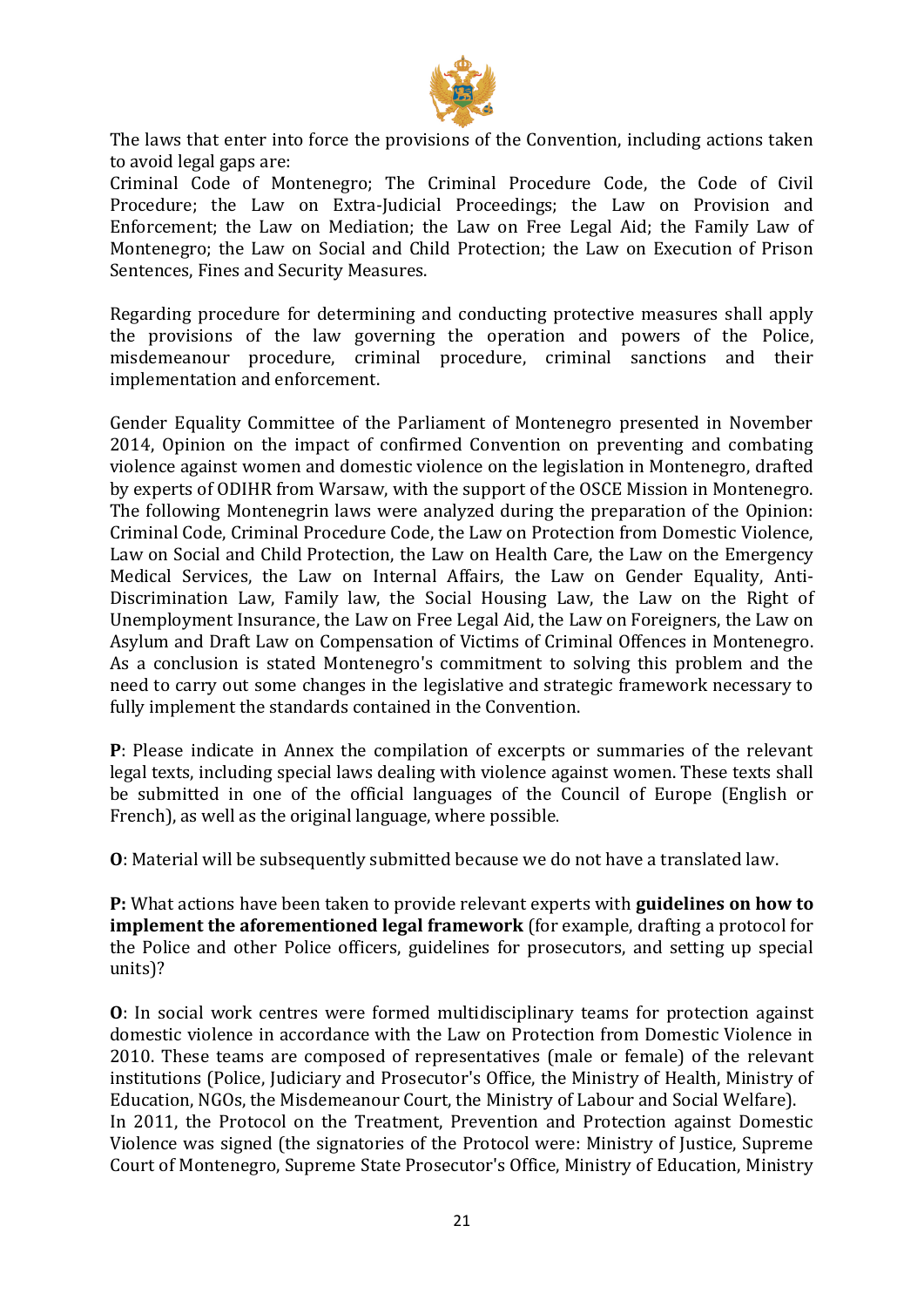

of Health, Ministry of Labour and Social Welfare, Police Directorate and Council For Misdemeanour Offences of Montenegro). Also, in 2014, a protocol on inter-sectoral cooperation on preventing the abandonment of children was prepared (developed by the Ministry of Education, Ministry of Health, Ministry of Labour and Social Welfare), as well as the Agreement on Cooperation between State Institutions, the Office for Combating People Trafficking and six non-governmental organizations (signed on October 18, 2013) and relating to it the Annex of the Agreement on Cross-Sectoral Cooperation in the field of health care.

<http://sudovi.me/podaci/vrhs/dokumenta/641.pdf>

<http://www.mrs.gov.me/ResourceManager/FileDownload.aspx?rid=164295&rType=2>

**P:** Please provide detailed information on the procedures that are available to women victims of violence in order to achieve the rights in **civil proceedings:**

#### 1. **against the perpetrators** (Article 29, Paragraph 1);

2. where possible, against the **national authorities** which have not fulfilled their duty to take the necessary preventive or protective measures within its powers (Article 29, Paragraph 2).

Please provide detailed information on the procedures that are available to women victims of violence:

1. to claim compensation **from perpetrators** for any of the offences established in accordance with the Convention (Article 30, Paragraph 1);

2. to obtain, where appropriate, compensation **from the state** when any such criminal offence involves permanent serious bodily injury or damage to health (Article 30, Paragraph 2).

**O**: Criminal Procedure Code sets forth the possibility of submission of a property claim that has arisen due to the criminal offence, if this does not considerably delay proceedings. Property claim may pertain to compensation, restitution of objects or annulment of a particular legal transaction. Proposal to assert property claim in criminal proceedings may be submitted by a person authorized to pursue that claim in civil proceedings and submitted to the state prosecutor or the Court before the criminal proceedings are conducted. The proposal may be submitted no later than the completion of the main trial before the Court of First Instance. The person authorized for submitting the proposal is obliged to designate request and submit evidence.

This right to claim compensation for damages applies to all victims of criminal offence. In accordance with the rules of national legislation, the Court shall decide on a claim for damages in the criminal proceedings if it would not "substantially delay the proceedings". Therefore, the assessment of the Court depends on how long a criminal proceeding will last. In a verdict pronouncing the defendant guilty, the Court may award the claim to the authorized person in whole or in part, and refer the matter to the litigation procedure for the remainder. If the facts established in the criminal procedure do not provide a reliable basis for either full or partial verdict, and their determination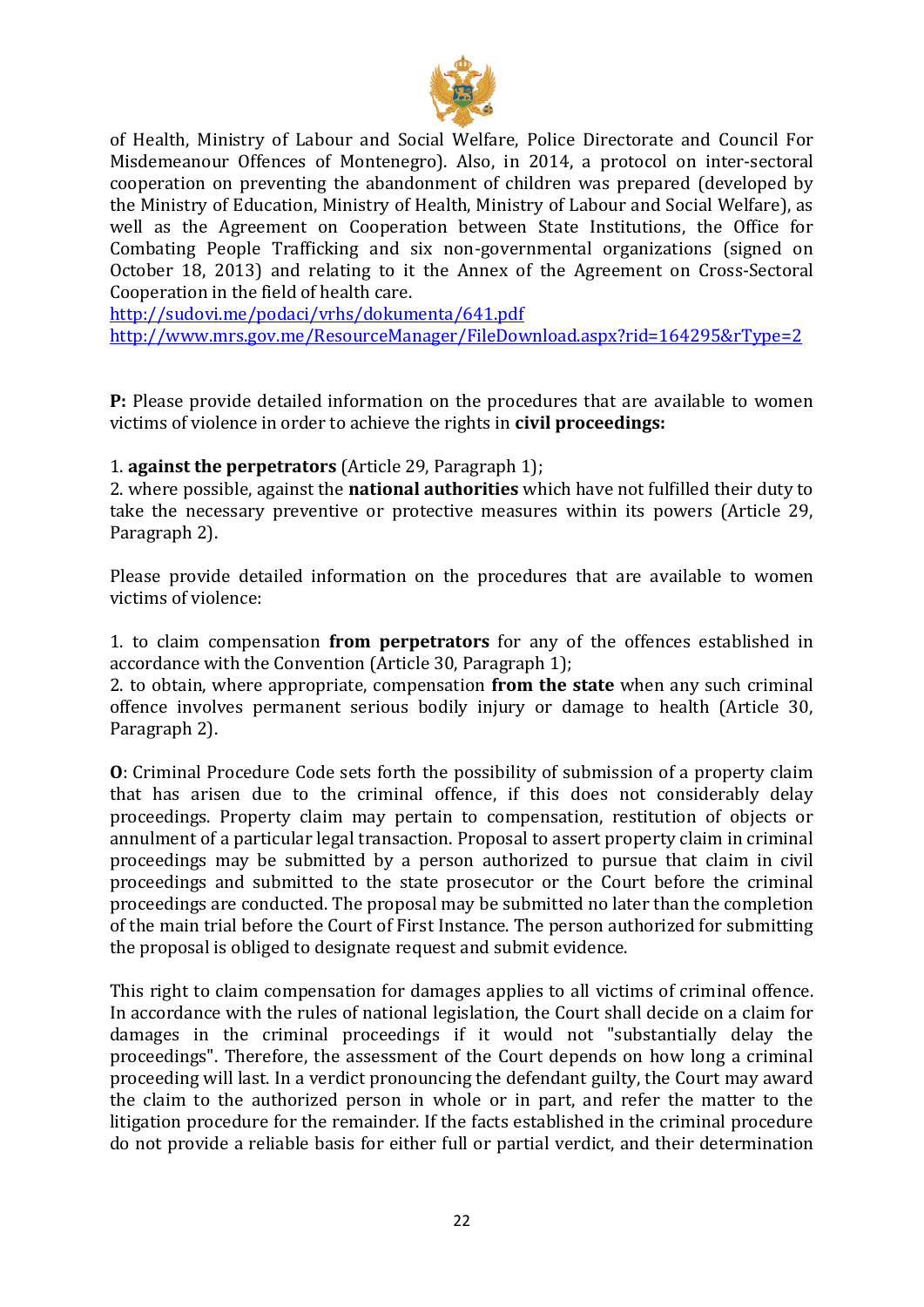

would lead to a significant delay in the procedure, the Court will instruct the authorized person to enforce the claim in the civil proceedings.

If the Court instructed the injured to assert property claim in civil proceedings, judicial protection in accordance with these provisions would be achieved before the Court as a really competent Court in accordance with the general rules of the Civil Procedure. In civil proceedings the Court shall conduct the procedure without delay and with the least possible cost, and prevent any abuse of the rights belonging to the parties in the proceedings. The enforcement process is typically an emergency. In this case, the burden of proof is on the prosecutor and the costs of evidence and other Court costs during the procedure advanced by the party that proposed them, although the final outcome costs of the proceedings shall be borne by the party that lost the dispute. The party which, according to its general financial situation is not able to bear the costs of the proceedings without prejudice to the necessary support to themselves and their families, the Court may exempt from payment of Court fees, or also from the advance payment for the costs of witnesses, experts, crime scene investigation and the execution of other evidence. Regarding victims of criminal offences and domestic violence, they may accomplish free legal aid, which automatically implied the liberation of legal aid.

In the case of enforceable Awarding damages, execution of Court decisions is carried out according to the rules of the Law on Enforcement and Security. In accordance with the obligation of submission of the answer to the question about the number of initiated litigation against the perpetrator, during the reporting period, before all Courts in Montenegro women injured have submitted a total of 12 claims for non-pecuniary damage from the offender. In two cases the claim is approved, the two cases are legally finalized Court settlement, while in seven cases, proceedings are still pending. In one remaining case, the Court has issued a decision that the complaint was withdrawn due to the absence of duly invited the offender's attorney.

**P**: Please indicate how national legislation criminalizes the following forms of violence:

1. **psychological violence**, as defined in Article 33;

Law on Protection against Domestic Violence ("Official Gazette of Montenegro", No. 46/2010)

Article 36 - A fine of 150 euro or imprisonment of at least ten days shall be imposed on a member of the family if threatened with attack or causes a danger that may provoke a feeling of personal insecurity or mental pain of a family member;

### 2. **Persecution**, as defined in Article 34;

Law on Protection against Domestic Violence ("Official Gazette of Montenegro", No. 46/2010)

Article 36 - A fine of 150 euro or imprisonment of at least ten days shall be imposed on a member of the family if stalking and otherwise grossly disturb another family member.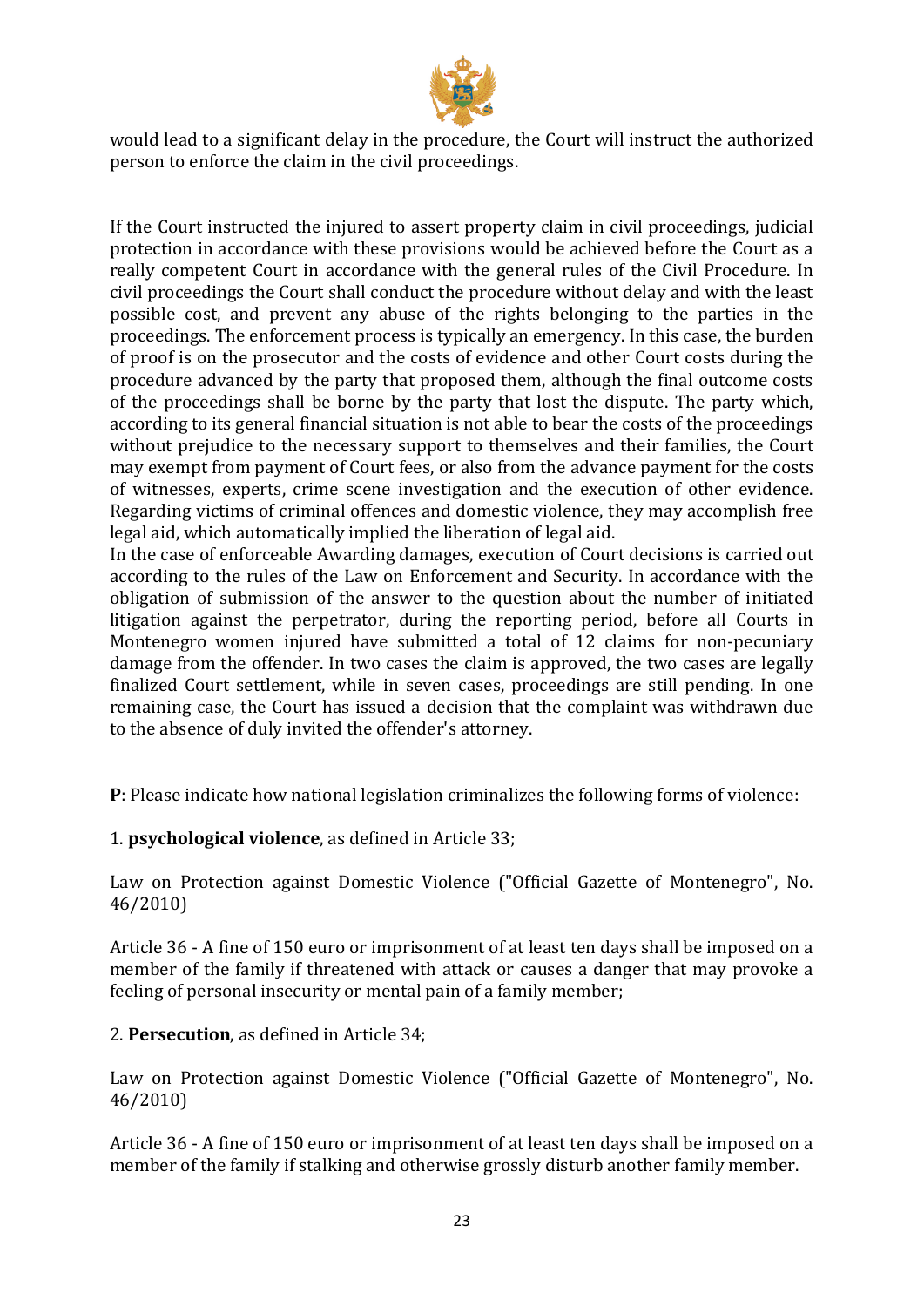

### 3. **physical violence**, as defined in Article 35;

Law on Protection against Domestic Violence ("Official Gazette of Montenegro", No. 46/2010)

Article 36 - A fine of 150 euro or imprisonment of at least ten days shall be imposed on a member of the family regardless of whether or not it results in physical injury of a family member.

4. **sexual violence, including rape**, as defined in Article 36, Paragraph 1, taking into account the definition of consent in Article 36, Paragraph 2.

Law on Protection against Domestic Violence ("Official Gazette of Montenegro", No. 46/2010)

Article 36 - A fine of 150 euro or imprisonment of at least ten days shall be imposed on a member of the family if sexually harassing another family member.

Criminal Code of Montenegro ("Official Gazette of Montenegro", No. 070/03 of December 25, 2003, 013/04 of February 26, 2004, 047/06 of July 25, 2006, ("Official Gazette of Montenegro", No. 040/08 of June 27, 2008, 025/10 of May 5, 2010, 073/10 of December 10, 2010, 032/11 of July 1, 2011, 064/11 of December 29, 2011, 040/13 of August 13, 2013, 056/13 of December 6, 2013, 014/15 of March 26, 2015, 042/15 of July 29, 2015, 058/15 of October 9, 2015)

Article 204 - Anyone who forces another into a sex act or other act of equivalent nature by using force or threatening to take life and harm the body of that or of other person shall be punished by a prison term from two to ten years; where the offence under Paragraph 1 above was committed under a threat of revealing information about that or other person that would harm their honour or tarnish their reputation or by a threat of committing other grave wrong, the perpetrator shall be punished by a prison term from one to eight years; where as a result of the offences under Paragraphs 1 and 2 above a serious bodily injury was inflicted on a person, or where the offence was committed by several persons in an especially cruel or especially degrading manner, or upon a juvenile, or where the offence resulted in pregnancy, the perpetrator shall be punished by a prison term from three to fifteen years; If the offence referred to Paragraphs 1 and 2 above, the death of the person against whom the offence was committed or if the offence was committed against a child, the perpetrator shall be punished with at least ten years.

P: Please also indicate how your national legislation criminalises acts of sexual violence, including rape, committed against former or current spouses or partners (Article 36, Paragraph 3).

5. **forced marriage**, as defined in Article 37;

Criminal Code of Montenegro ("Official Gazette of Montenegro", No. 070/03 of December 25, 2003, 013/04 of February 26, 2004, 047/06 of July 25, 2006, ("Official Gazette of Montenegro", No. 040/08 of June 27, 2008, 025/10 of May 5, 2010, 073/10 of December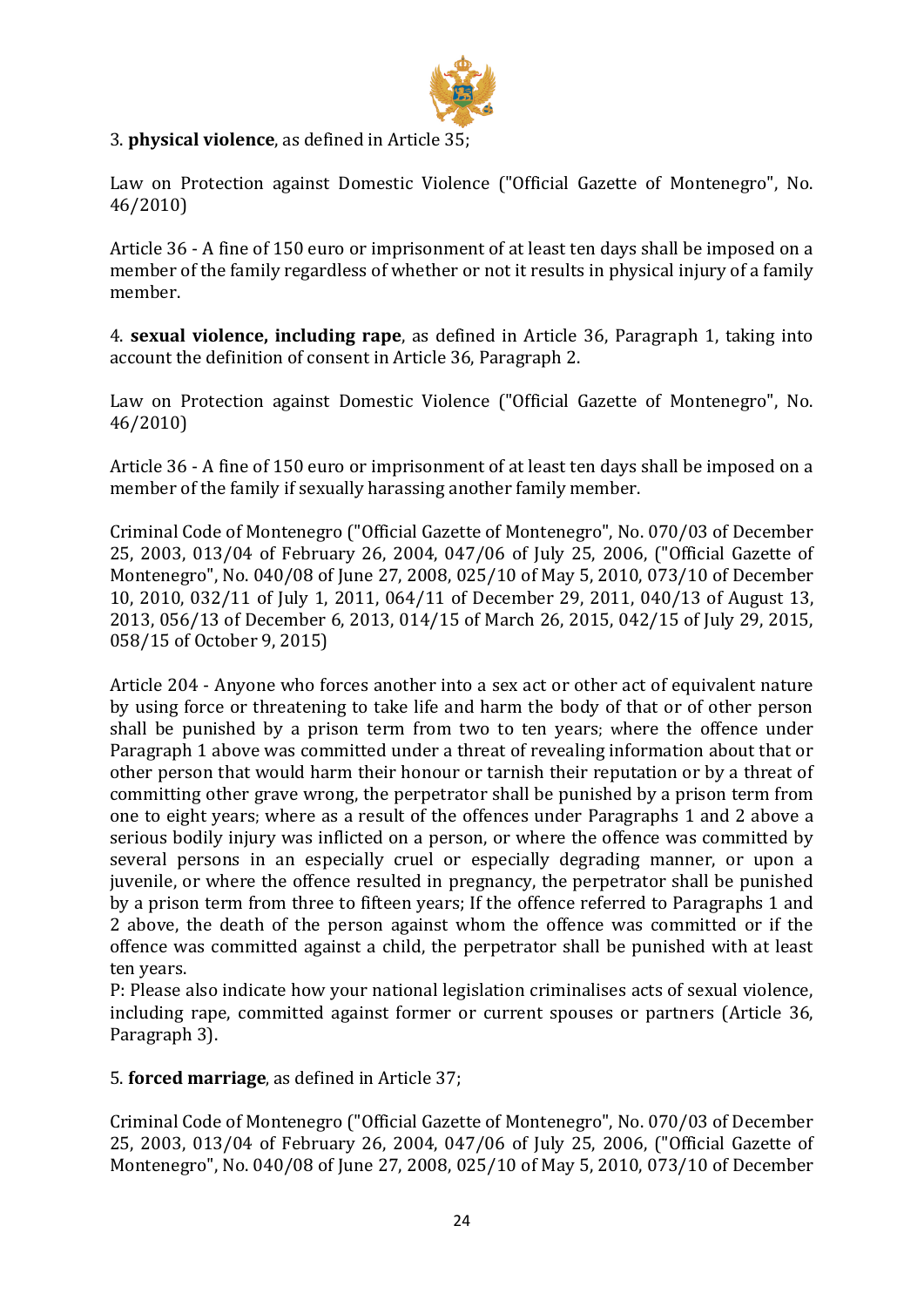

10, 2010, 032/11 of July 1, 2011, 064/11 of December 29, 2011, 040/13 of August 13, 2013, 056/13 of December 6, 2013, 014/15 of March 26, 2015, 042/15 of July 29, 2015, 058/15 of October 9, 2015)

Article 214 - Anyone who concludes a marriage concealing from the other party a fact which makes marriage void or who misleads or keeps the other party mislead on that fact shall be punished by a prison term from three months to three years.

Anyone who forces or threatens another person to marry shall be punished by imprisonment of six months to five years. Prosecution may be undertaken only if the marriage thus concluded is declared void for reasons referred to in Paragraphs 1 and 2 of this Article.

6. **genital mutilation** of female persons as defined in Article 38;

Criminal Code of Montenegro

Article 151a – Anyone who mutilates parts of female genitalia shall be punished by a prison term from one to eight years.

7. **forced abortion**, as defined in Article 39a;

Criminal Code of Montenegro ("Official Gazette of Montenegro", No. 070/03 of December 25, 2003, 013/04 of February 26, 2004, 047/06 of July 25, 2006, ("Official Gazette of Montenegro", No. 040/08 of June 27, 2008, 025/10 of May 5, 2010, 073/10 of December 10, 2010, 032/11 of July 1, 2011, 064/11 of December 29, 2011, 040/13 of August 13, 2013, 056/13 of December 6, 2013, 014/15 of March 26, 2015, 042/15 of July 29, 2015, 058/15 of October 9, 2015)

Article 150 - Anyone who, in breach of the regulations governing the termination of pregnancy, carries out an abortion with the pregnant woman's consent, starts carrying out an abortion or assists a pregnant woman in terminating her pregnancy shall be punished by a prison term from three months to three years; anyone who carries out or starts carrying out an abortion without the consent of a pregnant woman and, where she is younger than eighteen, without her consent or a written agreement of her parent, adoptive parent or guardian shall be punished by a prison term from one to eight years; where, due to the acts referred to in Paragraphs 1 and 2 above, the woman subjected to abortion dies or her health is heavily impaired or another serious bodily injury is inflicted upon her, the perpetrator shall be punished for the offence referred to in Paragraph 1 above by a prison term from six months to six years and for the offence referred to in Paragraph 2 above by a prison term from two to twelve years.

#### 8. **forced sterilization,** as defined in Article 39b.

.

Criminal Code of Montenegro Article 151b - Anyone who forces or threatens to carry out sterilization of another person in order to prevent its reproduction, shall be punished by imprisonment from three months to five years.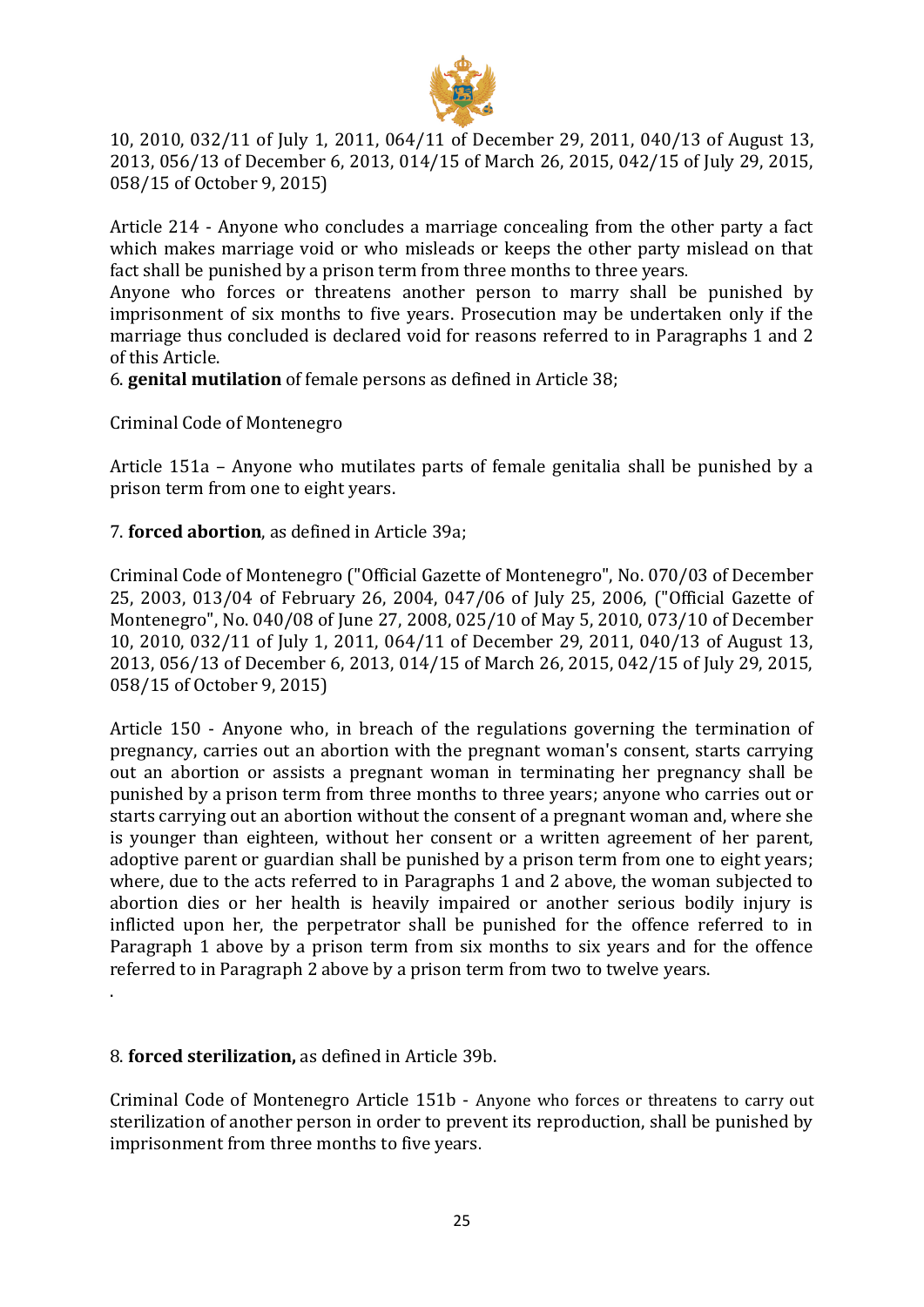

**P:** How does your national legislation criminalize or otherwise resolves **sexual harassment**, as defined in Article 40?

O: The Law on Protection from Domestic Violence, Article 36 stipulates misdemeanour liability to family members for sexual harassment of a family member. Family member responsible for sexual harassment shall be fined not less than three times the minimum wage in Montenegro or by imprisonment of at least ten days.

**P:** How does your domestic legislation solve **aiding and abetting** in relation to psychological violence, stalking, physical violence, sexual violence (including rape), forced marriage, the act of female genital mutilation, forced abortion and forced sterilization (Article 41, Paragraph 1)?

**O**: Article 25 of the Criminal Code provides that anyone who acts with wrongful intent to aid another in the commission of a criminal offence shall be punished as if he committed it himself, but may receive a lighter punishment. The following, in particular, shall be considered as aiding in the commission of a criminal offence: giving counsel or instructions on how to commit the crime, supplying the perpetrator with the means for commission of the crime, creating conditions or removing obstacles to the commission of crime as well as promising one prior to the commission to conceal the crime, a perpetrator, the means by which the crime was committed, any traces of the crime, or the proceeds of crime.

Article 26 of the Criminal Code defines the limits of responsibility and punishability of accomplices. Co-principal liability is defined by his wrongful intent or negligence, and instigator and aider liability by their wrongful intent. Where a co-principal, instigator or an aider voluntarily prevented the commission of a criminal offence, punishment may be remitted. Personal relations, capacity and circumstances for which the law excludes culpability or allows for the remission of punishment and which serve as ground to qualify an offence as serious or juvenile, or have an impact on the punishment imposed, may apply only to the principal, co-principal, instigator or aider with whom such relations, capacity and circumstances exist.

**P**: How does your domestic legislation solve **the attempts** of physical violence, sexual violence (including rape), forced marriage, female genital mutilation, forced abortion and forced sterilization (Article 41, Paragraph 2)?

**O**: Article 20 of the Criminal Code of Montenegro provides that anyone who commences the commission of a criminal offence with wrongful intent but does not complete it shall be punished for attempted criminal offence punishable under law by a prison term of five years or longer, whereas other attempted criminal offences shall only be punishable where it is explicitly provided for by law that the punishment also applies to an attempt. Also considered to be the commencement of a crime is the use of a specific tool or the application of a specific method of commission provided that they are defined by law as elements of the crime. A perpetrator shall be punished for an attempt by the punishment laid down for the criminal offence, but may also receive a lighter punishment.

Article 220 of the Criminal Code of Montenegro-(1) Anyone who uses gross violence to violate bodily and mental integrity of his family members or members of a family community shall be punished by a fine or a prison term up to one year.(2) Where the offence under Paragraph 1 above was committed by means of weapons, dangerous tools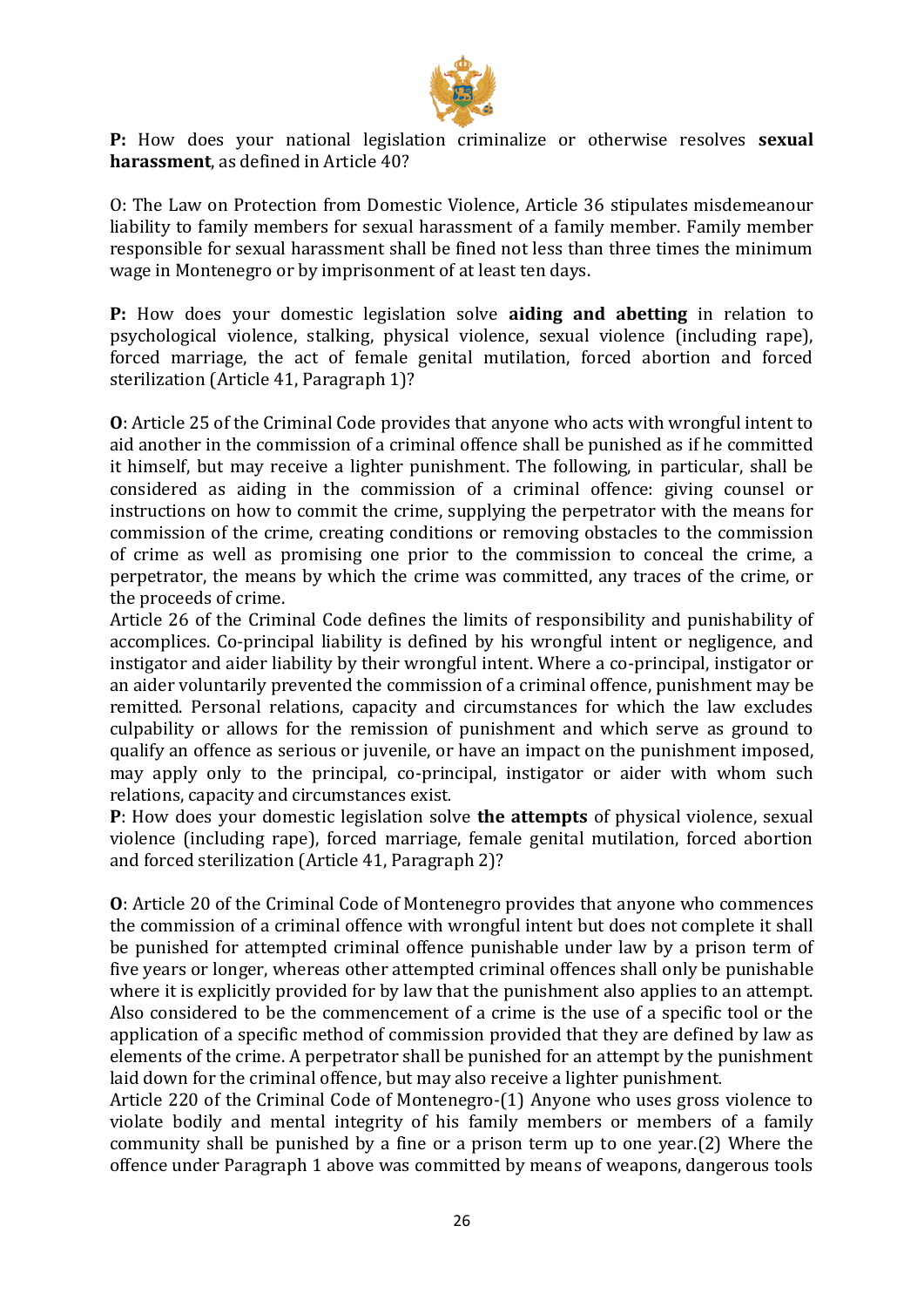

or other instruments suitable for inflicting serious bodily injury or for seriously impairing one's health the perpetrator shall be punished by a prison term from three months to three years. (3) Where the offences under Paragraph 1 and 2 above resulted in serious bodily injury or harm to one's health or where such offences were committed against a juvenile, the perpetrator shall be punished by a prison term from one to five years. (4) Where the offences under Paragraphs 1, 2 and 3 above resulted in the death of a family member of a member of family community the perpetrator shall be punished by a prison term from three to twelve years. (5) Anyone who violates the measures which were ordered on the basis of law by Court or other state authority as protection against domestic violence shall be punished by a fine or a prison term up to six months.

Article 150 of the Criminal Code of Montenegro - Anyone who, in breach of the regulations governing the termination of pregnancy, carries out an abortion with the pregnant woman's consent, starts carrying out an abortion or assists a pregnant woman in terminating her pregnancy shall be punished by a prison term from three months to three years; anyone who carries out or starts carrying out an abortion without the consent of a pregnant woman and, where she is younger than eighteen, without her consent or a written agreement of her parent, adoptive parent or guardian shall be punished by a prison term from one to eight years; where, due to the acts referred to in Paragraphs 1 and 2 above, the woman subjected to abortion dies or her health is heavily impaired or another serious bodily injury is inflicted upon her, the perpetrator shall be punished for the offence referred to in Paragraph 1 above by a prison term from six months to six years and for the offence referred to in Paragraph 2 above by a prison term from two to twelve years.

Article 204 of the Criminal Code of Montenegro - Rape - Anyone who forces another into a sex act or other act of equivalent nature by using force or threatening to take life and harm the body of that or of other person shall be punished by a prison term from two to ten years; where the offence under Paragraph 1 above was committed under a threat of revealing information about that or other person that would harm their honour or tarnish their reputation or by a threat of committing other grave wrong, the perpetrator shall be punished by a prison term from one to eight years; where as a result of the offences under Paragraphs 1 and 2 above a serious bodily injury was inflicted on a person, or where the offence was committed by several persons in an especially cruel or especially degrading manner, or upon a juvenile, or where the offence resulted in pregnancy, the perpetrator shall be punished by a prison term from three to fifteen years; If the offence referred to par. 1 and 2 above, the death of the person against whom the offence was committed or if the offence was committed against a child, the perpetrator shall be punished with at least ten years.

Article 214 of the Criminal Code of Montenegro - Anyone who concludes a marriage concealing from the other party a fact which makes marriage void or who misleads or keeps the other party mislead on that fact shall be punished by a prison term from three months to three years. Anyone who forces or threatens another person to marry shall be punished by imprisonment of six months to five years. Prosecution may be undertaken only if the marriage thus concluded is declared void for reasons referred to in Paragraphs 1 and 2 of this Article.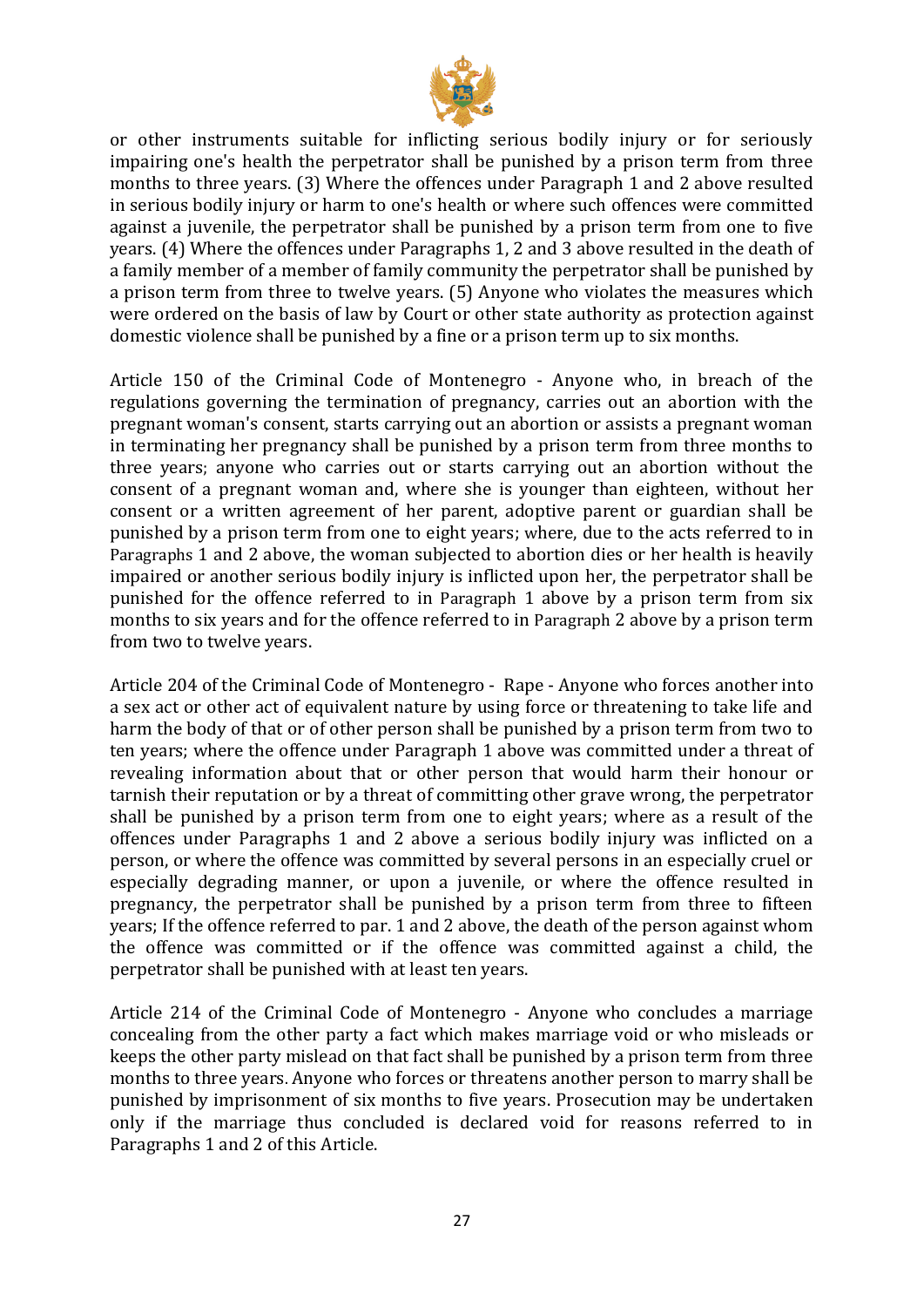

Article 151a of the Criminal Code of Montenegro– Anyone who mutilates parts of female genitalia shall be punished by a prison term from one to eight years.

Criminal Code of Montenegro Article 151b - Anyone who forces or threatens to carry out sterilization of another person in order to prevent its reproduction, shall be punished by imprisonment from three months to five years.

**P:** For each form of violence, which includes the Convention, please indicate:

Applicable **sanctions**, including sanctions which are not criminal, and, if necessary, when sanctions include deprivation of liberty which can give rise to extradition (Article 45, Paragraph 1);

The Law on Protection from Domestic Violence ("Official Gazette of Montenegro", No. 46/2010) in Article 36 stipulates:

A fine of 150 euro or a prison term of minimum ten days shall be imposed for the offence on a family member who: uses physical force, irrespective of whether it inflicts a bodily injury on other family member; threatens to use force or induces danger that may provoke a feeling of personal insecurity or cause physical pain in other family member; assaults verbally, swears, calls names or otherwise insults other family member; denies other family member freedom of communication with third persons; exhausts through labour, deprives of sleep or other rest, threatens to expel from residence or take away children; sexually abuses other family member; stalks and otherwise severely abuses other family member; damages or destroys joint property or property of other family member or makes an attempt to do so; denies means of subsistence to other family member;) behaves rudely and so disturbs family peace of a family member that he does not share family community with (Article 8, Paragraph 1).

A fine of minimum 250 or a prison term of minimum twenty days shall be imposed for the offence on an adult family member who commits violence from Paragraph 1 of this Article in the presence of a juvenile.

A fine of minimum 500 euro or a prison term of minimum thirty days shall be imposed for the offence on a family member who commits violence from Paragraph 1 of this Article and victim is a juvenile.

A fine of minimum 1000 euro or a prison term of minimum sixty days shall be imposed for the offence on a family member who fails to report (hides) family member with special needs (Article 8, Paragraph3).

2. relevant further **measures** that can be taken into account in relation to perpetrators, such as:

a. monitoring or supervision of convicted persons;

Rulebook on the manner of execution of security measures of restraining ("Official Gazette of Montenegro 034", No. 012/17 of February 24, 2017)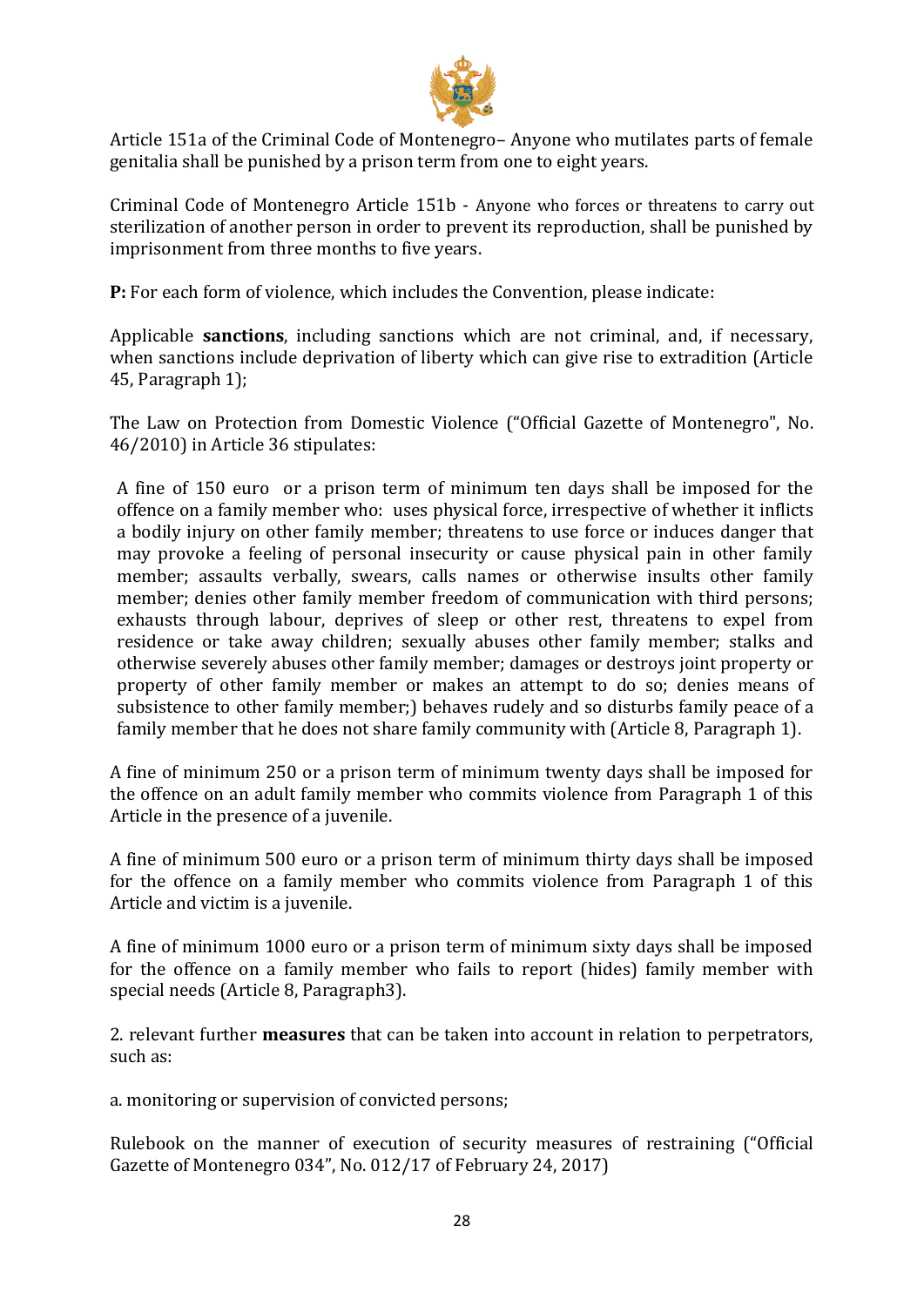

Rulebook on the manner of execution of security measures eviction from the apartment or other living accommodation ("Official Gazette of Montenegro" No. 012/17 of February 24, 2017).

b. deprivation of parental rights, if it is in the best interest of the child, which may include the safety of female victim if it cannot be guaranteed in any other manner (Article 45, Paragraph 2).

Family Law of Montenegro ("Official Gazette of the Republic of Montenegro", No. 001/07 of January 9, 2007, "Official Gazette of Montenegro", No. 053/16 of August 11, 2016) in Article 87 provides the following: a parent, who abuses the exercising of the parental right or neglects seriously the performance of parental duties, shall be deprived of the parental right.

Abuse of the right is present in particular if a parent: abuses the child in a physical, sexual or emotional manner, exploits the child by forcing it to excessive work or to work that threatens morality, health and education of the child, or work which is forbidden by law; instigates the child to perpetrate criminal acts; develops bad habits and tendencies and the like.

Serious neglect of the duty is present in particular if a parent: abandons the child or does not take care at all of the basic living necessities of the child s/he lives with; avoids to support the child or to maintain personal relationships with the child s/he does not live with, i.e. prevents the maintenance of personal relations between child and the parent the child is not living with; if deliberately and in an unjustified manner s/he avoids to create conditions for joint life with the child who is accommodated in social and child protection institution.

The procedure for deprivation of the parental right may be initiated by the other parent, the custodial body or the state prosecutor. The custodial body is under an obligation to initiate the procedure for deprivation of the parental right when in any manner whatsoever it learns that there are reasons for this established in this law. If the custodial body learns that there is a danger of abuse of the parental right or a danger of serious neglect of parental duties, it is under an obligation to take urgent measures to protect the personality, rights and interests of the child (Article 89)

**P**: How does your national legislation provides that the circumstances referred to in Article 46, if they do not already form part of the constituent elements of criminal acts, can be considered as **aggravating circumstances**?

**O**: The Court shall fix the punishment for the perpetrator of a criminal offence within the statutory limits for that particular offence taking into account the purpose of punishment and giving due consideration to any circumstances which result in lighter or more severe punishment (mitigating and aggravating circumstances) as well as the following, in particular: degree of culpability, motives for the commission of offence, degree of peril or injury to the protected good, circumstances under which the offence was committed, perpetrator's history, his personal situation, his behaviour after the commission of criminal offence, particularly his attitude towards the victim of the criminal offence as well as any other circumstances concerning the perpetrator's personality (Article 42).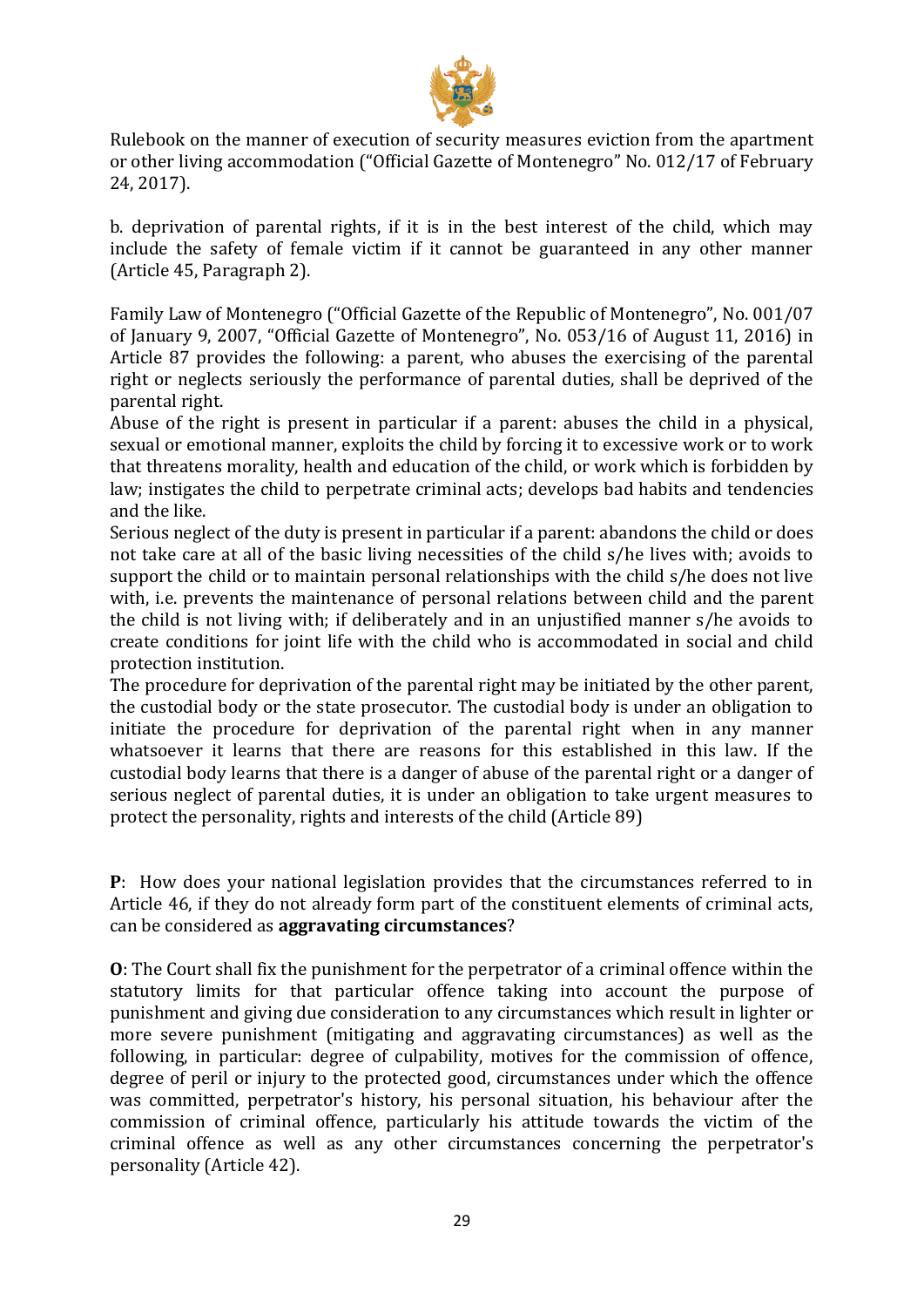

If a criminal offence is committed by hatred for reasons of race, religion, national or ethnic origin, sex, sexual orientation or gender identity of another person, the Court shall consider this circumstance as aggravating unless it is stipulated as a characteristic of a basic or more serious form of criminal offence. (Article 42a)

When fixing punishment for a perpetrator who has reoffended after he has served a punishment, been forgiven a punishment, had his punishment barred by the statute of limitations, or has had his punishment remitted after the deadline for revocation of parole has expired, or after he has been imposed judicial admonition, the Court can take this as an aggravating circumstance while at the same time giving due consideration to the seriousness of the prior offence, whether his prior offence is of the same kind as the new one, whether both offences were committed out of the same motives, as well as to the circumstances under which the offences were committed and how much time has passed since the earlier conviction or since the punishment imposed, forgiven or barred by the statute of limitations, since the remission of punishment, expiry of the deadline for revocation of an earlier suspended sentence or since the judicial admonition imposed. (Article 43)

For a criminal offence which was committed with wrongful intent and which is punishable by a prison term, the Court may impose a more severe punishment than the punishment provided for by law on condition that: the perpetrator has already been convicted twice or more times for criminal offences committed with wrongful intent to a prison term of minimum one year, and that he shows propensity for offending; less than five years passed from his release from service of the previous punishment to the commission of the new criminal offence. The more severe punishment may be pronounced for maximum twice the amount of the punishment provided for by law, and for maximum twenty year prison term. In assessing whether to impose a more severe punishment than the punishment provided for by law, the Court shall give due consideration in particular to the number of prior convictions, any relations between such prior criminal offences, motives out of which they were committed, circumstances under which the offences were committed, and the need to impose such punishment in view of the purpose of punishment to be achieved (Article 43).

**P:** How does your national legislation - in the criminal and civil law - prohibit mandatory alternative dispute resolution, including mediation and conciliation, in relation to all forms of violence covered by the Convention (Article 48)?

**O**: Family Law of Montenegro "Official Gazette of the Republic of Montenegro", No. 001/07 of January 9, 2007, "Official Gazette of Montenegro", No. 053/16 of August 11, 2016) within Article 326 stipulates in the disputes for divorce of marriage upon the action of one of the spouses, the procedure of mediation shall be conducted in accordance with the Law on Mediation and this Law, except in cases where there are circumstances that point to the existence of any form of domestic violence.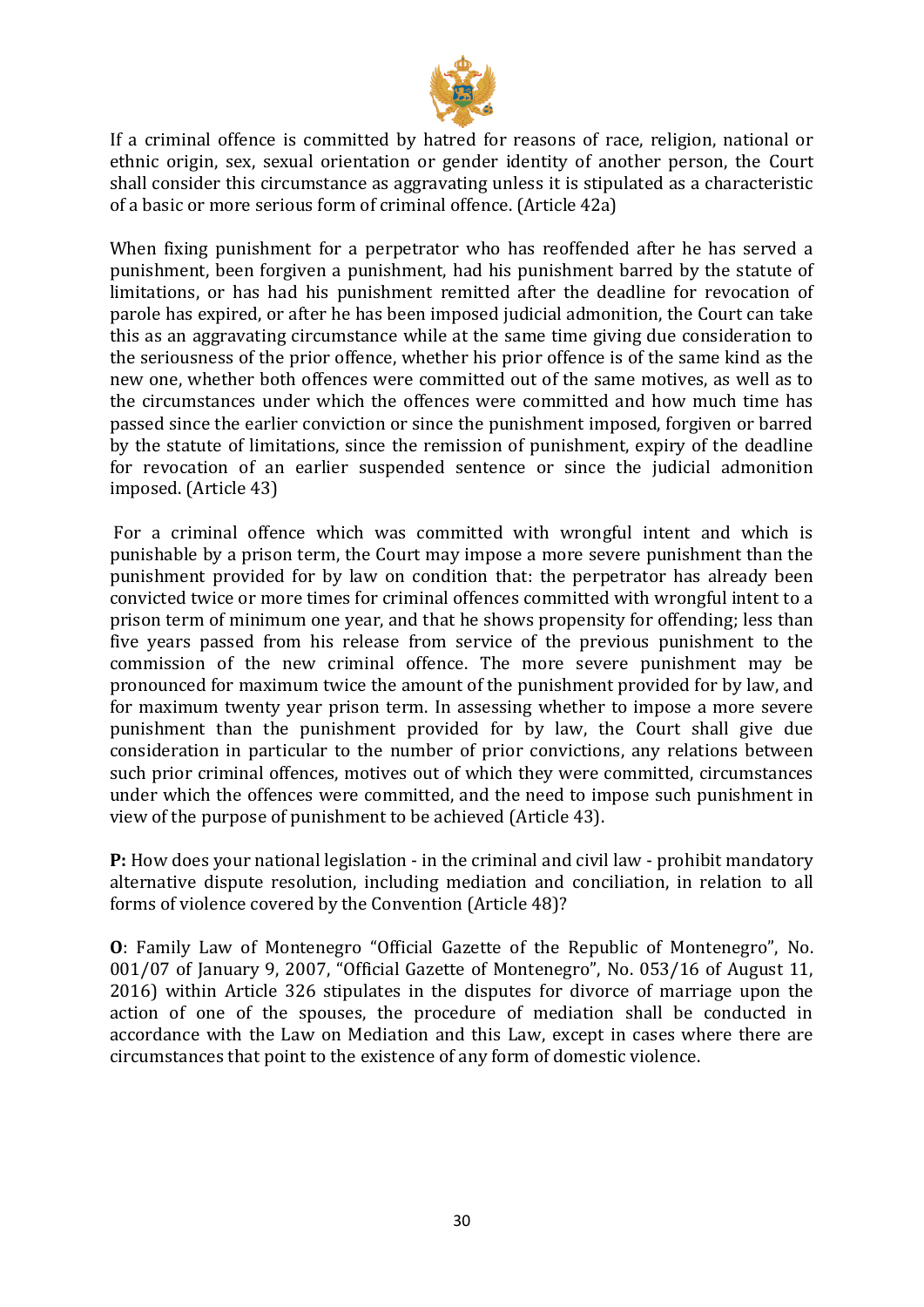

### <span id="page-30-1"></span><span id="page-30-0"></span>**NOTE: Statistical data required in section Substantive Right are in part ANNEX 1**

## **VI. Investigation, prosecution and procedural law and protective measures**

In accordance with the Convention, the competent authorities must be able to quickly and adequately respond to all forms of violence covered by the Convention, issued emergency orders banning or provisional measures restraining or protection and take measures for protection during investigations and criminal proceedings.

Acting in accordance with the principles of Article 49 of the Convention, the Montenegrin Prosecution has undertaken and takes actions in order to ensure that the investigation and inquest are conducted without undue delay, and that the criminal offences of violence against women are investigated and prosecuted effectively. To that end, State Prosecutor's Office without delay takes evidence collection and collect evidence, which provides short terms in which prosecutors require the submission of evidence and determination of a short deadline for submission of evidence, then the effective and continuous cooperation with all state bodies, particularly the Police, which give binding orders to collect valid evidence for the detection and prosecution of perpetrators. Concerning efficiency of the prosecutor's office, respecting the principles of Article 49 of the Convention, the better the data that most of the investigation and the investigation are completed within the statutory period, and that in the short terms the perpetrators are prosecuted to the Court.

In this section will be shown: the number of temporary prohibitive measures issued by the authorities; the number of violations of such provisional measures, as well as the number of sanctions imposed as a result of these violations.

**P**: Please specify which bodies have been given the authority to issue an **temporary restraining measure** when the woman victim (or at risk of) domestic violence is in a situation of imminent danger, as stated in Article 52 (i.e., Ordering the offender to immediately leave the apartment of female victims and / or prohibit the perpetrator from entering the apartment or contact the related woman).

2. Please indicate:

a. The time required to issue a temporary restraining order;

b. The maximum duration of the temporary restraining order;

c. Whether the duration can be extended up to the time when the provisional protective measure can be issued;

d. whether temporary restraining measures can be applied to all women victims of domestic violence; If not, please indicate any exceptions;;

e. The type of measures used to execute urgent bail orders in order to ensure the safety of women victims of violence;

f. which sanctions may be imposed in the event of a breach of such a temporary restraining measure;

g. support and advice available to women seeking this kind of protection.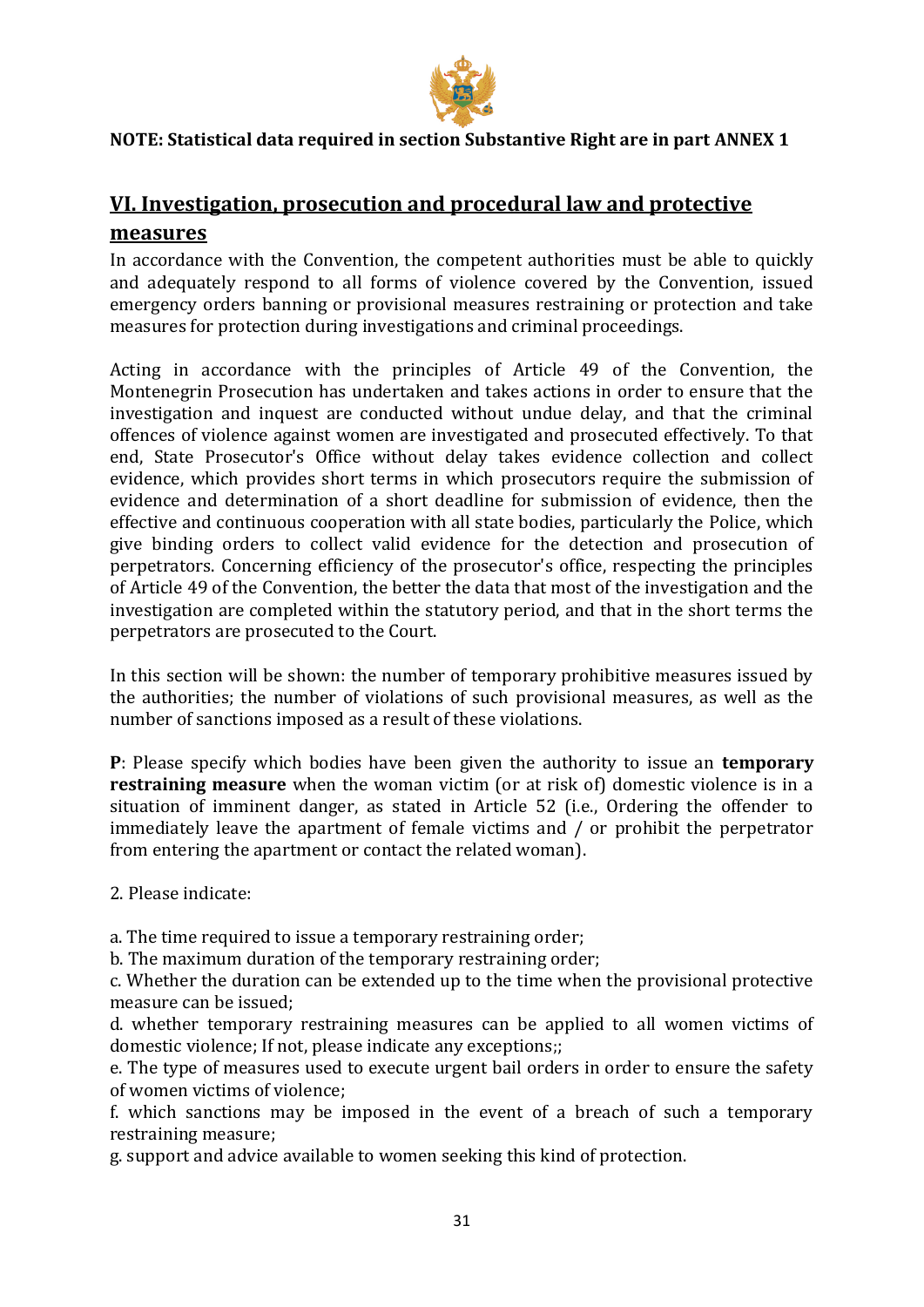

**O**: Eviction from the apartment may be imposed on the perpetrator of violence who lives with the victim in an apartment or other living accommodation, regardless of the property and other rights of the perpetrator of violence and of the victim at the apartment or other living accommodation, if there is a risk of re-engaging in violence. The perpetrator of the violation who has been sentenced to leave the apartment is obliged to immediately leave the apartment or other living accommodation. The eviction from the apartment is pronounced for a duration that cannot be shorter than thirty days or longer than six months.

Restraining order may be imposed on the perpetrator if there is a risk of re-violence or if the presence of the perpetrator of violence near the victim creates a high level of mental suffering at victim that, for a shorter or longer time, prevents the normal psychological activities of the victim. The Misdemeanour Authority is obliged in the decision on prohibition of approximation to determine the place or area in which the perpetrator of violence must not approach the victim. The Prohibition of Accession shall be imposed neither for a period which shall not be shorter than thirty days nor for more than one year.

The prohibition of harassment and stalking may be imposed on the perpetrator if there is a risk to re-commit violence. The protective measures shall be imposed for a term which may not be shorter than thirty days nor more than one year.

A request for the determination of protective measures may be submitted by the victim or her representative, centre for social work, and other institutions of social and child protection, Police or public prosecutor. Protective measure may be ordered ex officio by misdemeanour authority.

If it considers it necessary to protect the victim without delay, the misdemeanour authority may impose a protective measure before the initiation and during the procedure, no later than 48 hours after the receipt of the request. The Misdemeanour Authority may request the Centre for Social Work or other institutions of social and child protection to provide assistance in obtaining the necessary evidence and to give its opinion on the appropriateness of the required protective measures. If the request is submitted before the initiation of the procedure, and the applicant does not file a request within five days to initiate the procedure, the misdemeanour authority shall abolish the imposed protective measure. The Misdemeanour Authority is obliged to warn the applicant of the consequences of failing to submit a request.

**P:** How are **temporary measures of prohibition or protection** available to women victims of all forms of violence covered by the Convention (Article 53, Paragraph 1)?

Please indicate:

1. procedures that have been established in order to apply for a temporary measure of prohibition or protection;

2. whether temporary measures of prohibition or protection can be applied to all the victims of violence covered by the Convention; If not, please indicate any exceptions;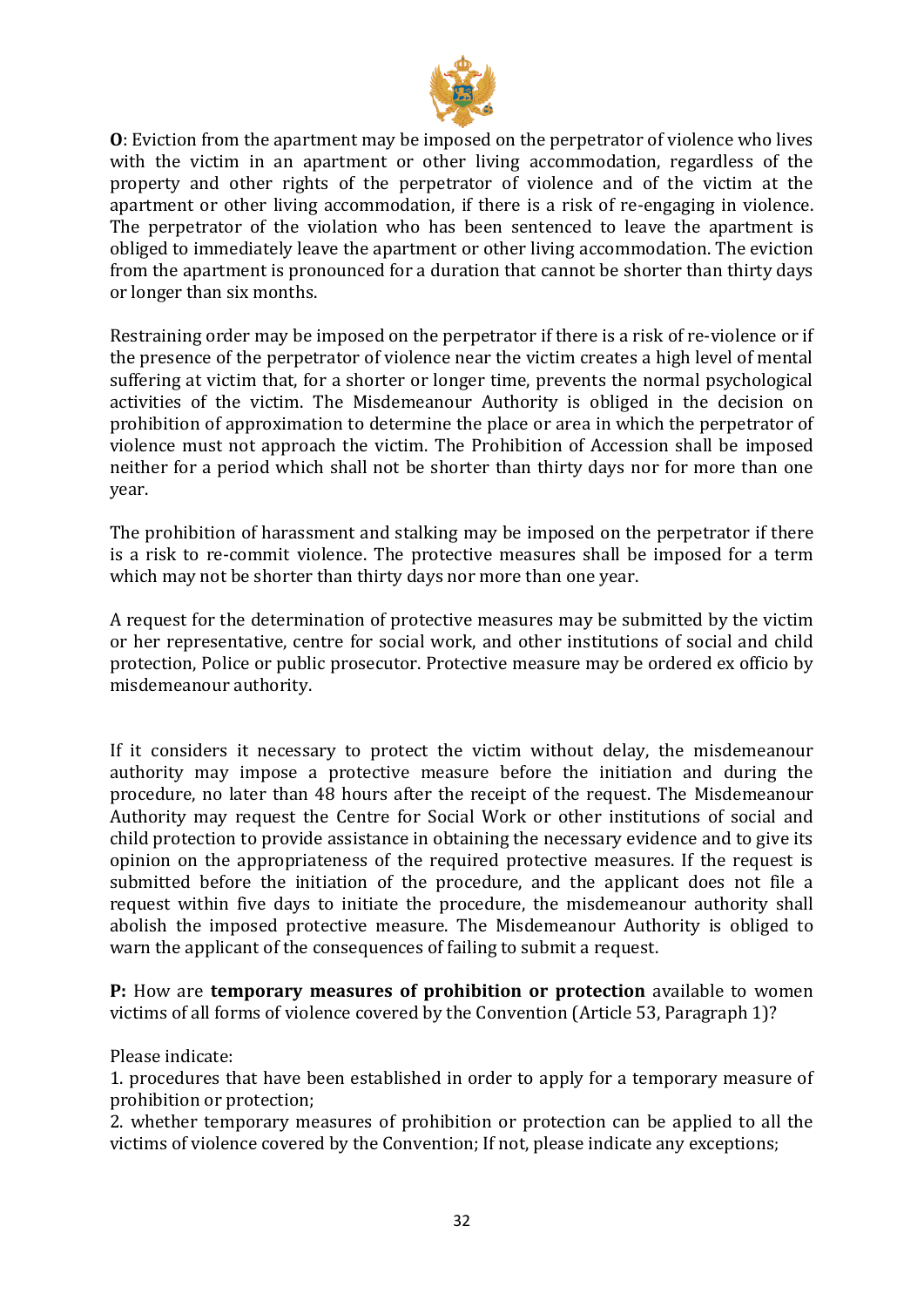

3. whether there are any costs that are imposed against the applicant / women victims of violence (with an indication of their amounts);

4. delay between the issuance of such temporary measures and the time when it enters into force;

5. The maximum duration of temporary restraining or protective measures;

6. whether such temporary measures are available irrespective of, or in addition to, other legal proceedings;

7. whether such temporary restraining or protective measures of the individual may be set forth to subsequent legal proceedings

8. criminal and other legal sanctions that may be imposed (including deprivation of liberty, fines, etc.) in the event of violations; and

9. support and advice available to women seeking this kind of protection.

**O**: A request for the determination of protective measures may be submitted by the victim or her representative, centre for social work, and other institutions of social and child protection, Police or public prosecutor. Protective measure may be ordered ex officio by misdemeanour authority

If it considers it necessary to protect the victim without delay, the misdemeanour authority may impose a protective measure before the initiation and during the procedure, no later than 48 hours after the receipt of the request. The Misdemeanour Authority may request the Centre for Social Work or other institutions of social and child protection to provide assistance in obtaining the necessary evidence and to give its opinion on the appropriateness of the required protective measures. If the request is submitted before the initiation of the procedure, and the applicant does not file a request within five days to initiate the procedure, the misdemeanour authority shall abolish the imposed protective measure. The Misdemeanour Authority is obliged to warn the applicant of the consequences of failing to submit a request.

The perpetrator is obliged to comply with the stipulated protective measure.

A person who, in the scope of his work, finds that the perpetrator of violence does not act in accordance with the imposed protective measure, is obliged to inform the misdemeanour body, the social welfare centre, or other institution for social and child protection, the Police or the state prosecutor. A decision on the imposed protective measure shall be submitted by the misdemeanour body immediately to the body or institution responsible for the execution of the enforcement, and at the latest within three days from the day of issuing the decision.

A decision on the imposed protective measure shall be submitted by the misdemeanour authority to the Centre for Social Work on whose territory the victim and the perpetrator of violence have their place of residence or residence.

The records on reported cases of violence, victims, perpetrators of violence, imposed protective measures, as well as other measures of protection and assistance are managed by the authorities and institutions referred to in Article 5, Paragraph 1 of this Law, in accordance with their competencies, and they are submitted to the Ministry responsible for the protection of human and minority rights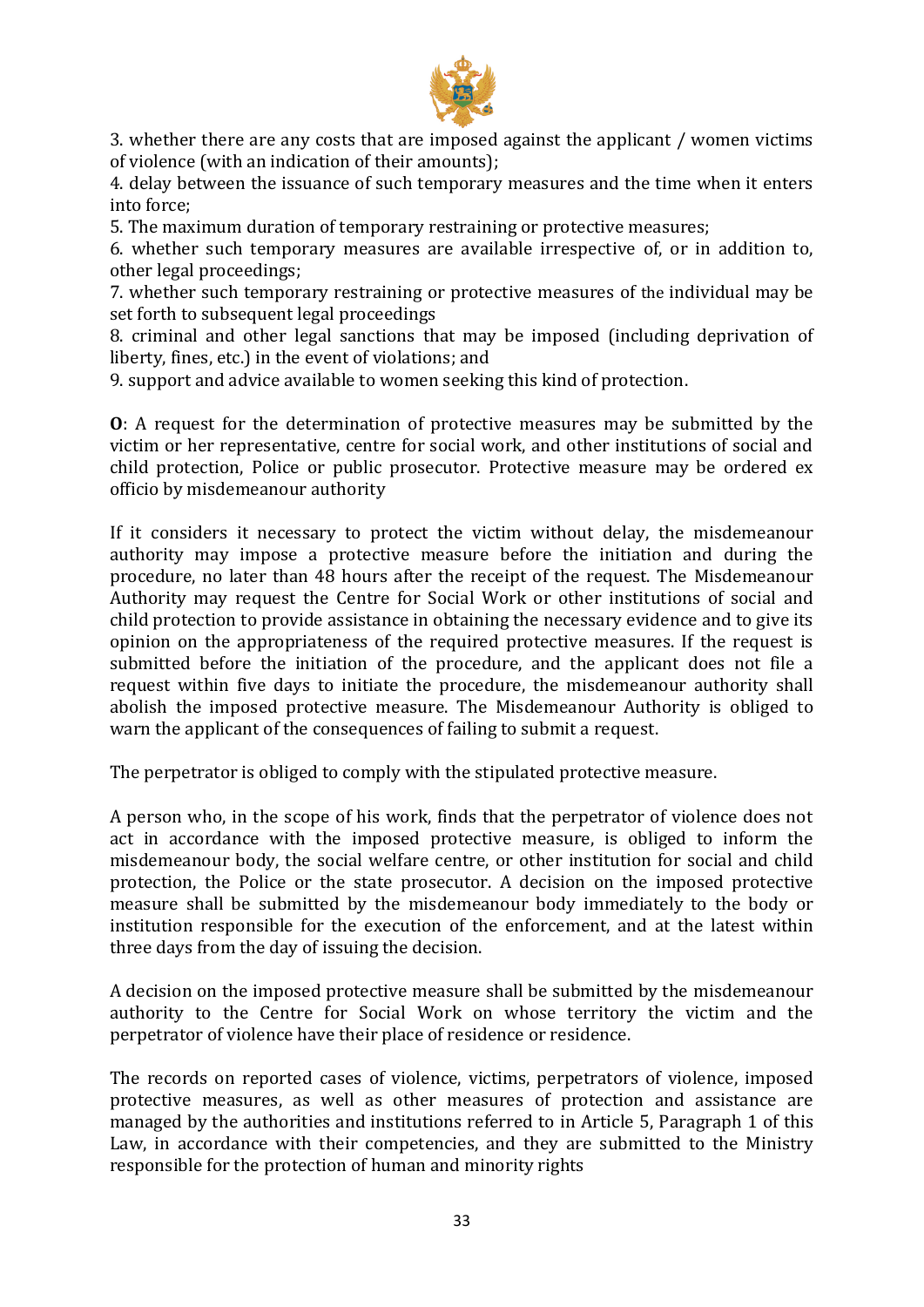

**P:** How does your national legislation provides **legal actions ex officio (ex officio**) (in a way that initiation of such a procedure would not burden women victims of violence) in relation to each of the forms of violence covered by the Convention (Article 55, Paragraph 1)?

**O**: The Law on Protection against Domestic Violence stipulates that the state body, other body, health, education and other institutions are obliged to report to the Police the violence they have learned in carrying out activities within their jurisdiction or activity. The report on the committed violence shall be submitted to the Police by a responsible person in the body or institution referred to in Paragraph 1 of this Article, as well as the health and social worker, teacher, educator and other person who finds out about the violence committed in the performance of his / her duties. The Misdemeanour Authority and the Police are obliged to inform the Centre for Social Work about the reported violence.

After getting acquainted with the violence, the Police will take actions and measures without delay to protect the victim, in accordance with this law and laws regulating the work and powers of the Police, misdemeanour procedure, criminal proceedings and witness protection. The Centre for Social Work, that is, other institutions for social and child care, a health institution, as well as other body and institutions dealing with protection, shall, without delay, provide protection and assistance to the victim in accordance with its competencies. Bodies and institutions are obliged to take care of all the needs of the victim and allow her access to all forms of assistance and protection.

The Code of Criminal Procedure explicitly stipulates when proceedings are initiated ex officio, and when the private prosecution. Specifically, Article 44 of the Code provides that the basic right and duty of the public prosecutor prosecution of criminal offences and stipulates the responsibility of the public prosecutor for criminal offences which are prosecuted ex officio, while Chapter V of the CPA stipulates the rights and obligations of the private prosecutor and the injured party. Also, the Criminal Code is for certain offences stipulated to be taken by private prosecution and the law explicitly defines it. Thus, the criminal offence light bodily injuries from Article 152 Paragraph 1 of the Criminal Code of Montenegro, in accordance with Paragraph 4 of the same Article stipulates that is stipulated that prosecution is undertaken on a private charge, while in relation to Paragraph 2, criminal prosecution is undertaken ex officio . Montenegrin legislation, by prescribing criminal offences as criminal offences prosecuted ex officio, or prosecuted by the state prosecutor, has determined that the prosecution of these crimes is in the public interest. Therefore, all criminal offences relating to all forms of violence covered by the Convention are criminal offences whose prosecution is in the public interest and the state prosecutor is the sole authorized Prosecutor for the prosecution of perpetrators of these criminal offences, except in the case of the criminal offence referred to in Article 152, Paragraph 1 of the Criminal Code of Montenegro.

**P**: Please indicate which authorities have the authority to initiate such a procedure.

**O**: The state body, other body, health, education and other institutions are obliged to report to the Police the violence they have learned in carrying out activities within their competence or activity.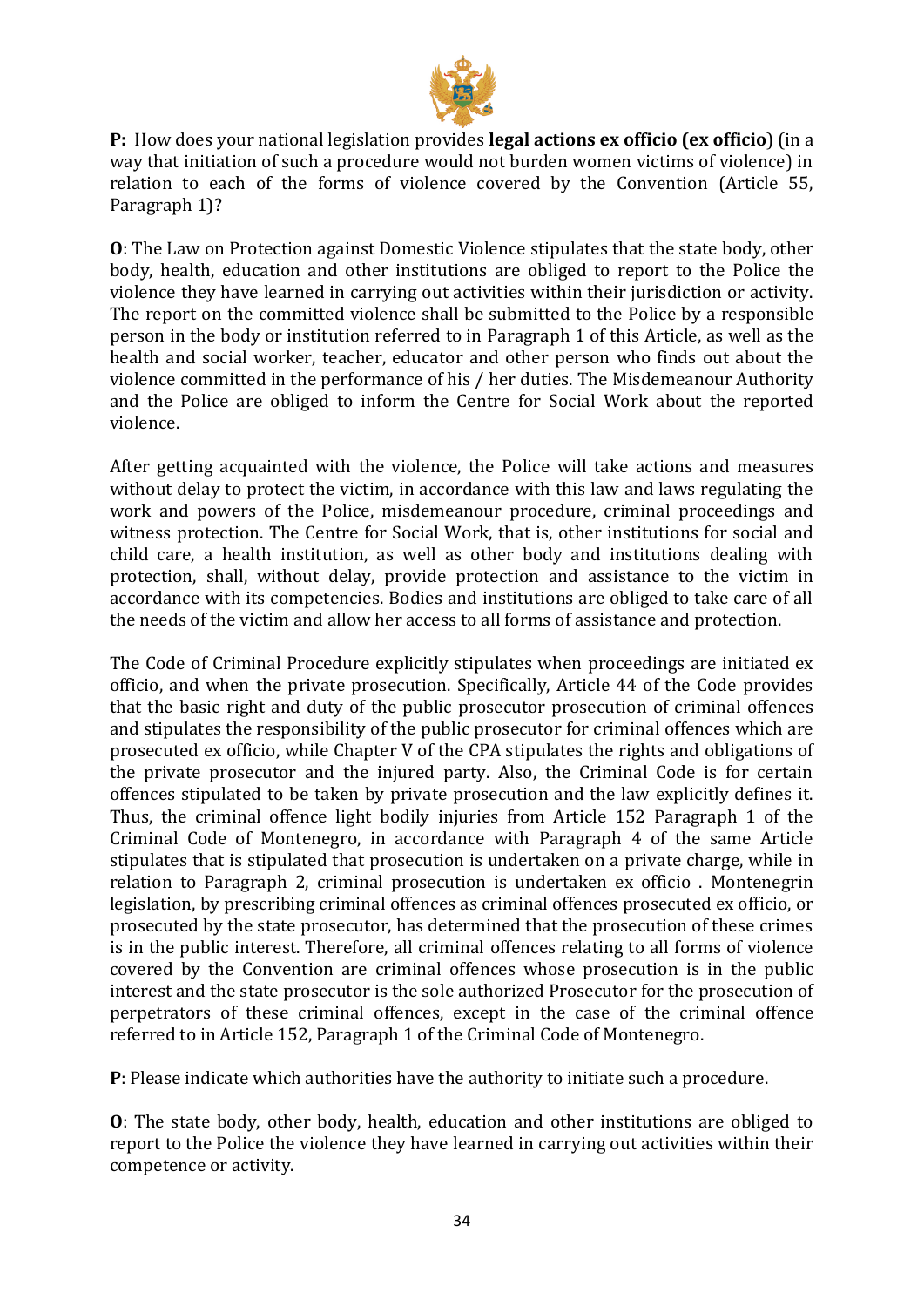

**P**: How does your national legislation provides the continuation of the **Court proceedings ex parte** (even if, for example, the woman victim of violence withdraws statement or complaint) as referred to in Article 55, Paragraph 1?

**O**: The State Prosecution, as the criminal prosecution authorities, is obliged to take all measures and actions within its competence to gather evidence in the context of investigation and investigation of crime and the perpetrator. This obligation of the State Prosecutor is based on the law and is independent of the fact whether it is a woman victim of violence, abandoned the application or not. The state prosecutor has a duty to, regardless of whether the offences for which the public prosecution collects evidence and information on which to make a decision on the initiation of proceedings before a Court.

**P:** How does your national legislation provides **NGOs or other civil society actors and advisors for domestic violence** to assist or support the victims of violence in Court proceedings (Article 55, Paragraph 2)?

**O**: The Law on Protection against Domestic Violence stipulates that the Centre for Social Work is formed by an expert team from representatives of that institution, bodies and services of local administration, Police, non-governmental organizations and experts dealing with family issues in order to determine the victim assistance plan and coordination of activities in the assistance process to victim, in accordance with its needs and choice.

The victim assistance plan specifically includes measures to be taken in accordance with the law governing social and child protection. If the victim is a child, the victim assistance plan also contains measures for the protection of the child in accordance with the law governing family relations.

In order to carry out the activities, the expert team may also be educated by another body, institution or organization dealing with protection.

**P**: Please indicate the conditions for such participation, as well as their legal status in the course of these proceedings.

**O**: For the purpose of organizing, monitoring and promoting of the coordinated and effective protection authority or institution a team of experts may be trained in the field of social and child protection, health care, justice, Police protection, protection of human rights and freedoms, as well as representatives of non-governmental organizations dealing with the protection.

**P:** Which protective measures are available during the investigation and Court proceedings (Article 56, Paragraph 1)?

**O**: Protective measures are imposed in order to prevent and combat violence, elimination of the consequences of abuse and taking efficient measures of re-education of the perpetrator of violence and eliminate the conditions that favour or promote the exercise of new violence.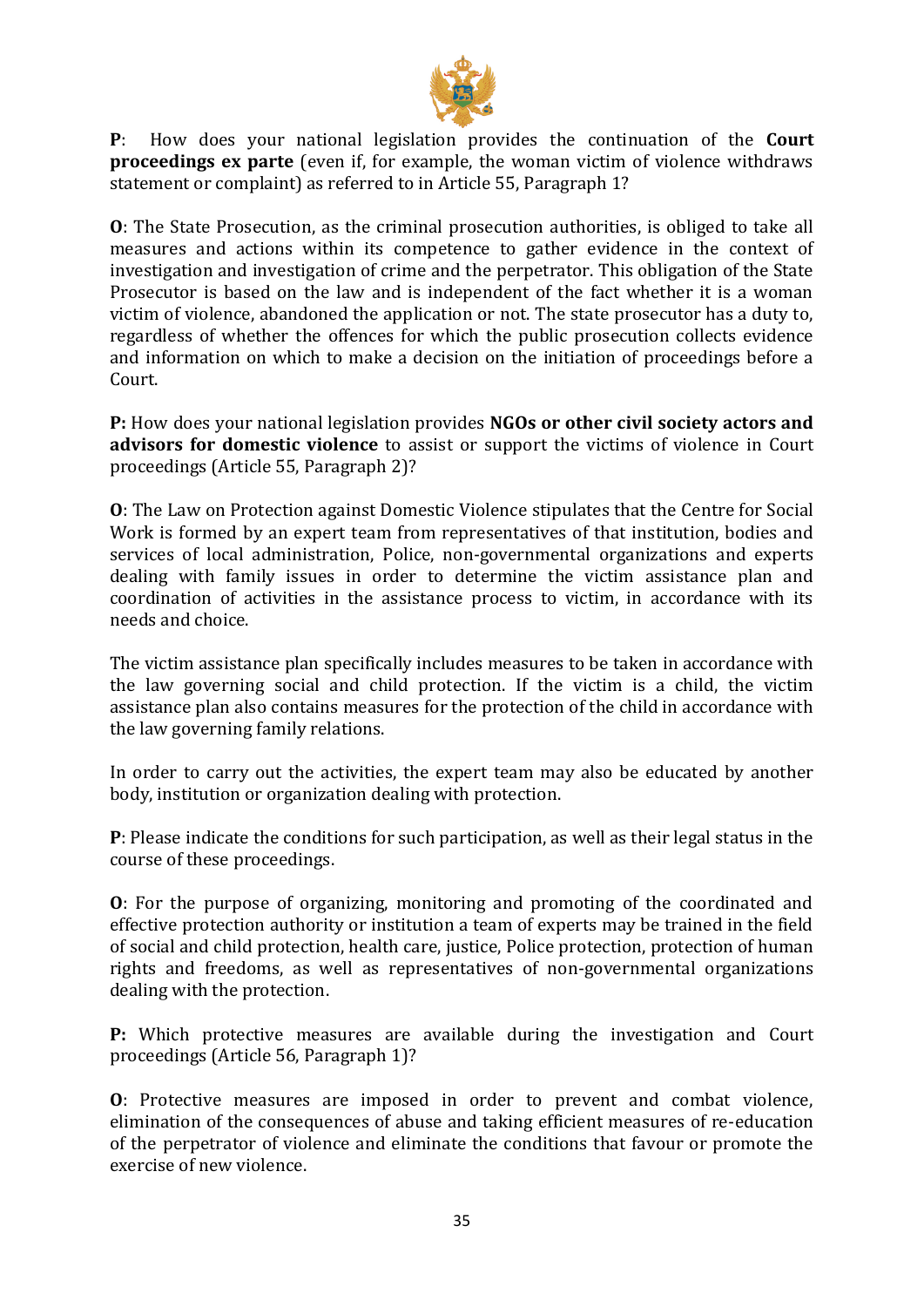

Perpetrator may be imposed on one or more protective measures: eviction from the apartment or other living accommodation; restraining; prohibition of harassment and stalking; mandatory treatment of addiction; mandatory psychosocial treatment.

**P**: Please indicate details of any measures under Article 56, Paragraph 1, and in particular to:

• inform women victims of violence, when they and their families might be in danger, when the perpetrator escapes or is temporarily or permanently released;

- provide women victims of violence in order to "be free", to submit evidence and present their views, needs and concerns (directly or through an intermediary);
- provide women victims of violence appropriate support services so that their rights and interests are duly presented and taken into account;
- provide that contact between women victims of violence and perpetrators in the law enforcement agency and Court premises is avoided whenever possible.

**O**: Eviction from the apartment may be imposed to a person with whom victim lives in an apartment or other living accommodation, regardless of ownership and other rights of the perpetrator of violence and victims of an apartment or another area of the apartment, if there is a risk to re-commit violence. The perpetrator of violence who has been evicted from the apartment is obliged to immediately leave the apartment or other living accommodation. Eviction from the apartment shall be imposed for a term which may not be shorter than thirty days nor more than six months.

Restraining order may be imposed on the perpetrator if there is a risk of re-violence or if the presence of the perpetrator of violence near the victim creates a high level of mental suffering at victim that, for a shorter or longer time, prevents the normal psychological activities of the victim. The Misdemeanour Authority is obliged in the decision on prohibition of approximation to determine the place or area in which the perpetrator of violence must not approach the victim. The Prohibition of Accession shall be pronounced neither for a period which shall not be shorter than thirty days nor for more than one year.

The prohibition of harassment and stalking may be imposed on the perpetrator if there is a risk to re-commit violence. The protective measures shall be imposed for a term which may not be shorter than thirty days nor more than one year.

Mandatory treatment of addiction may be imposed on the perpetrator of violence as a result of addiction to alcohol, narcotics or psychotropic substances do violence, and there is a danger that due to such addiction to commit violence again. Protective measures last until there is a need for treatment, but not more than one year.

Mandatory psychosocial treatment may be imposed to the perpetrator in order to eliminate the causes of violent behaviour and re-education, and to reduce and eliminate the danger of re-committing the violence. Protective measure lasts until the end of the reason, but not more than six months. Detailed manner for determining and implementing protective measures is stipulated by the ministry responsible for social welfare.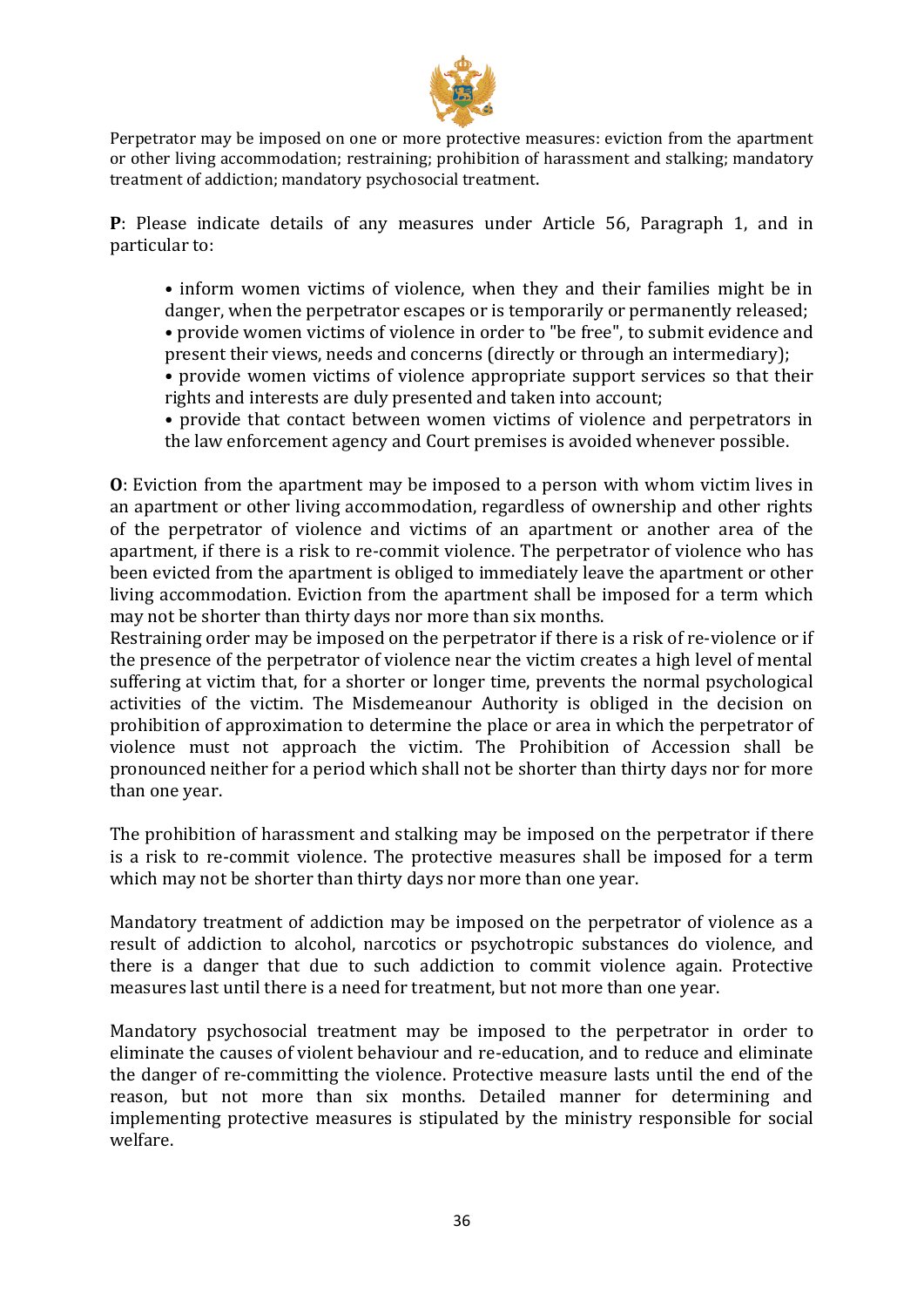

**P**: Please indicate which special measures are available in order to provide protection to children who are victims of violence and children to witnesses of violence covered by the Convention (Article 56, Paragraph 2)

**O**: The victim assistance plan specifically includes measures to be taken in accordance with the law governing social and child protection. If the victim is a child, the victim assistance plan also contains measures for the protection of the child in accordance with the law governing family relations.

In family relationship procedures of the Family Law ("Official Gazette of the Republic of Montenegro", No. 001/07 of January 9, 2007, Official Gazette of Montenegro, No. 053/16 of August 11, 2016) provides that the Court and all participants in the procedure are obliged to treat the child participating in the procedure with special care, taking into account the situation in which the child is, about his needs and well-being, with full respect for his dignity, personality and individuality. Information and advice are provided to the child in a timely manner, in a child's understandable way, adapted to his age and maturity.

The Court may sua sponte one or more temporary measures to protect the child, if it deems necessary for the timely protection of the rights and interests of the child. Regarding conditions and procedure for the determination of provisional measures, the provisions of the law governing enforcement and security shall be applied.

When making decisions concerning the child, the Court, taking into account all the circumstances, and the legitimate interests of all parties, shall ensure that decisions taken by the largely, contributes to achieving the best interests of children.

When making decisions concerning the child, the Court, taking into account all the circumstances, and the legitimate interests of all parties, shall ensure that decisions taken by the largely contributes to achieving the best interests of children.

The support person is obliged to carefully and conscientiously care about the personality and interests of the child, to build a relationship of trust with the child, to acquaint him with his / her rights, to provide information about the case, the course and the possible outcome of the proceedings, and provide explanations concerning the possible consequences of expressing opinions Child. The support person is obliged, with the consent of the child, to transfer the Court's opinion to the Court, to attend the hearing where the child is interrogated, or directly express an opinion, and to explain the content of the decision and its consequences to the child. The support person has the right to inspect the case files, all submissions are submitted to him and he is authorized to attend all the hearings. The rights and obligations of support persons cease by the adoption of a final Court decision.

**P:** Please indicate details on the availability of **free legal aid for women victims of violence**, in accordance with Article 57, including eligibility criteria.

**O**: According to the Law on Free Legal Aid "Official Gazette of Montenegro", No. 020/11 of April 15, 2011, 020/15 of April 24, 2015), the victims of the crime of domestic violence in the family or community and human trafficking, as well as a victim of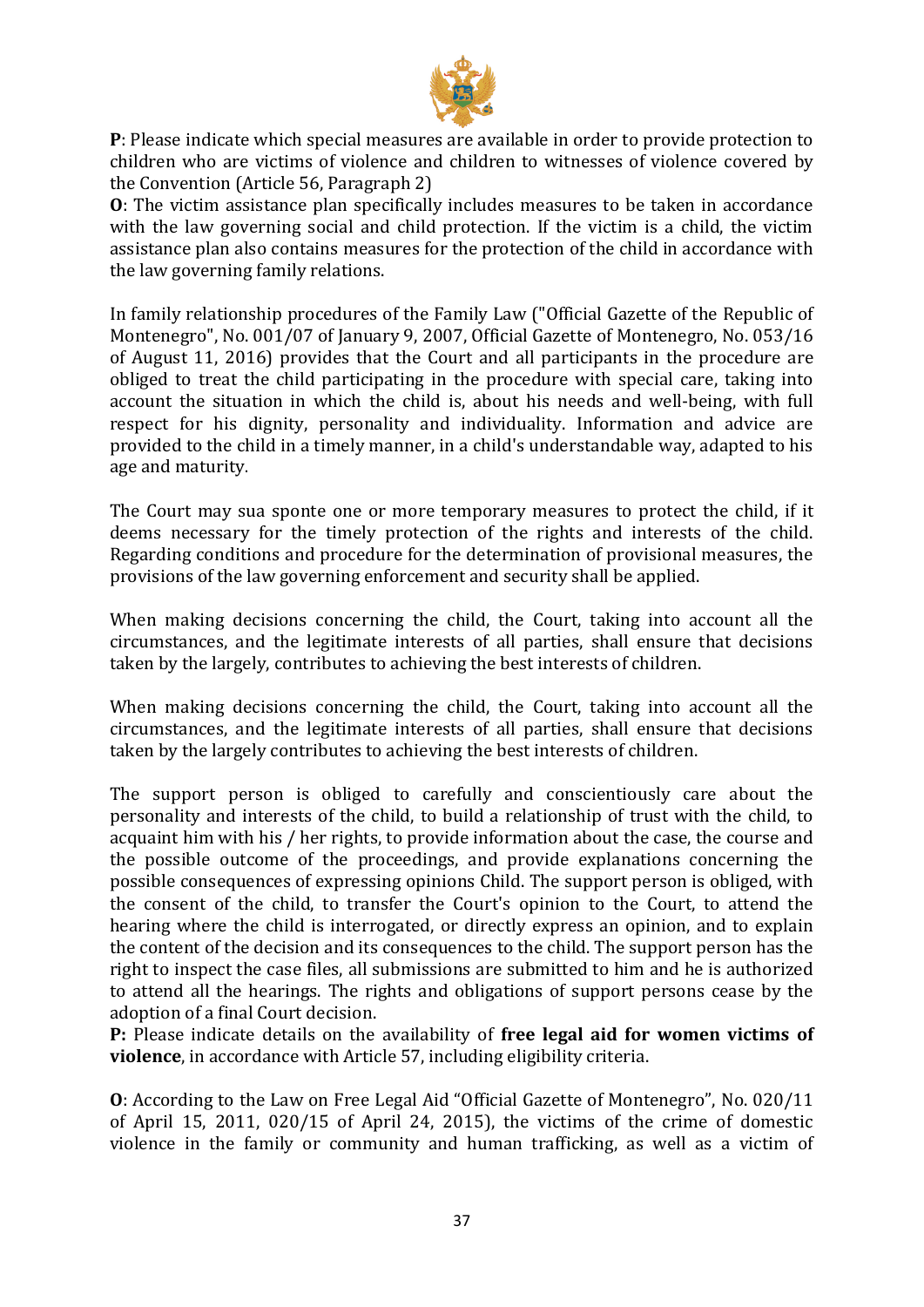

domestic violence in accordance with the law governing the protection of domestic violence are entitled to free legal aid.<sup>2</sup>

### **NOTE: Statistical data in the field of investigation, prosecution and procedural law and protective measures are in part ANNEX 2**

## <span id="page-37-0"></span>**VII. Migrations and asylum**

(Chapter VII of the Convention, Articles 59-61)

The diversity and complexity of migration and asylum phenomena require the development and establishment of a system that requires a coordinated action of all relevant institutions that have a specific role, or that relate their activities to a category of migrants or particularly vulnerable groups among them.

International norms and standards in the area of protection of migrants are extremely important because the Constitution of Montenegro proclaims that the generally accepted rules of international law and the confirmed international agreements are an integral part of the internal legal order of Montenegro. International conventions and standards in the field of the protection of migrants' rights are legally binding for Montenegro and have provided a framework for the establishment of a migrants' protection system.<sup>3</sup>

In addition to the relevant provisions of the Constitution and ratified specialized universal and regional conventions, the legal framework of Montenegro, in the area of migration and asylum completes a new Law on the temporary protection of foreigners, which will apply from 1 January 2017, as well as the new Law on foreigners, which is currently being drafted and whose adoption is planned for this year.

The ultimate goal to be achieved by the implementation of reforms in these areas is the compatibility of national legislation with the EU legal frameworks and international standards in the field of asylum and migration, which shall, among other things, guarantee all the rights of women, with particular emphasis on basic human rights, the situation of mothers with children as well as the preservation of family unity.

Taking into account the fact that women migrants and refugees are particularly vulnerable to violence, in this sense, Montenegro undertakes measures obliging the provision of international protection to victims it needs, regardless of their status, and preventing their return to countries where they are exposed to risk or may be subjected to torture, inhuman or degrading treatment or punishment, since the principle of the prohibition of the expulsion of asylum backbones and international protection of refugees. The Constitution of Montenegro, as the highest legal act, contains a whole series of provisions important for the protection of the rights of migrants, including women. Article 44 of the Constitution, in which the right to asylum is guaranteed, contains two important guarantees for dealing with migrants. In the first place, it is the right to seek asylum, where it is stipulated that "a foreigner who has been basically

**.** 

<sup>&</sup>lt;sup>2</sup> See IV Protection and Support, part Free Legal Aid

<sup>3</sup> Monitoring over the implementation of the Convention relating to the Status of Refugees in 1951 by UNHCR. Istanbul Convention relies on this Convention.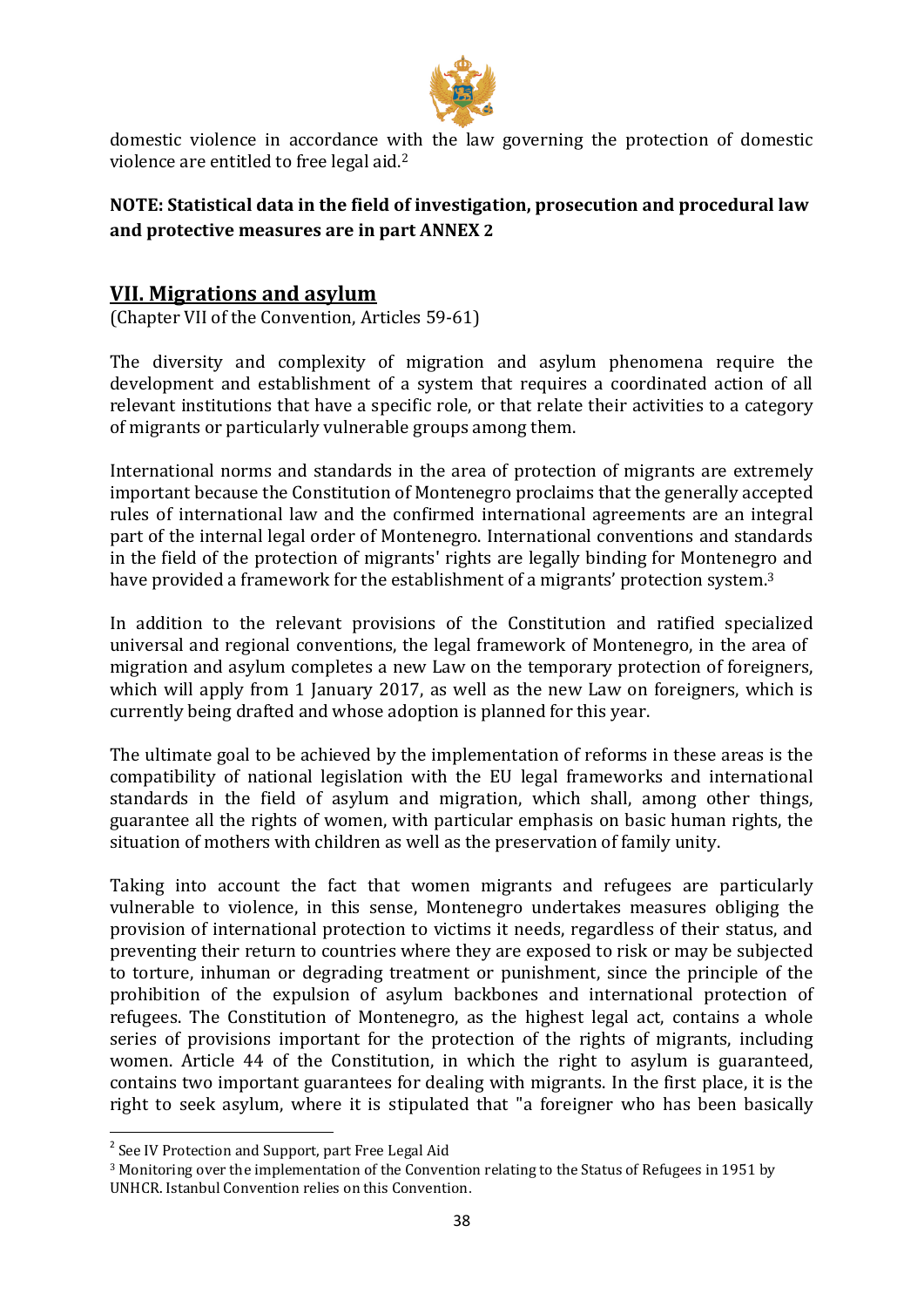

afraid of persecution because of his race, language, religion or affiliation to a nation or group, or because of political convictions, may seek asylum in Montenegro." Then, Paragraph 2 and Paragraph 3 guarantee another very important postulate of international law, which is a restraining ban. Under these provisions, a foreigner cannot be expelled from Montenegro where, due to race, religion, language or nationality, he is threatened with death sentences, torture, inhumane humiliation, persecution or serious violation of the rights guaranteed by the Constitution.

Also, the existing Law on Asylum provides that the person who has been granted asylum or whose asylum has ceased or been revoked may not be returned or expelled to the border of the state where his life or freedom would be threatened on account of race, religion, nationality, membership of a particular social group or political opinion, in which it will be subjected to torture, inhuman or degrading treatment or punishment, or in which order his life, safety or freedom would be threatened on account of generalized violence, foreign aggression, internal conflicts, massive violations of human rights or other circumstances which seriously threaten life, safety or freedom.

The new Law on International and Temporary Protection of Foreigners stipulates that it is be forbidden to expel or in any way return a third-country national or stateless person to a country in which his life or freedom would be endangered by racial, religious or national affiliation, membership of a particular social group, For political opinion or in which he could be subjected to torture, inhuman or degrading treatment or who could extradite that person to another country in which his life or freedom would be endangered by racial, religious or national affiliation, membership of a particular social group, or Political opinion, or in which he could be subjected to torture, inhuman or degrading treatment.

Women who seek asylum are particularly concerned about the protection, which makes them different from men. In this regard, in the asylum procedure in Montenegro women are particularly informed about the rights and special services available to women who apply for asylum, with particular emphasis on women's right to apply for asylum independently from their spouse, i.e. the right to submit individual application for asylum and thus they are allowed to request asylum independently from the situation of other family members, as well as the right to choose half the officers and an interpreter during the proceedings.

In this context, the new Law on International and temporary protection of foreigners, a foreigner who is seeking international protection, including women seeking international protection, and that, with regard to their personal characteristics and circumstances (age, sex, full orientation, gender identity, heavy diseases, mental health or consequences of torture, rape or other serious forms of psychological, physical or gender-based violence and gender) are not fully able to exercise the rights and fulfils the obligations in accordance with this law, without adequate assistance, shall be provided special procedural guarantees.

Currently, in Montenegro there are 11 women with approved protection, of which 4 have additional protection and 7 refugee status. In current practice, since 2007, 803 women have submitted applications for asylum in Montenegro.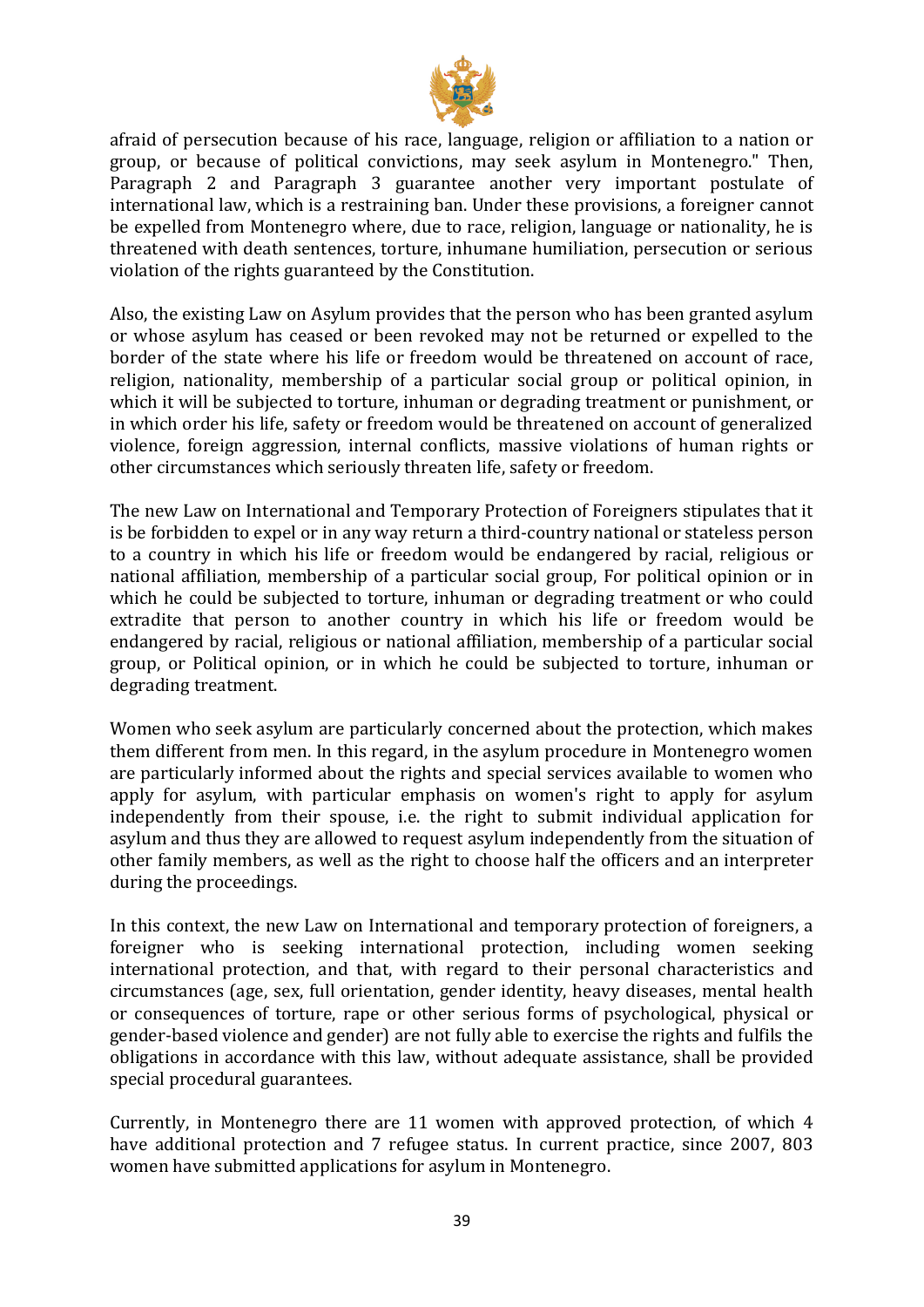

The Law on Foreigners ("Official Gazette of Montenegro", No. 56/14, and 28/15 16/16) regulates the conditions for entry, exit, movement, stay and work of foreigners in Montenegro. The residence of a foreigner in Montenegro, within the meaning of Article 32 of this Law, is: stay up to 90 days, temporary stay and permanent stay. The Law on Foreigners stipulates that the Ministry of Internal Affairs approves temporary stay. Temporary residence is granted with a validity period of up to one year. A foreigner shall apply for a temporary residence permit personally to the Ministry of the place of residence. Also, a temporary stay may be granted to a foreigner who intends to stay in Montenegro for more than 90 days, among other things, for humanitarian reasons.

Article 50 of the Law on Foreigners, in order to fully comply with Council of Europe Convention on preventing and combating violence against women and domestic violence explicitly recognizes victims of violence against women and domestic violence, as well as persons who are issued a temporary residence permit on humanitarian grounds. In this regard, Article 50 of the Law on Foreigners stipulates that a temporary residence permit for humanitarian reasons can, inter alia, issued to a foreigner who is supposed to be the victim of the crime of human trafficking or victim of the crime of domestic violence or family community. This permit is issued on the basis of adequate evidence, international organizations, non-governmental organizations or the state body which foreigner provide assistance and protection or evidence of the state body confirming that the foreigner is working to clarify the criminal offences.

Accordingly, the prevention of violence against women in Montenegro, directly or indirectly, is regulated by a number of legal acts, both national and international, and reform in the area of migration and asylum, contributes to the prevention of violence against women which constitutes a serious violation of human rights and a major obstacle to the achievement of equality between women and men.

Pursuant to the obligations assumed in international treaties as well as the obligations set forth in the Action Plan for Chapter 24 in the process of joining the European Union, Montenegro has committed itself to building a modern Asylum Centre. The Asylum Seekers Centre was opened on February 3, 2014, and was put into operation on February 20, 2014. The capacity of the Centre is 80 seats. Appropriate conditions have been provided that fully meet the standards for receiving and disposing of asylum seekers and persons with recognized refugee status, approved additional protection and temporary protection.

In addition to providing basic living necessities, special attention is paid to health and psycho-social services.

Among other things, persons from the asylum system are provided in the Centre with: - separate accommodation of men, families and vulnerable groups (women unaccompanied, juveniles unaccompanied and others);

- Adequate health care within the Centre, hired twenty-four-hour medical technicians, as well as the work of the doctor in one shift;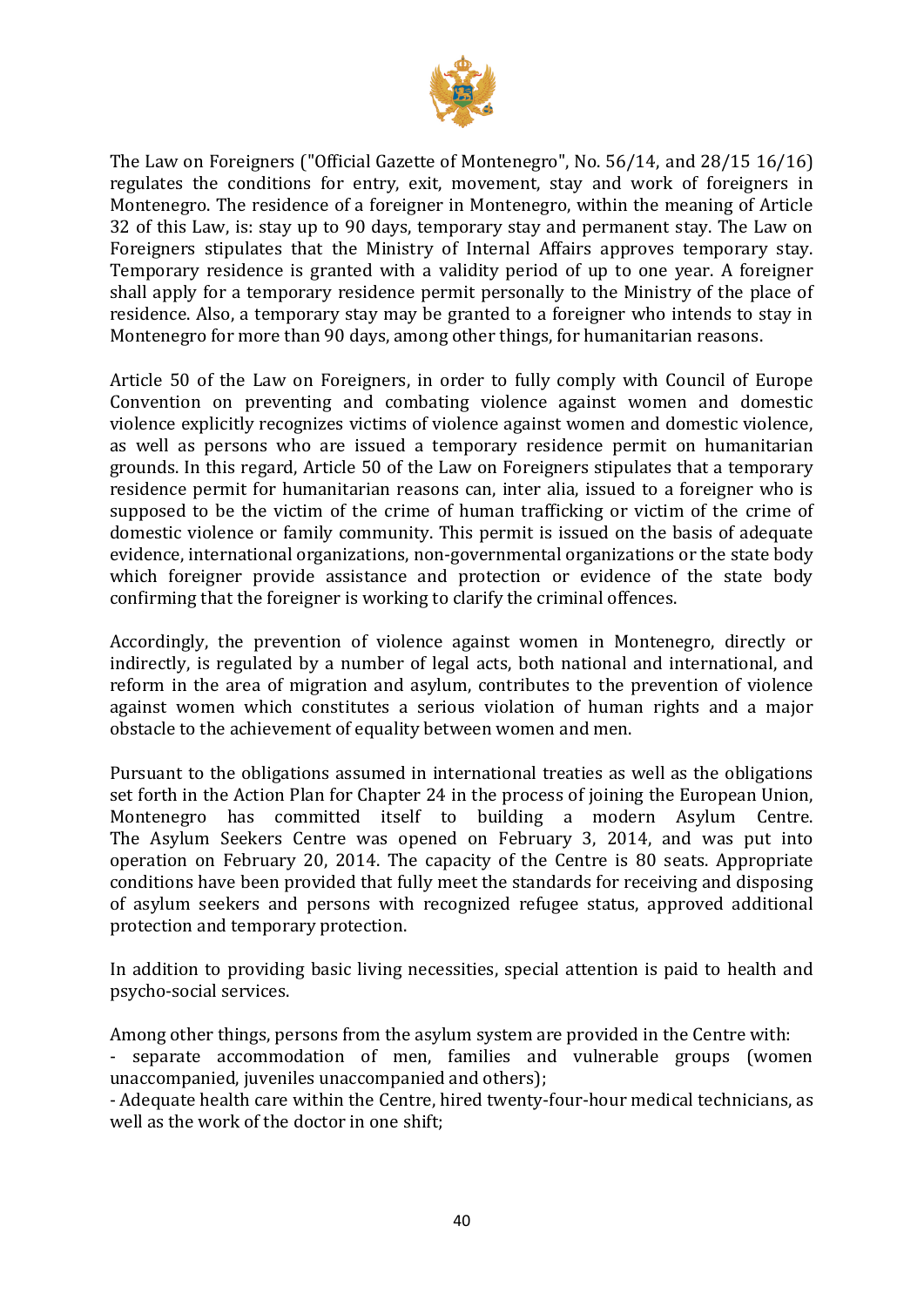

-three meals, with the possibility of adjusting the health needs of the user, as well as adequate nutrition adapted for juveniles to 3, as well as the inclusion of snack: two for juveniles under 14 years of age and one for juveniles aged 14-18 years;

- Help in supplying wardrobe and clothes;

- Means for personal and collective hygiene;

- transport in order to achieve health care and interviews in the Ministry of Internal Affairs (monthly ticket on public transport, as well as a company car if necessary);

- Rulebook on the rights and obligations of asylum seekers, flyers for legal help of users and the house rules in multiple languages and other useful flyers;

- Translation from English, French and Arabic language during an interview with a social worker and psychologist, during medical examinations and if necessary;

The admission procedure for all vulnerable categories, including victims of violence, is carried out with the special attention of the team members of the Centre (social worker, medical worker and psychologist). Within the reception, attention is paid not to cause additional stress to the asylum seeker, to understand the procedure and to provide support from the start. Upon receipt of asylum seekers, it is ensured that vulnerable categories are placed in a separate block of the Centre, separated from other asylum seekers.

 $*$  At the end of the report, we note that if there are no answers to some of the key questions from the Questionnaire, we can post the same later, and we can also provide the answers verbally during the official visit.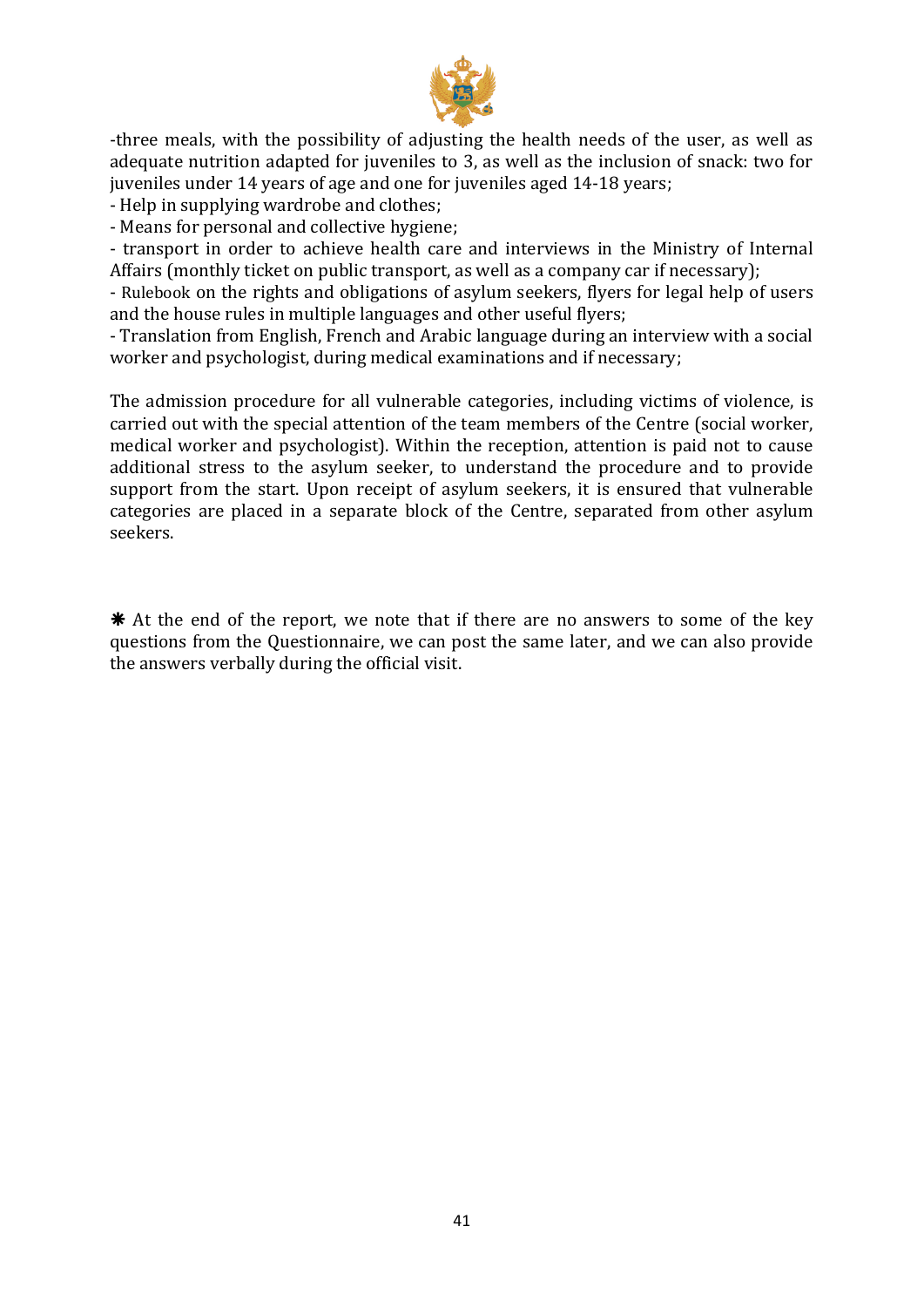

## <span id="page-41-0"></span>**ANNEX**

# **ANNEX 1**

## **4.1. The total number of criminal offences with the elements of violence against women**

## **4.1. The structure of the number of cases in Courts**

| Court                             | The total number of cases |
|-----------------------------------|---------------------------|
| High Court in Bijelo Polje        | 6                         |
| High Court in Podgorica           | 14                        |
| <b>Basic Court in Bar</b>         | 25                        |
| Basic Court in Bijelo Polje       | 26                        |
| <b>Basic Court in Berane</b>      | 20                        |
| <b>Basic Court in Cetinje</b>     | 20                        |
| <b>Basic Court in Danilovgrad</b> | 5                         |
| <b>Basic Court in Herceg Novi</b> | 17                        |
| Basic Court in Kolašin            | 7                         |
| <b>Basic Court in Kotor</b>       | 3                         |
| Basic Court in Nikšić             | 34                        |
| <b>Basic Court in Plav</b>        | 3                         |
| Basic Court in Pljevlja           | $\theta$                  |
| <b>Basic Court in Podgorica</b>   | 33                        |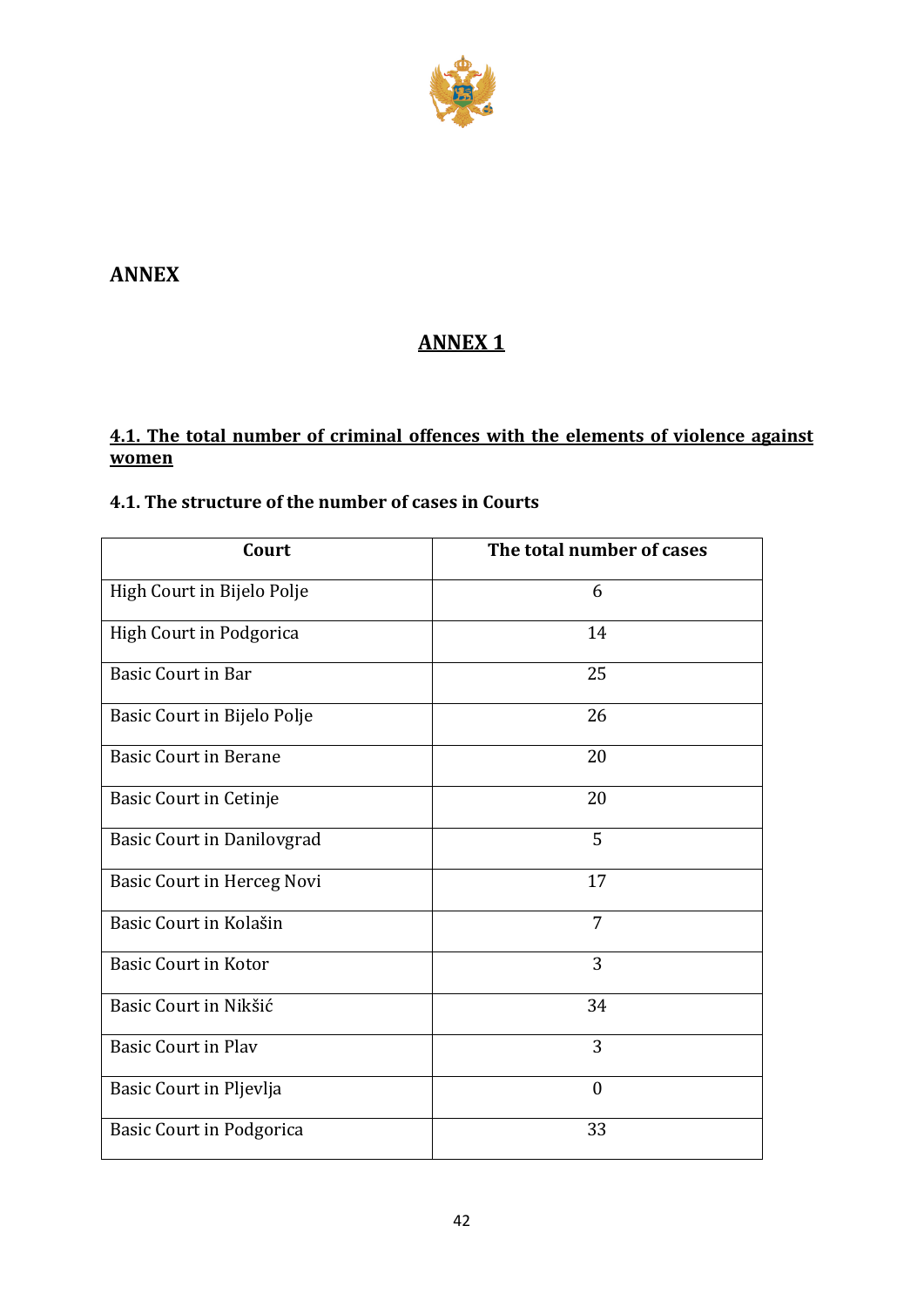

| Basic Court in Rožaje  | 12  |
|------------------------|-----|
| Basic Court in Ulcinj  | 18  |
| Basic Court in Žabljak |     |
| TOTAL:                 | 246 |

### **4.2. Structure of the type of criminal offences**

| <b>Articles of Criminal Code</b>                        | The total number of cases |
|---------------------------------------------------------|---------------------------|
| 144 -grave types of murder                              | 8                         |
| 143- murder                                             | 7                         |
| 206- sexual intercourse with a child                    | 5                         |
| 152-light bodily injury                                 | 52                        |
| 151- serious bodily injury                              | 25                        |
| 168 - threat to security                                | 111                       |
| 205- sexual intercourse with a helpless<br>person       | $\overline{2}$            |
| 154 – threat by dangerous tools in<br>affrays or brawls | 2                         |
| 210 - mediation in prostitution                         | 4                         |
| $166a - abuse$                                          | 12                        |
| 208 - prohibited sexual acts                            | 15                        |
| 399 - acts of violence                                  | $\mathbf{1}$              |
| 165 - coercion                                          | $\mathbf{1}$              |
| <b>TOTAL:</b>                                           | 246                       |

**Note**: 4 cases deal with the criminal offence of murder, and in 6 cases it is about the attempts of murder (the High Court in Podgorica). Before the High Court in Bijelo Polje, in one case, occurred the death of the victim, and in three cases the criminal offence was murder or grave type of murder and remained in attempt.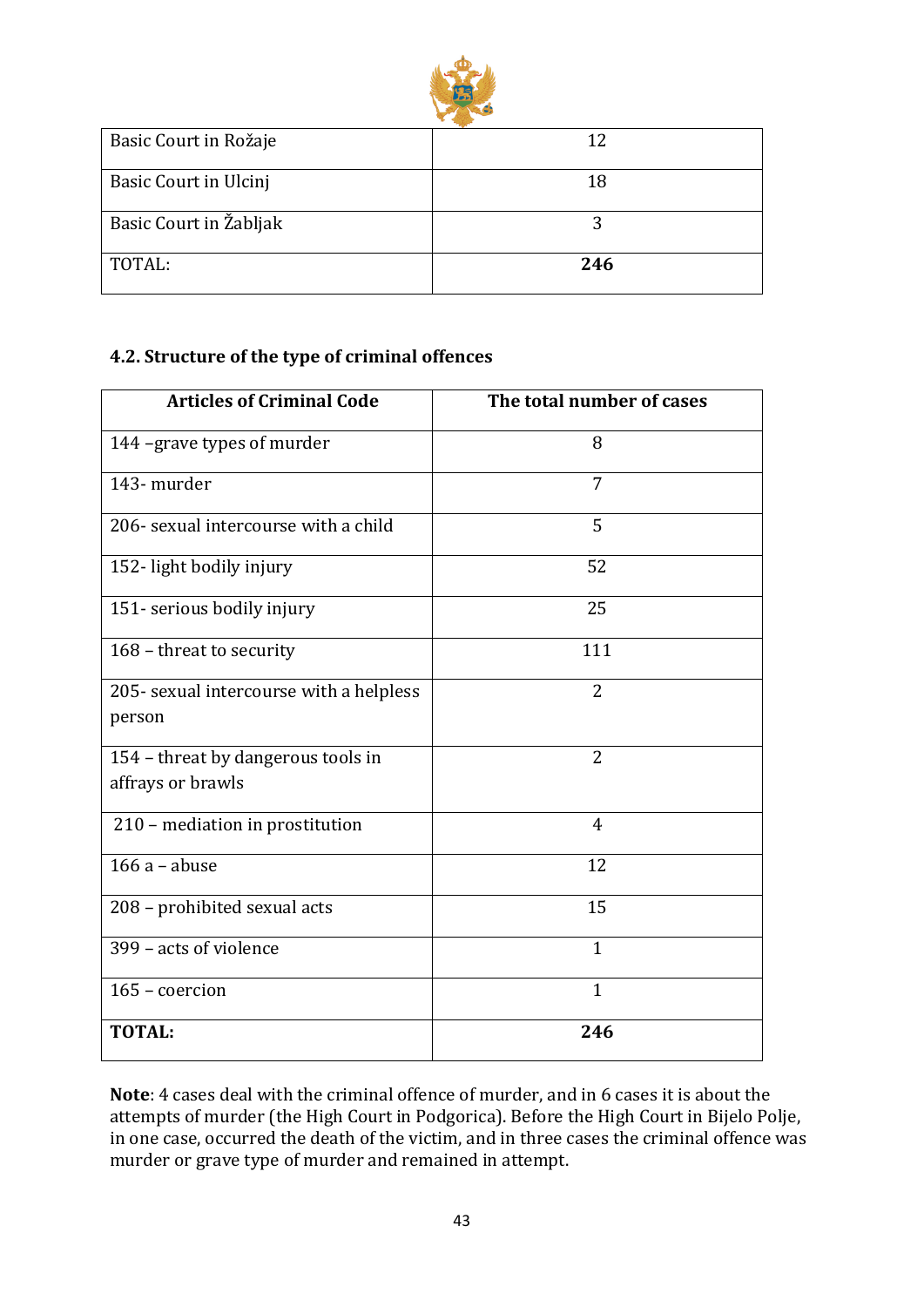

## **4.3. Types of decisions**

| Liberating | Convicting | Rejecting | Cases that are<br>still in progress   proceeding | Suspension of |
|------------|------------|-----------|--------------------------------------------------|---------------|
|            | 190        |           |                                                  |               |

### **4.4. The structure of convicting decisions**

| Suspended<br>sentences | Imprisonment<br>sentences | Public<br>interest<br>work | Safety<br>measures | Fines | Corrective<br>measure -<br>increased           |
|------------------------|---------------------------|----------------------------|--------------------|-------|------------------------------------------------|
|                        |                           |                            |                    |       | supervision<br>by<br>guardianship<br>authority |
|                        |                           |                            |                    |       |                                                |
| 91                     | 71                        | 4                          | 3                  | 20    |                                                |

Within all these procedures is not used any form of alternative dispute resolution.

**Note**: Regarding criminal offences under Articles 220 and 204 of the Criminal Code of Montenegro (criminal offences of violence in the family or extended family and rape), detailed statistics will be attached as a separate annex to this Report. Also, statistical review of the violations - domestic violence, will be shown in the annex. During the reporting period, there were no cases in respect of discrimination against women for sexual harassment.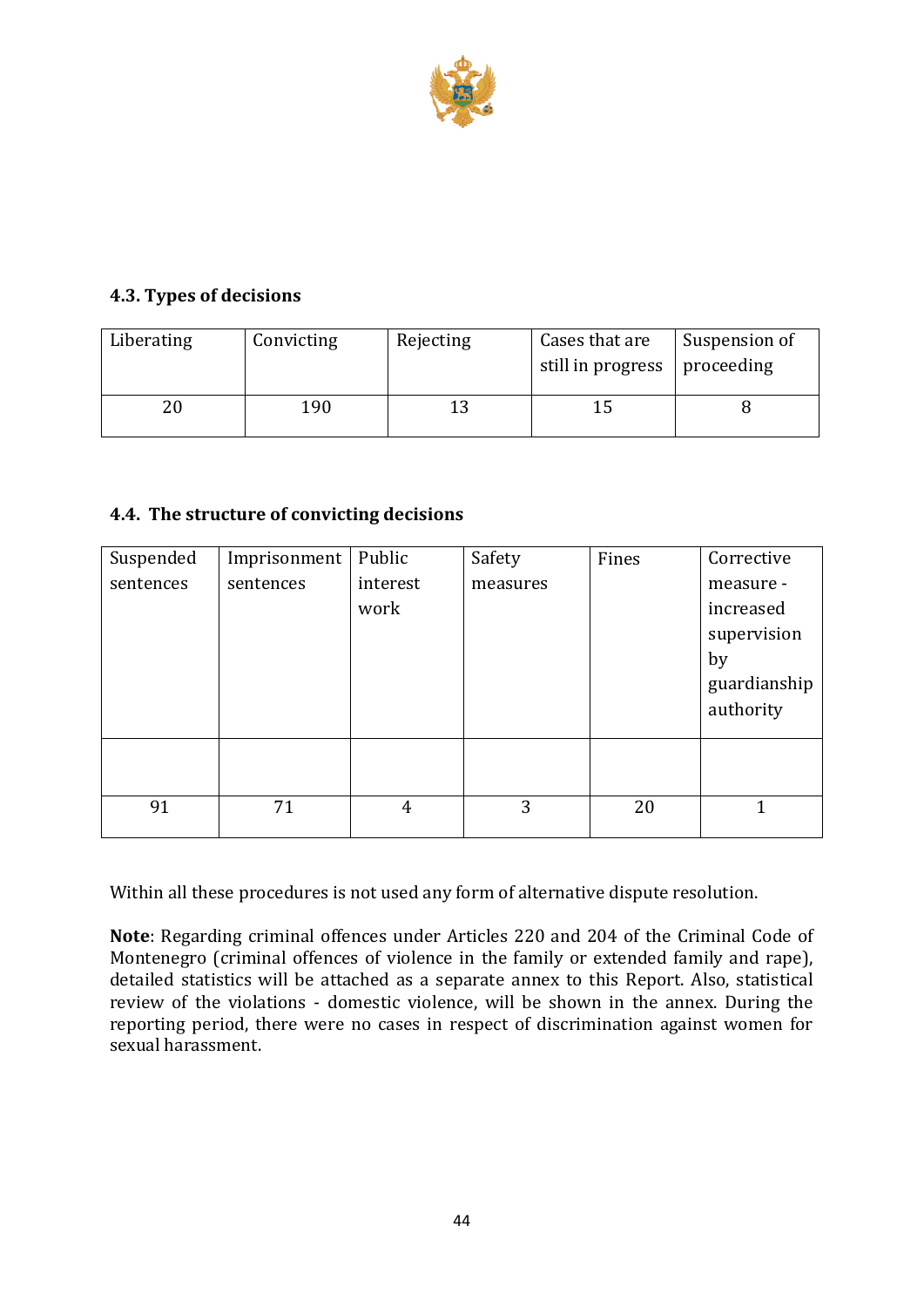

# **ANNEX 2**

#### **Misdemeanour Court in Podgorica**

|                                        | Number of imposed protective measures |      |      |
|----------------------------------------|---------------------------------------|------|------|
| Type of imposed protective measures    | 2014                                  | 2015 | 2016 |
| Prohibition of harassment and stalking | 46                                    | 24   | 48   |
| Mandatory psychosocial treatment       |                                       | 2    | 3    |
| Eviction from the apartment            | 25                                    | 27   | 22   |
| Restraining                            | 23                                    | 48   | 24   |
| Mandatory psychiatric treatment        | 9                                     | 3    | 12   |
| Mandatory treatment on alcohol         | 10                                    | 11   | 12   |
| addiction                              |                                       |      |      |
| Mandatory treatment of drug            | 2                                     | 6    | 12   |
| addiction                              |                                       |      |      |

Overview of the protective measures imposed with the sentences

In the Misdemeanour Court in Podgorica- headquarters of the Court, in 2014 upon requests for the imposition of protective measures, two protective measures were imposed restraining order. During 2015, three requests for the imposition of protective measures received and were rejected. In 2016, upon requests for the imposition of protective measures, two protective measures were imposed-restraining order, 1 eviction from the apartment and two protective measures were rejected.

#### **Misdemeanour Court in Podgorica- Department in Cetinje**

Overview of the protective measures imposed with the sentences

|                                          | Number of imposed protective measures |                  |  |  |
|------------------------------------------|---------------------------------------|------------------|--|--|
| Type of imposed protective measures      |                                       | 2014 2015   2016 |  |  |
| Prohibition of harassment and stalking   |                                       |                  |  |  |
| Mandatory psychosocial treatment         |                                       |                  |  |  |
| Eviction from the apartment              |                                       |                  |  |  |
| Restraining                              |                                       |                  |  |  |
| Mandatory psychiatric treatment          |                                       |                  |  |  |
| Mandatory treatment on alcohol addiction |                                       |                  |  |  |
| Mandatory treatment of drug addiction    |                                       |                  |  |  |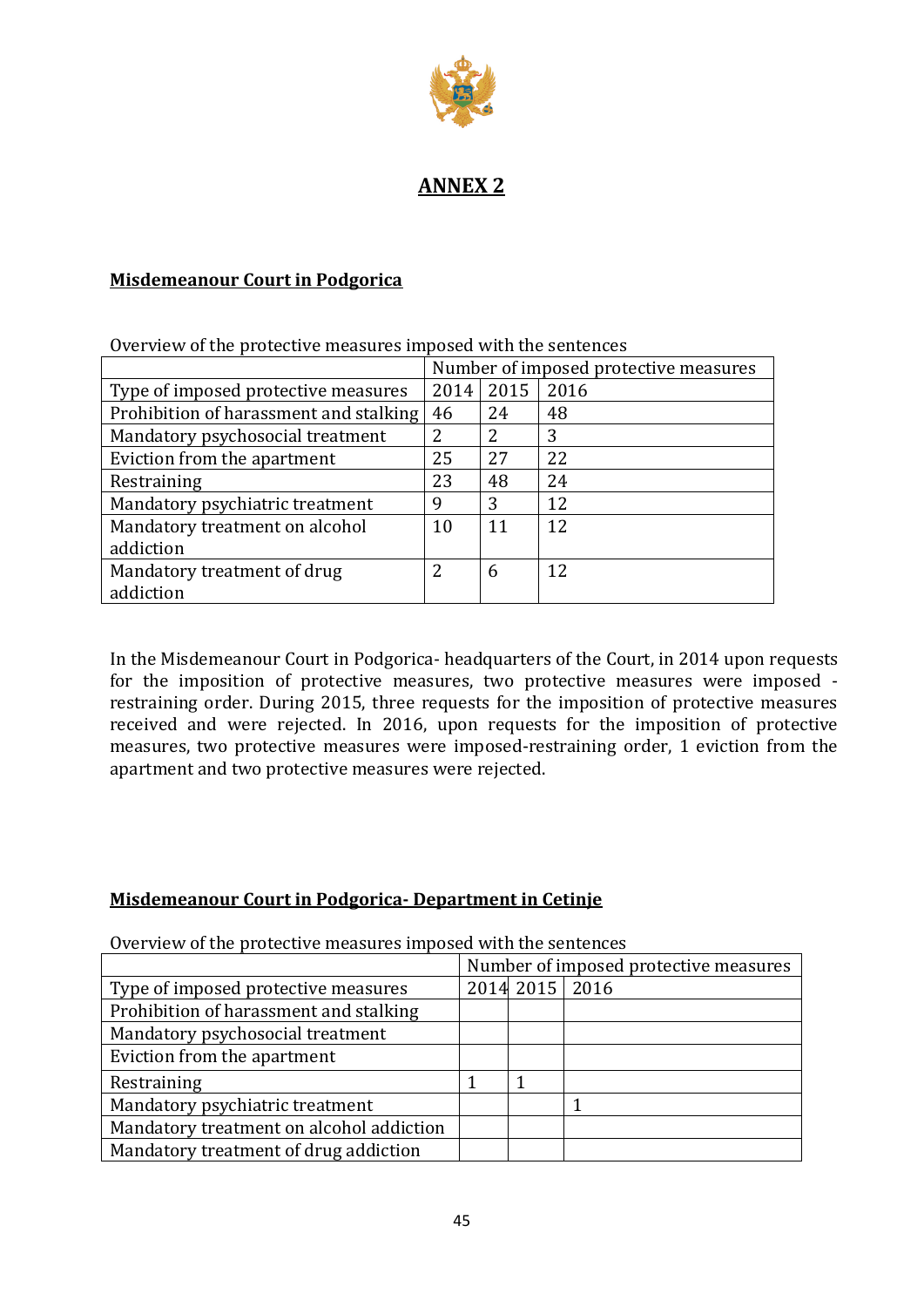

### **Misdemeanour Court in Podgorica- Department in Danilovgrad**

Overview of the protective measures imposed with the sentences

|                                          | Number of imposed protective measures |               |      |
|------------------------------------------|---------------------------------------|---------------|------|
| Type of imposed protective measures      |                                       | $2014$   2015 | 2016 |
| Prohibition of harassment and stalking   |                                       |               |      |
| Mandatory psychosocial treatment         |                                       |               |      |
| Eviction from the apartment              |                                       | າ             |      |
| Restraining                              |                                       | 3             |      |
| Mandatory psychiatric treatment          |                                       |               |      |
| Mandatory treatment on alcohol addiction |                                       |               |      |
| Mandatory treatment of drug addiction    |                                       |               |      |

In the Misdemeanour Court in Podgorica- Department in Danilovgrad, in 2014 one urgent protective measure was imposed- restraining. In 2015 there were 4 urgent protective measures- 2 eviction from the apartment and 2 restraining order.

#### **Misdemeanour Court in Podgorica- Department in Nikšić**

Overview of the protective measures imposed with the sentences

|                                          | Number of imposed protective measures |      |      |
|------------------------------------------|---------------------------------------|------|------|
| Type of imposed protective measures      | 2014                                  | 2015 | 2016 |
| Prohibition of harassment and stalking   |                                       |      |      |
| Mandatory psychosocial treatment         |                                       |      |      |
| Eviction from the apartment              | າ                                     |      | 6    |
| Restraining                              |                                       |      | 11   |
| Mandatory psychiatric treatment          |                                       |      |      |
| Mandatory treatment on alcohol addiction |                                       |      |      |
| Mandatory treatment of drug addiction    |                                       |      |      |

Regarding the cases in the field of the Law on Protection from Domestic Violence, therein to act as expeditiously as possible, and despite the large number of cases they are prioritized with the aim of protecting victims. Regarding the requests for the imposition of protective measures, such cases shall be treated urgently, in accordance with the legal provisions. **In the Misdemeanour Court in Podgorica, with the departments established within it, there was no violation of protective measures**. **MISDEMEANOUR COURT IN BIJELO POLJE**

| Type of imposed protective          |     | Number of imposed   Number of performed   | TOTAL: |
|-------------------------------------|-----|-------------------------------------------|--------|
| measure                             |     | protective measures   protective measures |        |
| Mandatory treatment on alcohol   15 |     |                                           |        |
| addiction                           |     |                                           |        |
| Prohibition of harassment and       | 116 | 80                                        | 196    |
| stalking                            |     |                                           |        |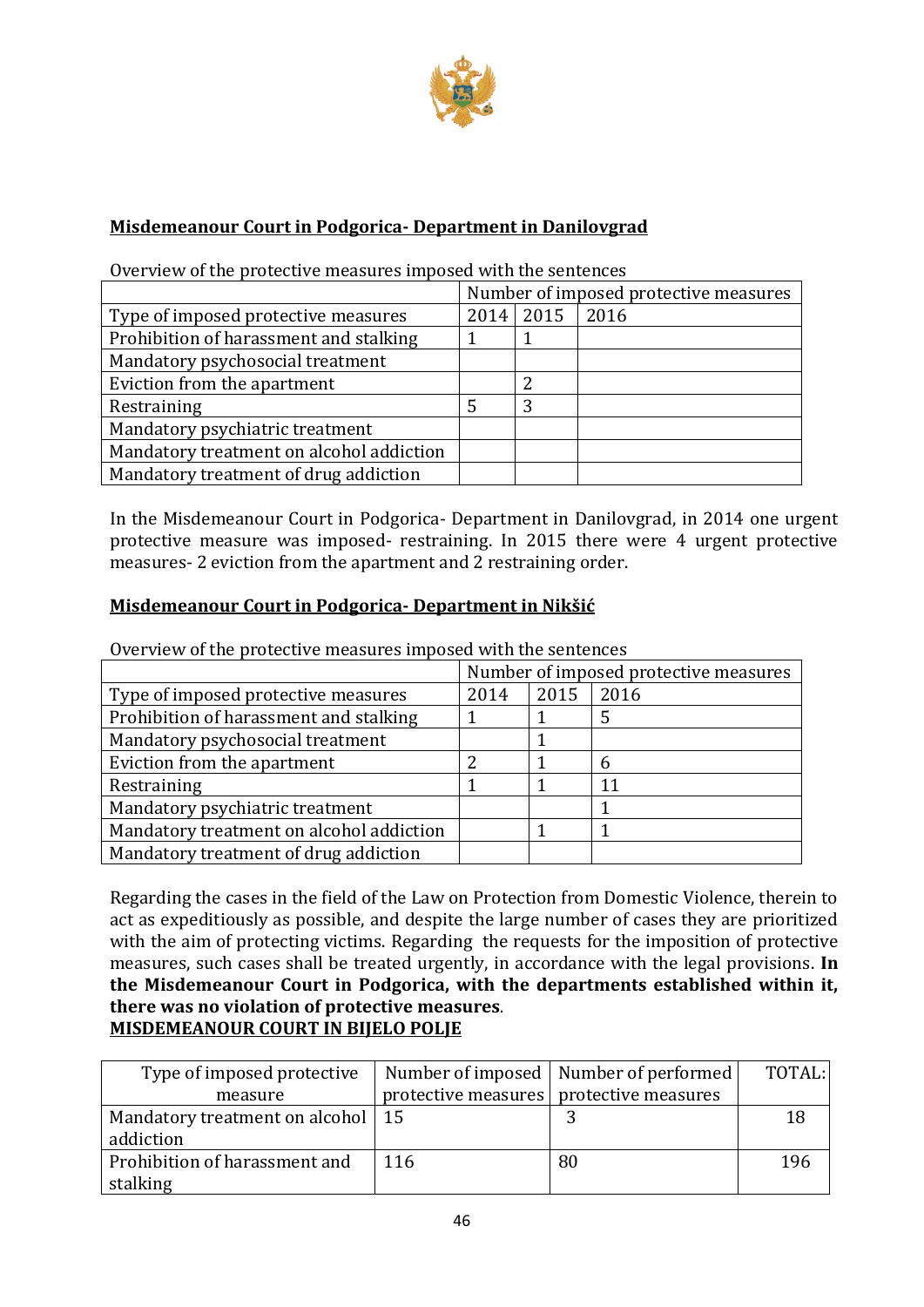

| Restraining                       |  |  |
|-----------------------------------|--|--|
| Mandatory psychiatric treatment 5 |  |  |
| at liberty                        |  |  |
| Expulsion from the territory of   |  |  |
| Montenegro                        |  |  |
| Eviction from the apartment       |  |  |
| Enhanced supervision of the       |  |  |
| guardianship authority            |  |  |

# **Misdemeanour Court in Budva**

| <b>Protective measures</b>                                  |                                              |                        |                                                      |                                                      |                                              |                                                       |  |  |  |
|-------------------------------------------------------------|----------------------------------------------|------------------------|------------------------------------------------------|------------------------------------------------------|----------------------------------------------|-------------------------------------------------------|--|--|--|
| <b>Misde</b><br>meano<br><b>ur</b><br>Court<br><b>Budva</b> | <b>Eviction</b><br>from the<br>apartme<br>nt | <b>Restrain</b><br>ing | Prohibitio<br>n of<br>harrasmen<br>t and<br>stalking | <b>Mandator</b><br>y<br>treatment<br>of<br>addiction | <b>Mandatory</b><br>psychiatric<br>treatment | <b>Mandator</b><br>y<br>psychosoc<br>ial<br>treatment |  |  |  |
| Headq<br>uarter<br>s of the<br>Court<br>in<br><b>Budva</b>  | 11                                           | $\overline{2}$         | $\mathbf{1}$                                         | $\mathbf{1}$                                         |                                              |                                                       |  |  |  |
| <b>Depart</b><br>ment<br>in<br><b>Kotor</b>                 | $\overline{2}$                               | $\overline{2}$         | 3                                                    | 5                                                    | 3                                            |                                                       |  |  |  |
| <b>Depart</b><br>ment<br>in<br><b>Herceg</b><br><b>Novi</b> | $\overline{4}$                               | 3                      | 49                                                   | 6                                                    |                                              |                                                       |  |  |  |
| <b>Depart</b><br>ment<br>in Bar                             | 6                                            |                        |                                                      |                                                      | 5                                            |                                                       |  |  |  |
| <b>Depart</b>                                               |                                              | $\overline{4}$         |                                                      |                                                      |                                              |                                                       |  |  |  |